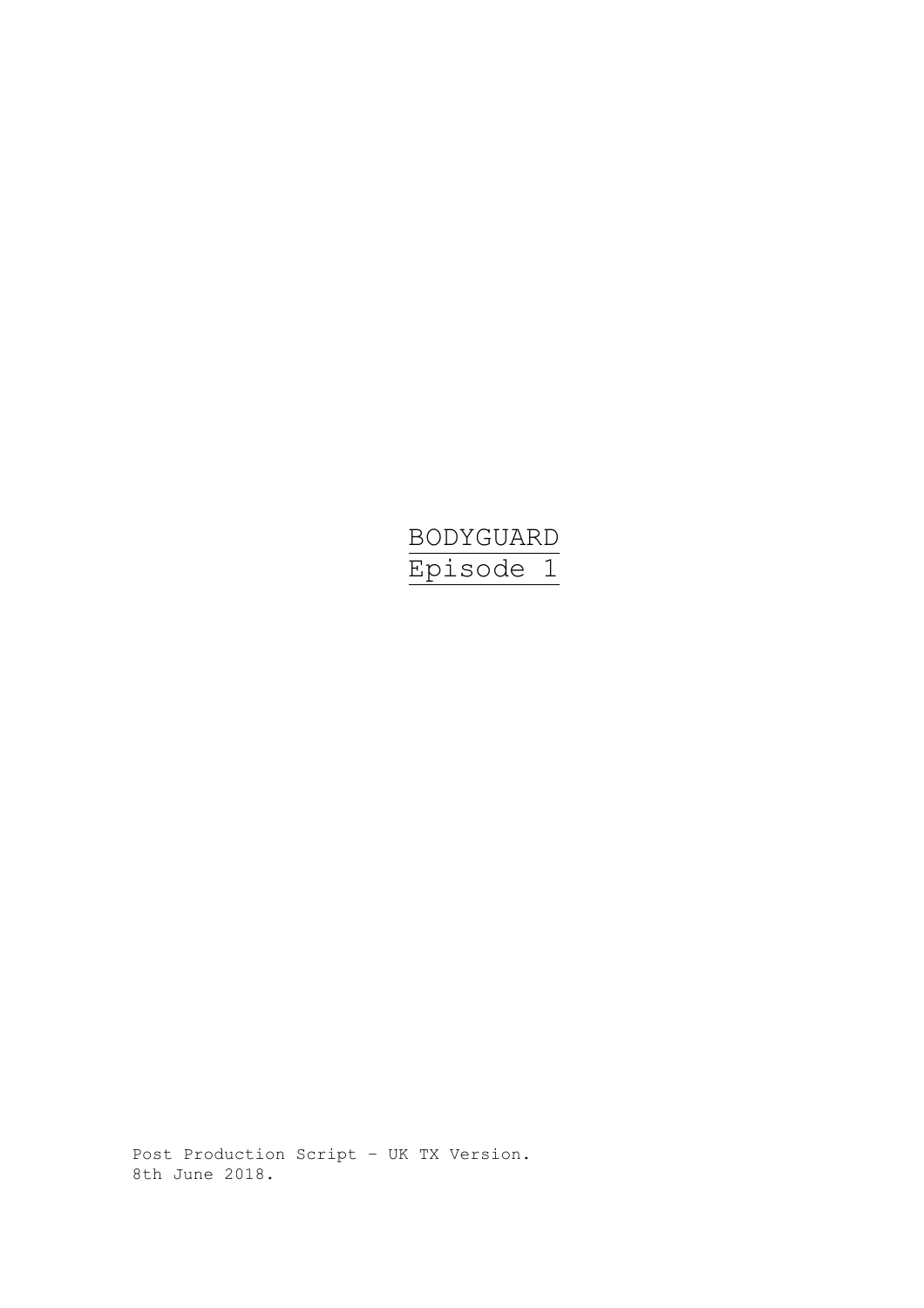- 09:59:30 VT CLOCK (30 secs) World Productions Bodyguard Episode 1 – DRIC921X/01
- 09:59:57 CUT TO BLACK
- 10:00:00 ON BLACK: AUDIO

A clacking sound becoming louder, more intense. It could be gunfire. A rushing sound mixes in, possibly an incoming artillery shell, quickly mounting to a crescendo.

10:00:02 TITLE CARD: **BODYGUARD**

CUT TO:

#### 10:00:09 **INT. TRAIN CARRIAGE 5. NIGHT**

David wakes suddenly. The clacking sound is of the train clattering over tracks; the rushing sound a passing train that hurtles by in the opposite direction. The surprise and confusion discomfort and disorientate him.

He takes a few seconds to regain his composure.

He sits in a bank of four seats with his children, Ella and Charlie; the fourth seat is covered in their coats. The kids are fast asleep.

Distant lights sparkle in the dark countryside out of the window.

David relaxes back into his seat, calming down, returning to a state of half-sleep.

CUT TO:

#### 10:00:40 **EXT. MARSTON STATION. PLATFORM. LATER. NIGHT**

Passengers wait on the platform at Marston Station. A digital display shows that the LONDON EUSTON service is DUE. The train approaches. It's snowing. Station Announcement over Tannoy.

> ANNOUNCEMENT (TANNOY) The train-approaching platform 3 is the 20:55 service to London Euston.

> > CUT TO: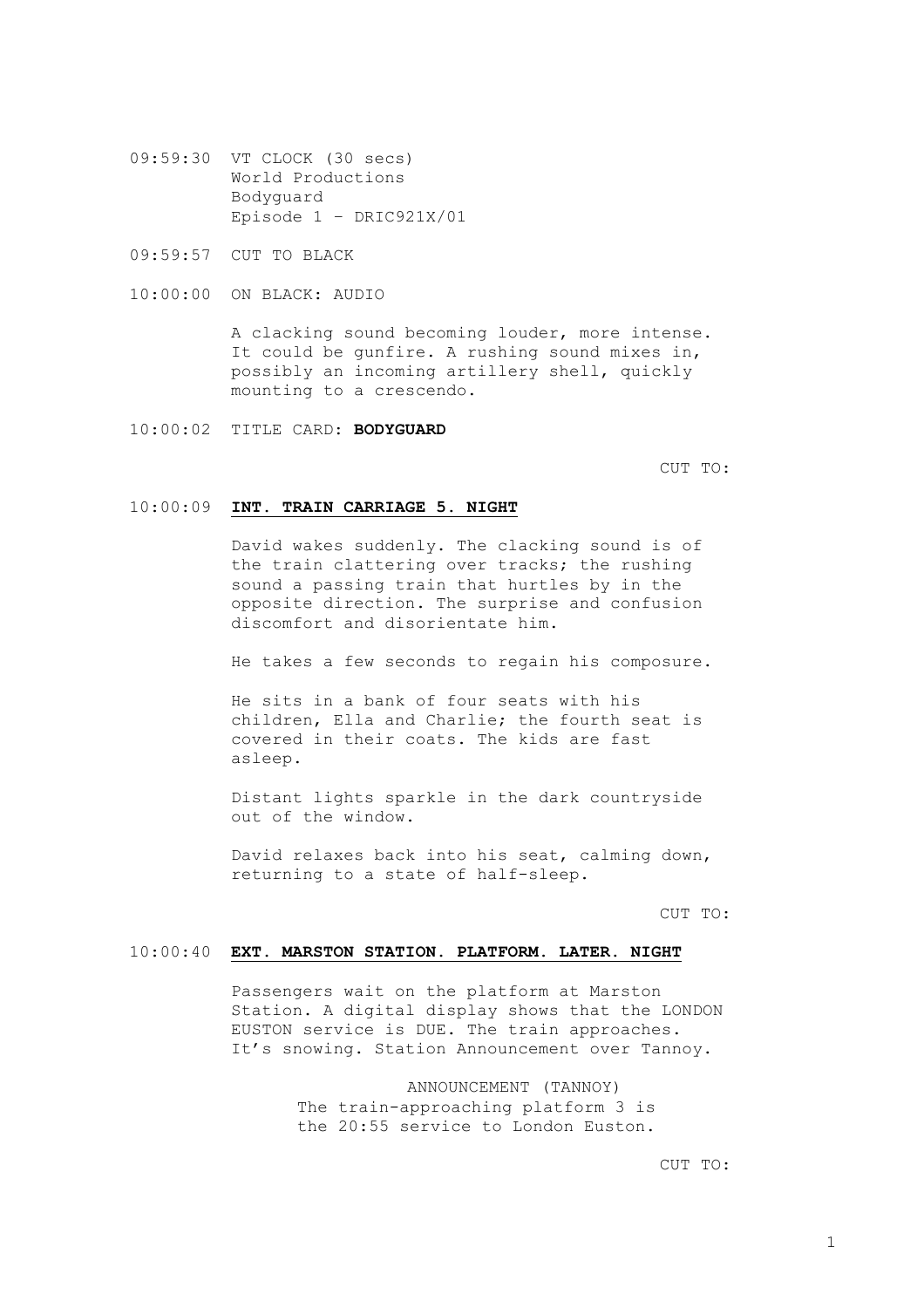#### 10:00:48 **INT. TRAIN CARRIAGE 5. CONTINUOUS. NIGHT**

As the train moves into the station David leans over the table and grabs Charlie's coat. Ella stirs.

> DAVID Cover yourself up Ella we're not there yet, good girl.

He turns to Charlie.

DAVID (CONT'D) Sssh, Sssh, Sssh. Not our stop yet.

David lays Charlie's coats over him like blankets.

> DAVID (CONT'D) Back to sleep.

> > CUT TO:

#### 10:01:04 **EXT. TRAIN. CONTINUOUS. NIGHT**

The train doors open and the process begins of disembarking passengers leaving the train first.

CUT TO:

#### 10:01:08 **INT. TRAIN. CONTINUOUS. NIGHT**

David gazes out of the window at the platform and glimpses a young Asian man (the Subject) on the platform his back to David.

The Subject's wearing a thick anorak zipped right up to his chin, with his hands in his pocket bulking out the waist. He's receiving a call on a burner phone.

David watches him turn to a bin, his hand being withdrawn as if he's dumped something in the bin. The phone has gone. David isn't sure if the Subject has disposed of the phone.

The Subject makes a sudden decision to move towards the train but David loses sight of him. Then passengers momentarily mask the Subject. When they clear, he's vanished.

David tries to look through the few near boarders in the carriage taking seats and stowing luggage to see if he can spot the Subject in the Interconnecting Vestibule. David doesn't see him.

#### **Music**

 $\,$  $\,$  $\,$  $\,$  $\,$  $\,$  $\,$  $\,$ | | |

 $10:01:22$ DUR: 2'07". Specially composed.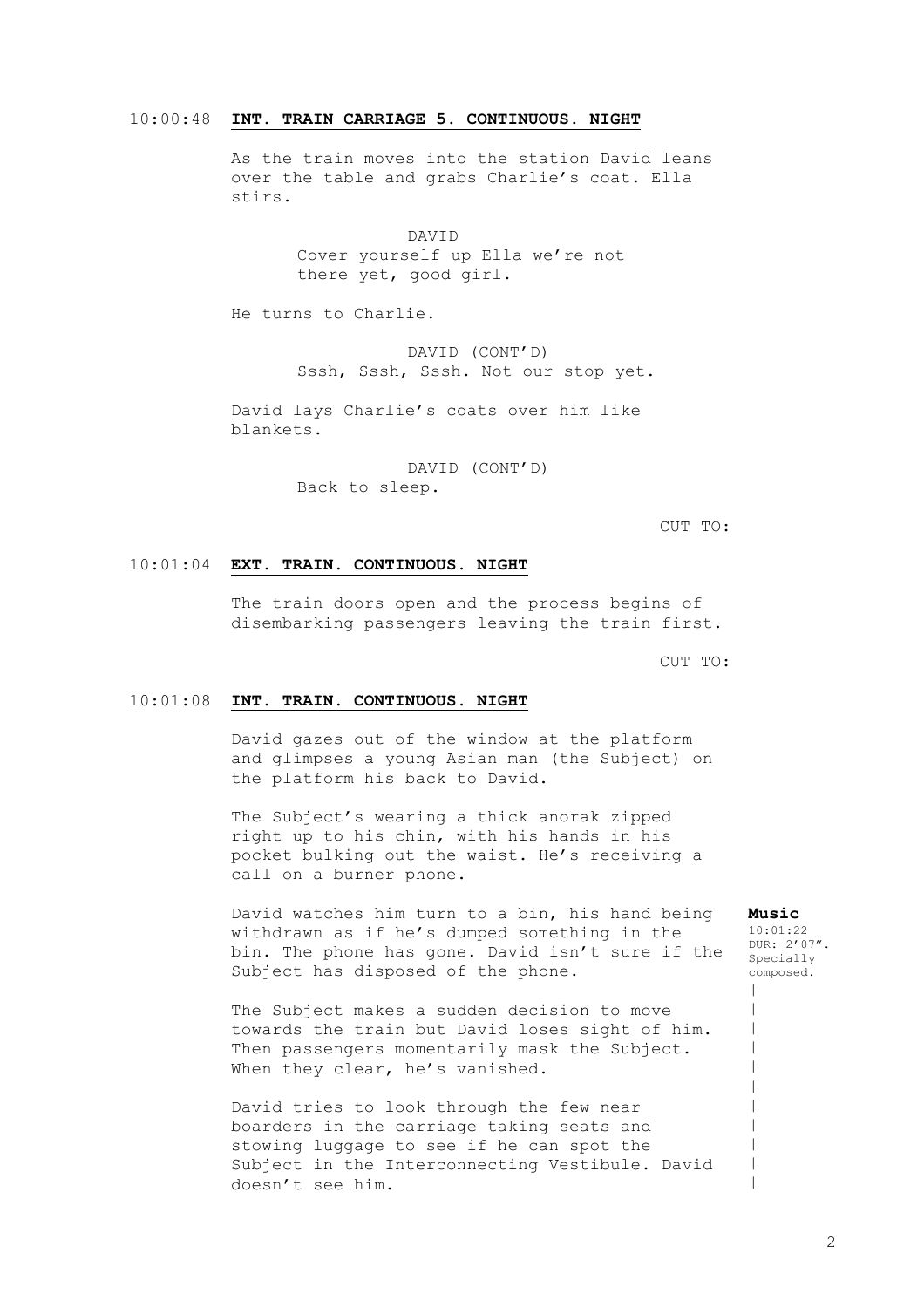A Whistle blows and the guard announces the train is about to depart. "Stand clear of the doors".

He picks up his book as the train moves off again.

CUT TO:

 $\,$  $\,$  $\,$  $\,$  $\,$  $\,$  $\,$  $\,$  $\,$  $\,$  $\,$  $\,$  $\,$  $\,$  $\,$  $\,$  $\,$  $\,$  $\,$  $\,$  $\,$  $\,$  $\,$  $\,$  $\,$  $\,$  $\,$  $\,$  $\,$  $\,$  $\,$  $\,$  $\,$  $\,$  $\,$  $\,$  $\,$  $\,$  $\,$  $\,$  $\,$  $\,$  $\,$  $\,$  $\,$  $\,$  $\,$  $\,$  $\,$  $\,$  $\,$  $\,$  $\,$  $\,$  $\,$  $\,$ 

#### 10:01:51 **EXT. MARSTON STATION. PLATFORM. CONTINUOUS. NIGHT**

The train pulls away from the station.

CUT TO:

#### 10:01:59 **INT. TRAIN CARRIAGE 5. LATER THAT NIGHT. NIGHT**

The train rattles through dark countryside again, nothing visible out of the windows bar the occasional distant light. Ella and Charlie sleep. David's closes his book and puts it on the table.

David sees the Guard moving through the train, edgy apprehensive. She pauses by an Asian Passenger in his twenties (who's been on the train since Glasgow). The Guard looks the Asian Passenger up and down and looks at the luggage rack above him. The Asian Passenger has got earphones in watching a video on a tablet and therefore doesn't notice her attention. But David notices.

He sees the Guard continue through to Interconnecting Vestibule 4.

CUT TO:

#### 10:02:32 **INT. TRAIN CARRIAGE 5/INTERCONNECTING VESTIBULE 4. CONTINUOUS. NIGHT**

DAVID'S POV

David observes the Guard pause by the toilet. The Guard looks concerned that the toilet door is locked shut. The Guard appears very apprehensive, unsure what to do. She knocks on the door.

> GUARD Excuse me... Is everything all right in there...?

No answer. After showing hesitation and anxiety,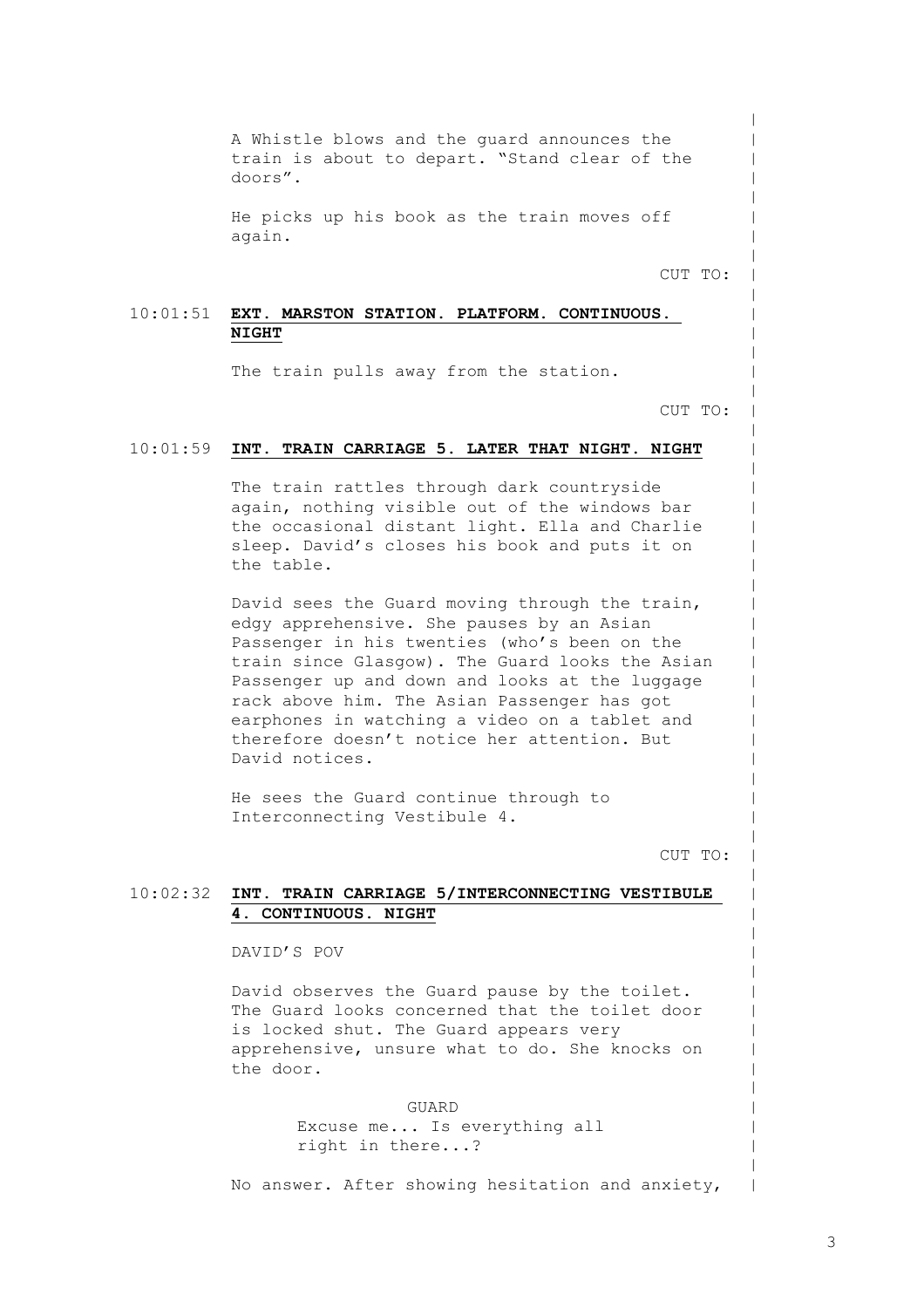the Guard about-turns and hurries back through carriage 5. David is extremely concerned by what he's witnessed. He sees Ella and Charlie are still fast asleep. A Female Passenger sits on the adjacent pair of seats. DAVID (To Female Passenger.) Sorry, madam, you wouldn't mind looking after my kids for a minute, would you? I'll be right back. FEMALE PASSENGER Yeah. No problem. DAVID Thank you very much. I'll be right back. David moves quickly along the carriage to follow the Guard. CUT TO:  $\,$  $\,$  $\,$  $\,$  $\,$  $\,$  $\,$  $\,$  $\,$  $\,$  $\,$  $\,$  $\,$  $\,$  $\,$  $\,$  $\,$  $\,$  $\,$  $\,$  $\,$  $\,$  $\,$ X Music Ends 10:03:29

## 10:03:30 **INT. INTERCONNECTING VESTIBULE 6. CONTINUOUS. NIGHT**

David finally catches up with the Guard in the Vestibule just outside the Guard's Van and pulls open the connecting door.

> GUARD ...(Someone) suspicious in toilet  $C-D$ .

David crosses to the Guard. David shows his police warrant card.

> DAVID Sergeant David Budd, Metropolitan Police. What's going on?

The Guard reacts.

DAVID (CONT'D) You've got an intelligence report for an Asian male in his twenties?

GUARD (Immediately on edge.) How do you know about that?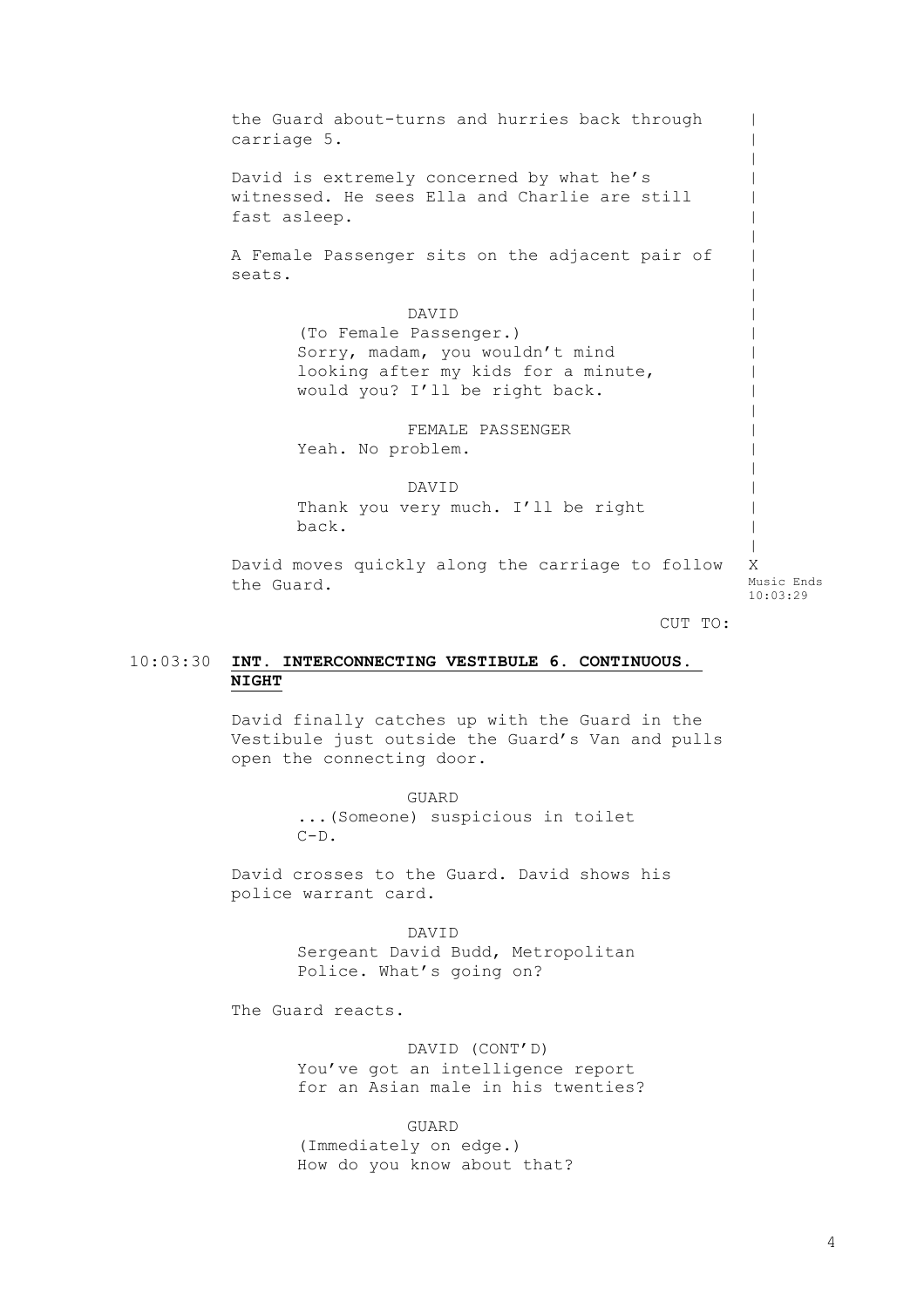### DAVID

I saw you checking out the guy in my carriage. He's fine but I saw someone acting suspiciously at Marston. I don't know if he succeeded in boarding the train. But if he did he could be in the toilet.

The Guard looks extremely concerned.

DAVID (CONT'D) Look, I'm an Operational Firearms Commander with Specialist Protection. What's the plan?

CUT TO:

#### 10:03:59 **INT. TRAIN. GUARD'S VAN. MOMENTS LATER. NIGHT**

They step into the Guards Van.

GUARD British Transport Police have put out an alert on a possible suicide bomber attempting to board a London-bound service. We've been ordered to stop the train at Barnet Shed. (Off David's questioning look.) It's a derelict depot out in the sticks. SO... 19.

David corrects the Guard.

DAVID

SCO19.

GUARD They're gonna board the train.

DAVID How long till we get there?

The Guard checks time on her mobile phone.

GUARD

7 minutes.

The Guard looks shaky as hell.

DAVID

He won't detonate in the toilet. He'll go into the carriage for maximum casualties.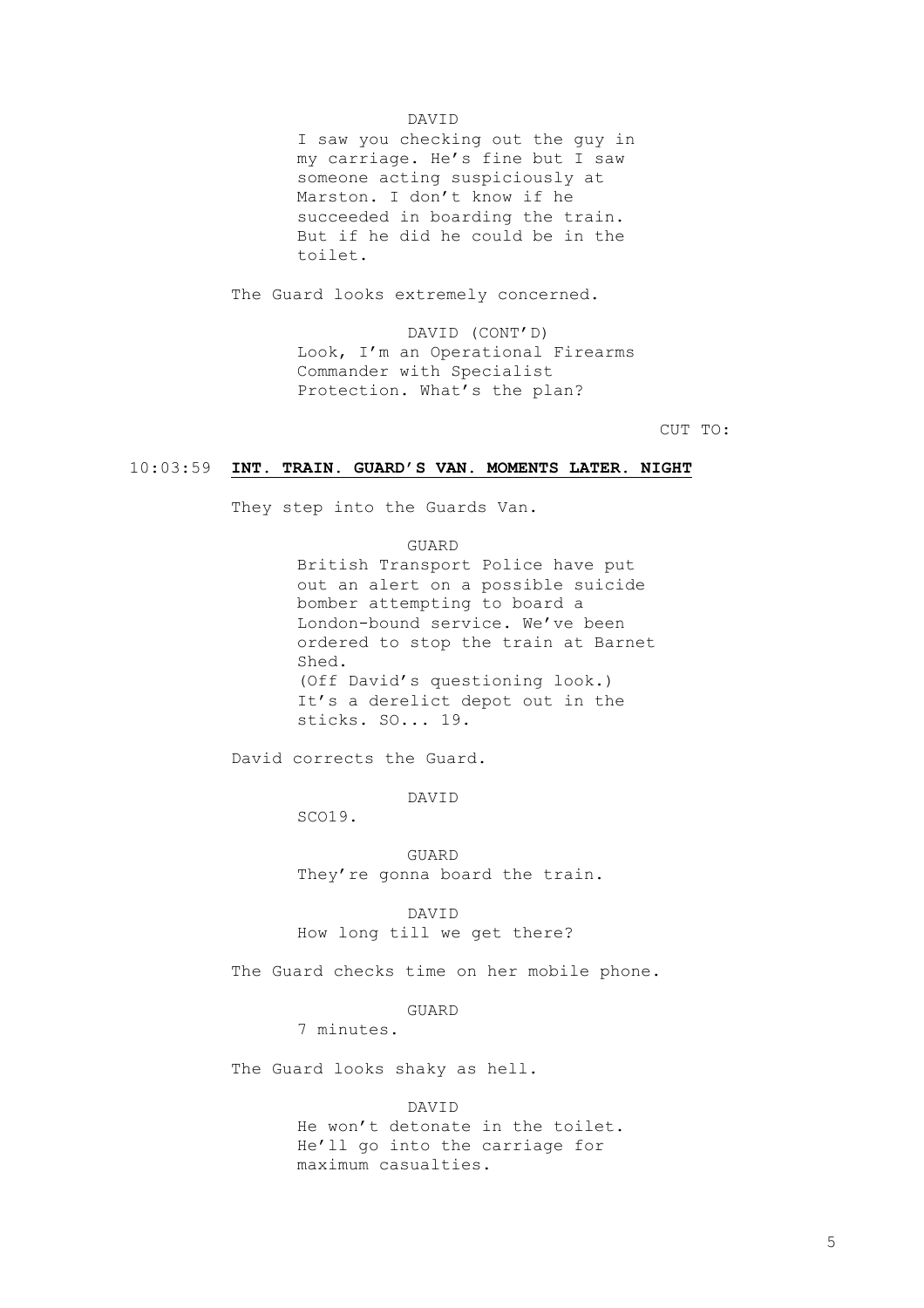Pulls out his mobile.

DAVID (CONT'D) Right stick with me on this. What's your name?

GUARD

Sandra.

DAVID Give me your number.

GUARD Uh ... 07700 900 876.

David keys the number into his phone.

GUARD (CONT'D) I need to call this in.

DAVID

Do it.

|          | Exit David. The Guard moves to make the call.<br>CUT TO:                                                                                                                                                                                | Music<br>10:04:38<br>DUR: 3'02".<br>Specially |
|----------|-----------------------------------------------------------------------------------------------------------------------------------------------------------------------------------------------------------------------------------------|-----------------------------------------------|
| 10:03:39 | EXT. BARNET SHED. SCO19 BASE. CONTINUOUS. NIGHT                                                                                                                                                                                         | composed.                                     |
|          | Metropolitan Police marked patrol cars and<br>uniformed officers plus British Transport Police<br>vehicles and officers are already present. Total<br>number around two-dozen. As part of their duties<br>they're erecting work lights. |                                               |
|          | Unmarked vans arrive on blue lights carrying<br>SCO19. About a dozen SCO19 officers led by PS<br>Sara Tanner disembark and are led towards the<br>Trackside by BTP Officers.                                                            |                                               |
|          | BTP OFFICER<br>This way Sarge. We'll take you down<br>to Trackside.                                                                                                                                                                     |                                               |
|          | The BTP Officer leads SCO19 towards Trackside.                                                                                                                                                                                          |                                               |
|          | CUT TO:                                                                                                                                                                                                                                 |                                               |
| 10:04:58 | INT. TRAIN CARRIAGE 6. CONTINUOUS. NIGHT                                                                                                                                                                                                |                                               |
|          | David moves along the aisle, deeply concerned as<br>he evaluates the situation. He glances at a baby<br>in his/her mother's arms.                                                                                                       |                                               |
|          | CUT TO:                                                                                                                                                                                                                                 |                                               |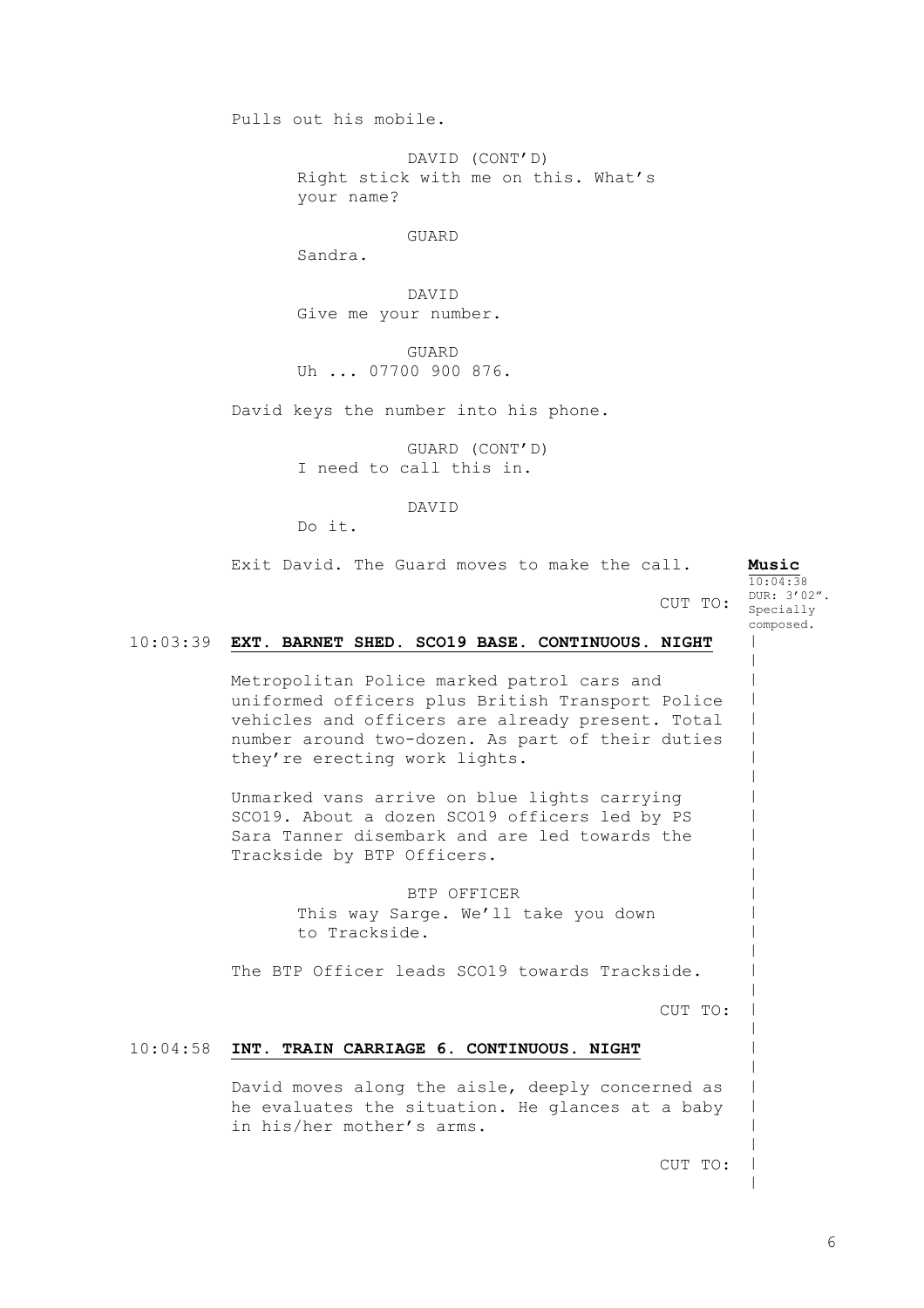#### 10:05:04 **INT. TRAIN CARRIAGE 5. CONTINUOUS. NIGHT**

David comes into the carriage. He reaches his kids. They're fast asleep. Innocent and vulnerable -- that makes up his mind.

Turns to the female passenger.

#### DAVID

(To Female Passenger.) I need a few more minutes. Is that all right?

FEMALE PASSENGER Yeah. No problem.

#### DAVID

Thank you.

David heads towards Interconnecting Vestibule 4.

CUT TO:

 $\,$  $\,$  $\,$  $\,$  $\,$  $\,$  $\,$  $\,$  $\,$  $\,$  $\,$  $\,$  $\,$  $\,$  $\,$  $\,$  $\,$  $\,$  $\,$  $\,$  $\,$  $\,$  $\,$  $\,$  $\,$  $\,$  $\,$  $\,$  $\,$  $\,$  $\,$  $\,$  $\,$  $\,$  $\,$  $\,$  $\,$  $\,$  $\,$  $\,$  $\,$  $\,$  $\,$  $\,$  $\,$  $\,$  $\,$  $\,$  $\,$  $\,$  $\,$  $\,$  $\,$  $\,$  $\,$  $\,$ 

#### 10:05:31 **INT. INTERCONNECTING VESTIBULE 4/CARRIAGE 5. CONTINUOUS. NIGHT**

David reaches the interconnecting vestibule. It's completely empty. He inches silently up to the toilet door. He peers intently at the ENGAGED sign.

He starts to look pale.

David steps away, to the threshold of Carriage 5, to gather his thoughts. He sees the carriage full of innocent people; his kids among them, and makes up his mind. He keys his phone to call the Guard.

INTERCUT:

#### 10:05:56 **INT. TRAIN. GUARD'S VAN (CARRIAGE 7). SAME TIME. NIGHT**

Very anxious, the Guard takes the call.

GUARD (Into phone.) Hello?

#### DAVID

(Into phone, whispers.) I can't let him get out of there. There's dozens of passengers on this train, my kids included.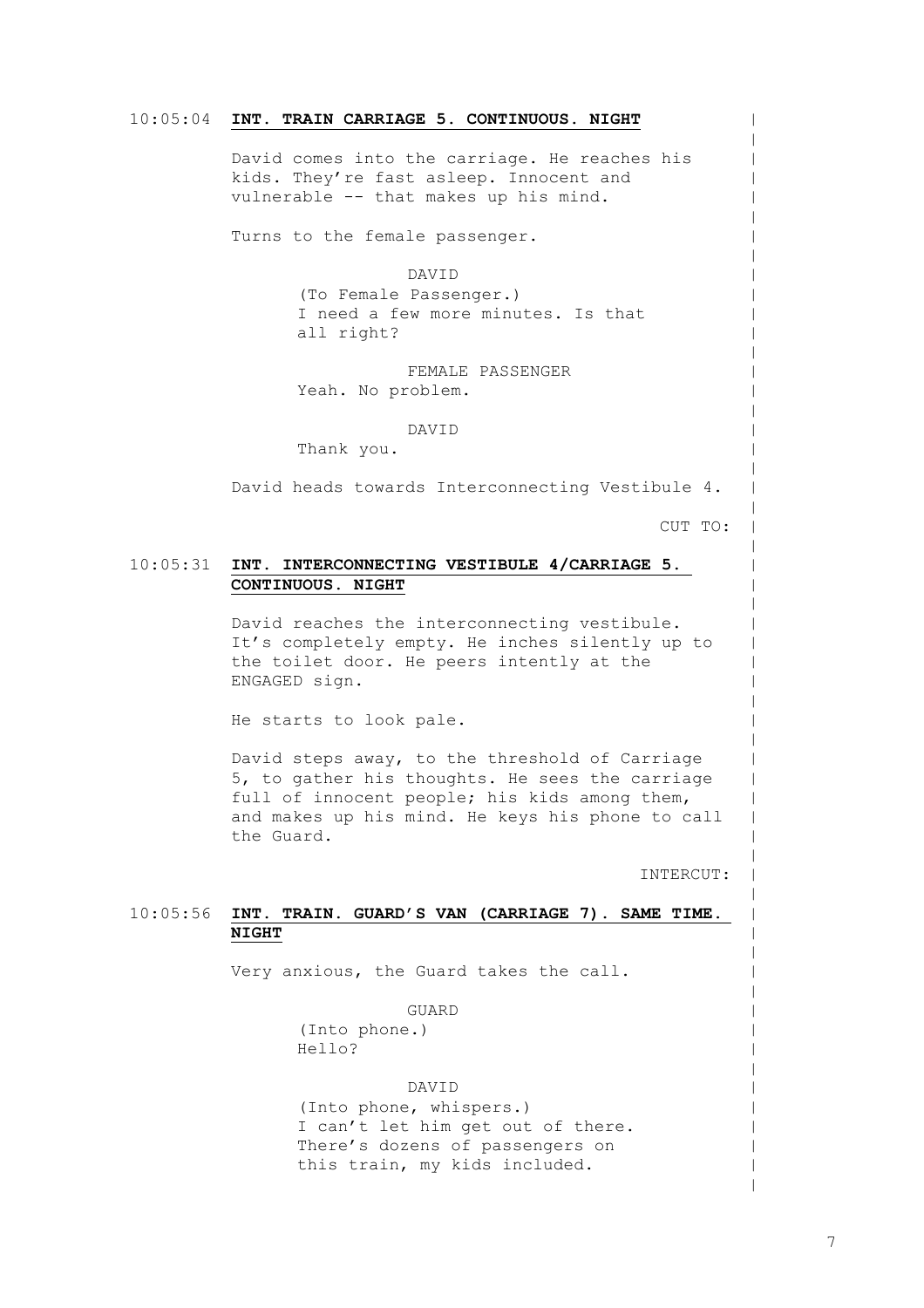GUARD (Extremely edgy. Into phone.) What? DAVID (Into phone. Distorts) Can you unlock the exit doors while the train's moving? The train goes into a tunnel. Light/sound effect. David loses the signal. Phone sounds. DAVID (CONT'D) Hello? David sees the bars drop off on his phone. DAVID (CONT'D) Shit... Shit... He starts to look pale, he starts to sweat, and he fights to control his breathing. A few seconds of agony, as David waits for the bars to reappear, his gaze fixed on the phone. David starts to fight his desire to panic, struggling to put a lid on his anxiety and fear; he breathes hard, he shows terror. Shakes his head. Looks at phone. Tense. DAVID (CONT'D) Come on... Come on... Come on... Come on... Come on... Come on... The train emerges from the tunnel. David gets his signal back. He redials the Guard. DAVID (CONT'D) (Into phone.) What I said is can you... GUARD (Into phone.) The stop's just a few minutes away. Let's not do anything to... DAVID (Into phone.) If he feels the train brake he'll know it's an unscheduled stop. He'll go into the carriage and detonate the device. No. Can you unlock the doors while the train's

moving or not?

8

 $\,$  $\,$  $\,$  $\,$  $\,$  $\,$  $\,$  $\,$  $\,$  $\,$  $\,$  $\,$  $\,$  $\,$  $\,$  $\,$  $\,$  $\,$  $\,$  $\,$  $\,$  $\,$  $\,$  $\,$  $\,$  $\,$  $\,$  $\,$  $\,$  $\,$  $\,$  $\,$  $\,$  $\,$  $\,$  $\,$  $\,$  $\,$  $\,$  $\,$  $\,$  $\,$  $\,$  $\,$  $\,$  $\,$  $\,$  $\,$  $\,$  $\,$  $\,$  $\,$  $\,$  $\,$  $\,$  $\,$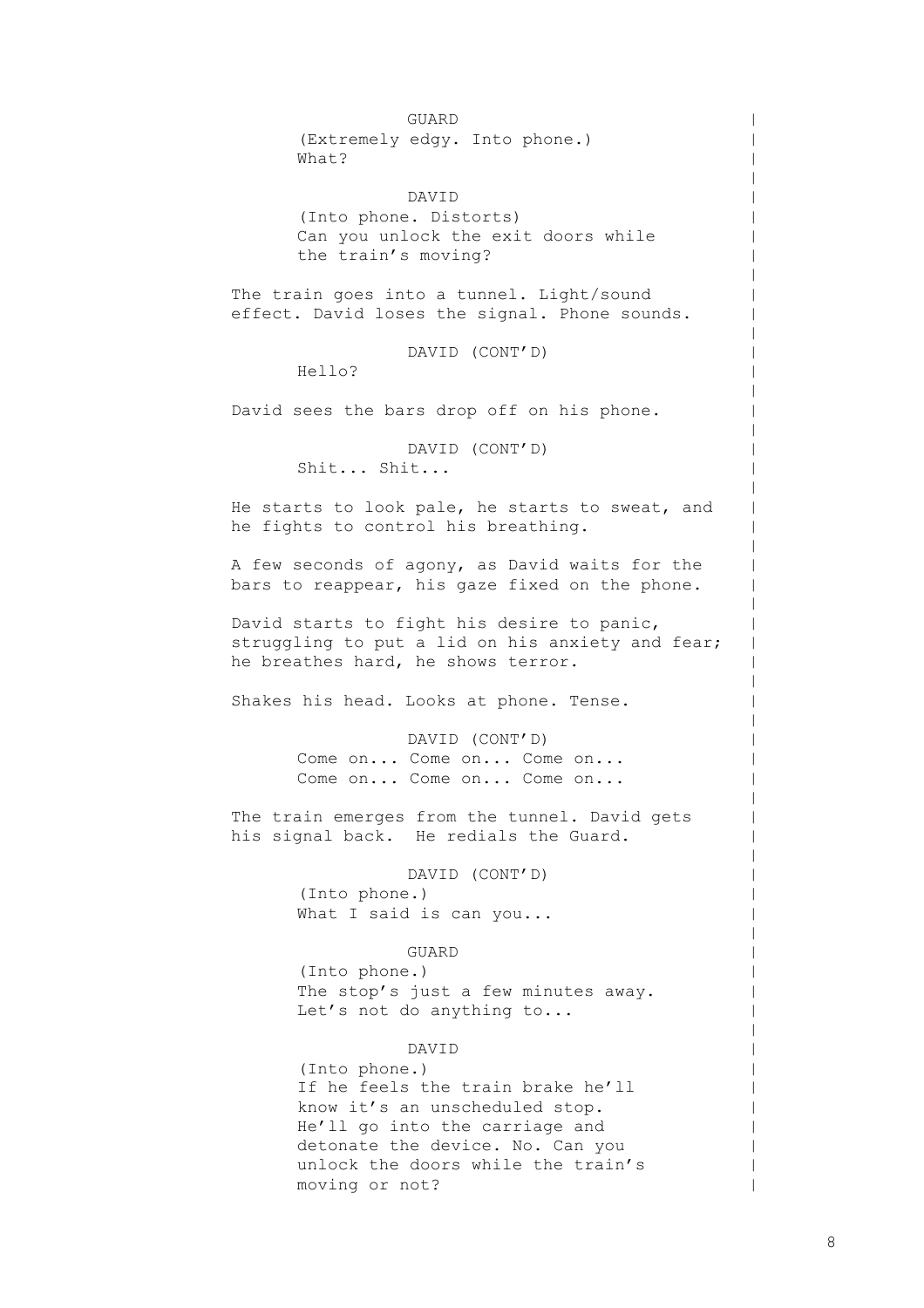GUARD (Beats. Into phone.) Yes. DAVID (Into phone.) When I say so, do it. Let me take care of the rest. The Guard looks utterly terrified. GUARD (Into phone.) The rest of what? DAVID (Into phone.) To throw him off the train. The Guard reacts. David just looks very edgy, sweating, hyperventilating. David considers the peril of the situation, his tension building. David waits, the phone ready, his eyes fixed on the ENGAGED sign. David's tension racks up. DAVID (CONT'D) (Into phone.) Stand by. The Guard gets set, one hand holding her phone, the other on the door controls. The latch turns-- ENGAGED rolls to VACANT. David steels himself. He glances at the control unit on the exit door. DAVID (CONT'D) (Into phone.) Do it now... The Guard activates the control. David sees the lights on the control unit on the exit door flash green. The door handle turns. David prepares to launch himself. David sweats, can barely control his breathing. The toilet door opens. The Subject steps out

 $\,$  $\,$  $\,$  $\,$  $\,$  $\,$  $\,$  $\,$  $\,$  $\,$  $\,$  $\,$  $\,$  $\,$  $\,$  $\,$  $\,$  $\,$  $\,$  $\,$  $\,$  $\,$  $\,$  $\,$  $\,$  $\,$  $\,$  $\,$  $\,$  $\,$  $\,$  $\,$  $\,$  $\,$  $\,$  $\,$  $\,$  $\,$  $\,$  $\,$  $\,$  $\,$  $\,$  $\,$  $\,$  $\,$  $\,$  $\,$  $\,$  $\perp$  $\,$  $\,$  $\,$  $\,$  $\,$ |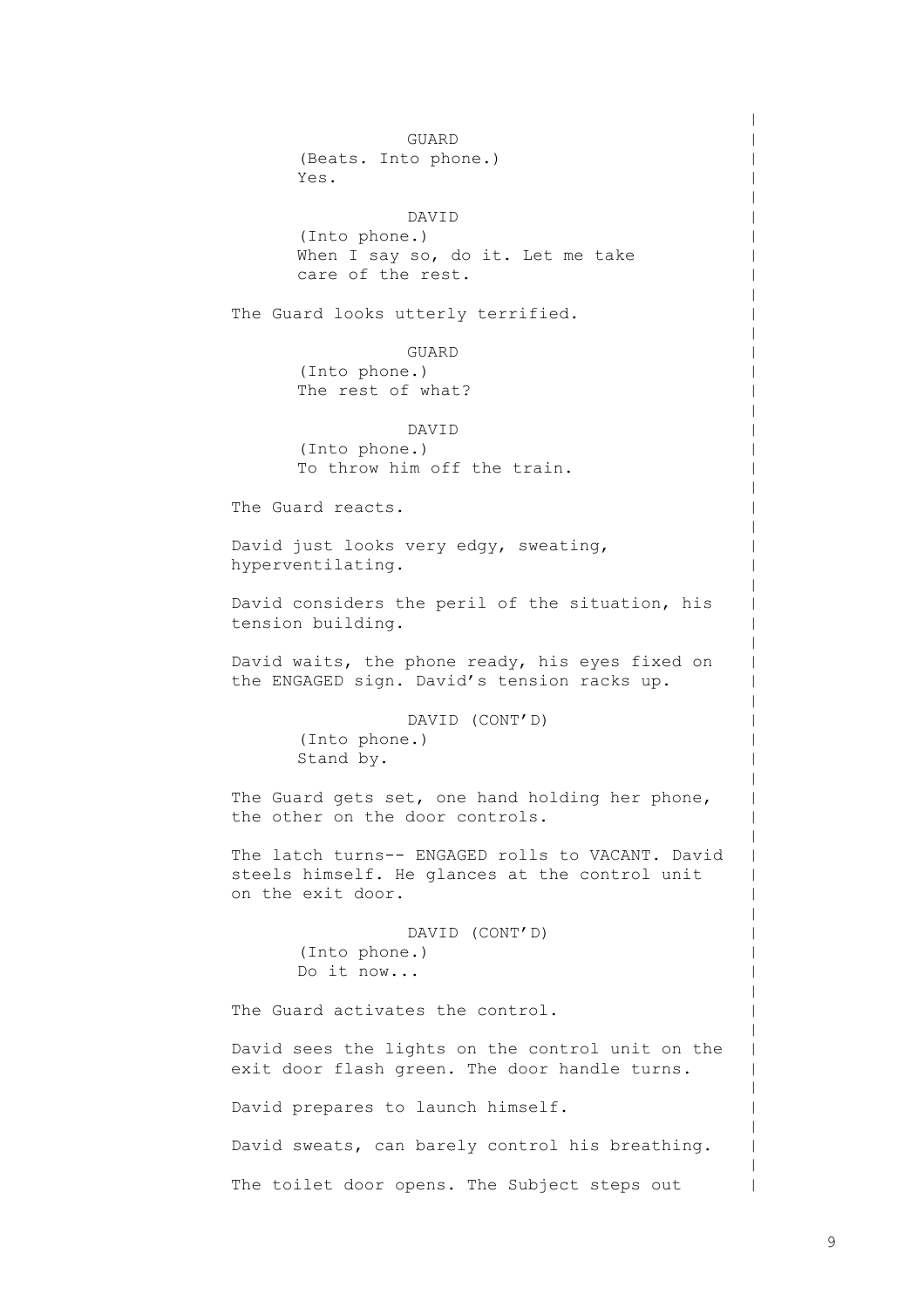wearing just a T-shirt with no visible sign of an IED, carrying the coat in his hand. Stunned. David backs off.  $\blacksquare$  $\blacksquare$ X Music Ends

The Subject hurries past David. David sees him go by, clearly not armed with a bomb. David is shaking as he comes down from the tension.

He makes a decision and follows the subject.

CUT TO:

10:07:40

#### 10:07:43 **INT. INTERCONNECTING VESTIBULE 4/CARRIAGE 4. CONTINUOUS. NIGHT**

David follows the Subject into carriage 4, some distance behind.

David stops as he sees the Subject continue into the next carriage and out of sight towards the Buffet.

David drops back to Vestibule 4, out of earshot of the other passengers, and speaks to the Guard via his phone.

#### DAVID

(Into phone.) Subject does not appear to be carrying a device. He's an Asian male, late twenties, wearing a black baseball cap, grey tea-shirt and carrying a green coat*.* Advise SCO19 he's heading towards the front of the train and does not appear to be a threat, repeat does not appear to be a threat.

The guard reacts.

CUT TO:

### 10:08:16 **INT. INTERCONNECTING VESTIBULE 4. CONTINUOUS. NIGHT**

David knows the threat might not be over.

DAVID

(Into phone.) I'm going to examine the toilet for signs of a device.

CUT TO:

#### 10:08:22 **EXT. BARNET SHED. TRACKSIDE. CONTINUOUS. NIGHT**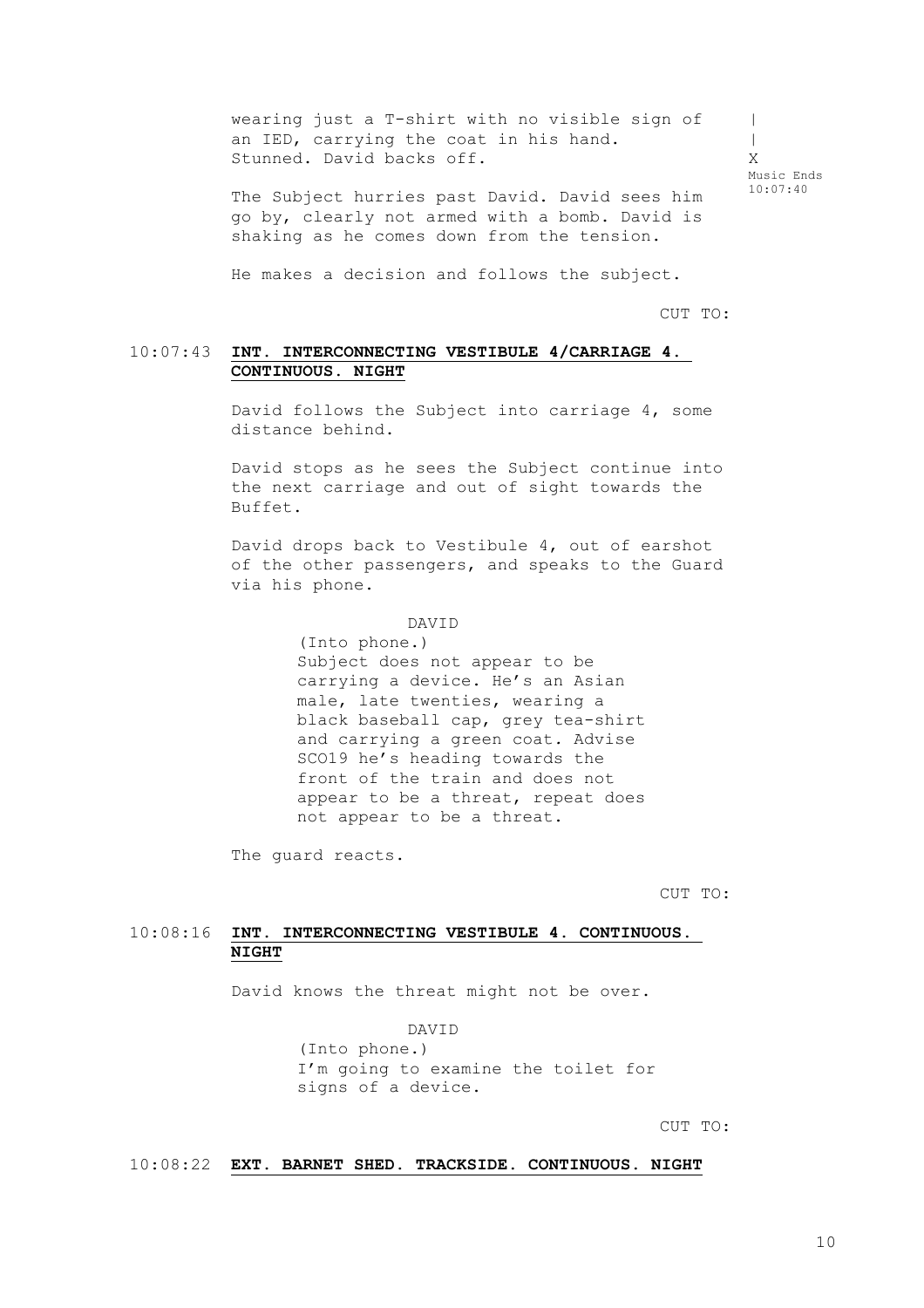SCO19 approach Trackside led by the BTP Officer.

CONTROL (O.S.) (Out of radio.) Trojan, Control, active message.

#### TANNER

(Into radio.) Trojan receiving.

CONTROL (O.S.) (Out of radio.) Subject is at front of train, no visible device, to be detained for questioning. Proceed as planned.

TANNER

(Into radio.) Copy.

At the Trackside work lights are being erected and activated by BTP/MPS. They are also positioning ladders for access to the train.

> BTP OFFICER Train ETA's three minutes.

TANNER (To SCO19.) Three minutes.

They all gird themselves for action.

CUT TO:

**Music** 10:08:34 DUR: 12'06". Specially composed.

 $\,$  $\,$  $\,$  $\,$  $\,$  $\,$  $\,$  $\,$  $\,$  $\,$  $\,$  $\,$  $\,$  $\,$  $\,$  $\,$  $\,$  $\,$  $\,$  $\,$  $\,$  $\,$  $\,$ | | | |

### 10:08:37 **INT. INTERCONNECTING VESTIBULE 4. CONTINUOUS. NIGHT**

DAVID moves through the carriage and into the adjoining vestibule closing the door behind him.

David moves to the toilet door and sees the VACANT sign.

He pushes open the door.

David is shocked to see a Muslim woman in her 20s wearing traditional dress -- Nadia Ali.

She's hyperventilating, pumped up ready to act.

She wears a coat over her robes. There's a suicide vest over robes under her coat. In one hand is a trigger with a wire leading inside her sleeve.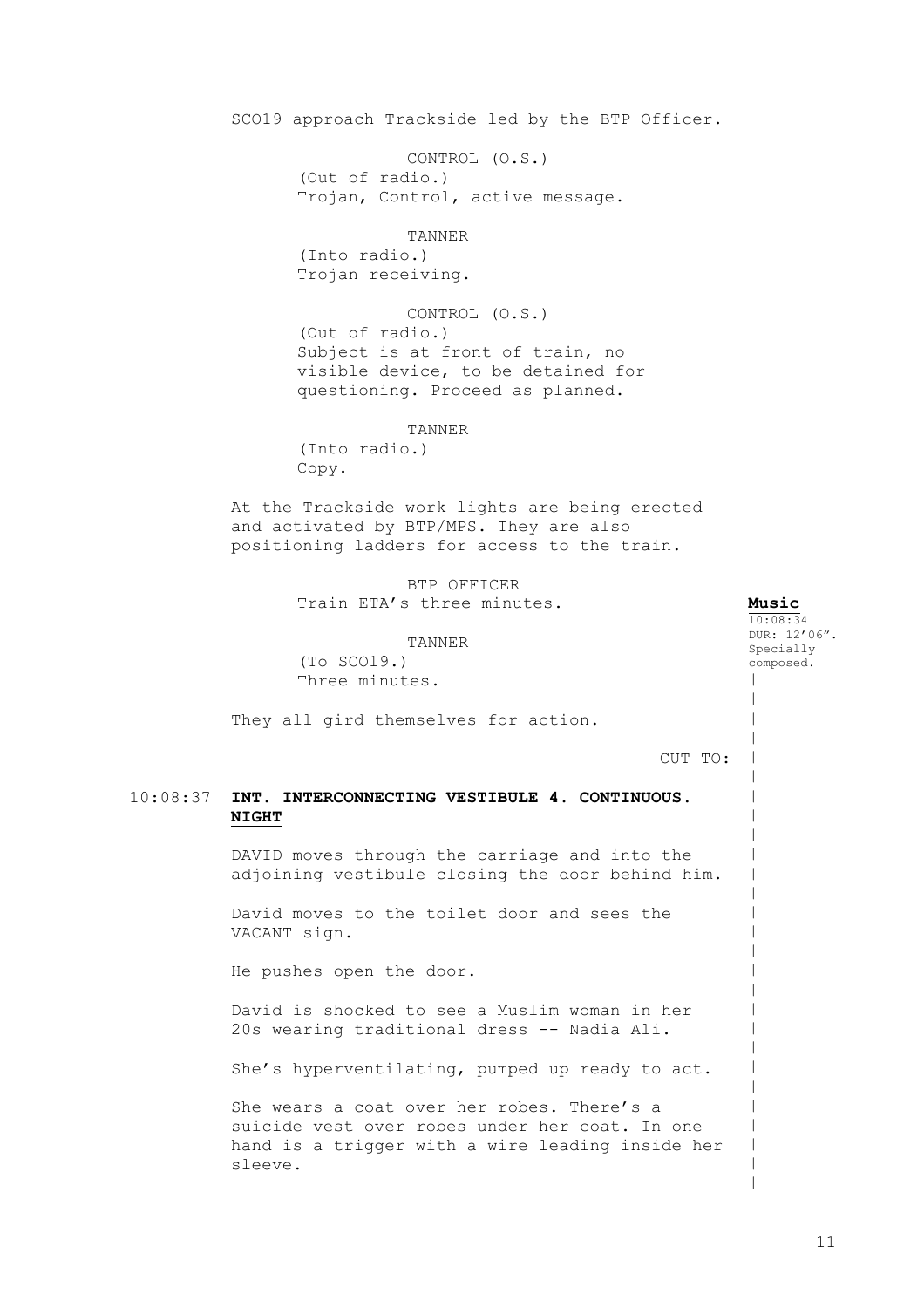She grips the trigger, ready to squeeze it. David's eyes fix on that, in great trepidation. DAVID As-salãmu'alaykum. [Arabic="peace be upon you"]. She just stares back at him, eyes wide with fear. Breathing fast. DAVID (CONT'D) I just want to talk. That's all. Nadia looks very frightened. David's POV of the trigger. DAVID (CONT'D) I can see you're as scared as I am. He sees how upset she looks, he can hear her breathing, she's almost whimpering in fear. DAVID (CONT'D) Miss, I just want to help you. You don't have to do this. (Beat) You can change your mind. Nadia barely takes that in, just carries on looking terribly frightened. She moves to key the trigger. DAVID (CONT'D) Don't do that! Please don't do that! Don't move. Stay still. Please. Just stay still. PLEASE. His closeness makes her stop. But their mutual level of terror is massive. Her finger is poised above the trigger. DAVID (CONT'D) Just stay still. Don't move. Please. PLEASE. Huge tension. She sobs. She hesitates. Her breathing slows. She looks at him, her eyes welling with tears. She starts to weep. David eyes the device.

 $\,$  $\,$  $\,$  $\,$  $\,$  $\,$  $\,$  $\,$  $\,$  $\,$  $\,$  $\,$  $\,$  $\,$  $\,$  $\,$  $\,$  $\,$  $\,$  $\,$  $\,$  $\,$  $\,$  $\,$  $\,$  $\,$  $\,$  $\,$  $\,$  $\,$  $\,$  $\,$  $\,$  $\,$  $\,$  $\,$  $\,$  $\,$  $\,$  $\,$  $\,$  $\,$  $\,$  $\,$  $\,$  $\,$  $\,$  $\,$  $\,$  $\,$  $\,$  $\,$  $\,$  $\,$  $\,$  $\,$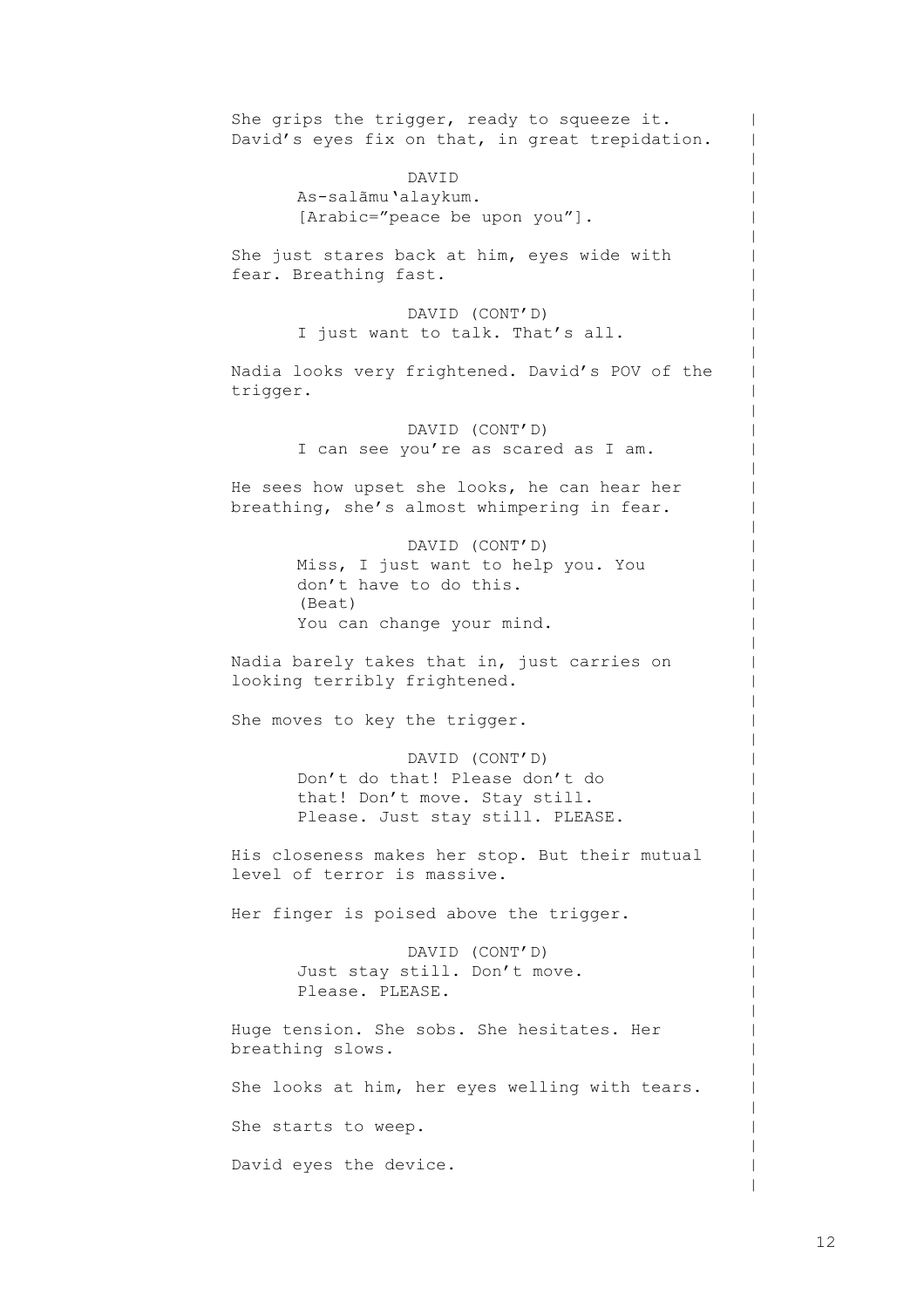DAVID (CONT'D) You don't want to do this. You don't look like you do. Listen, the specialist counter-terrorism unit already know about a potential incident on this train. So what I'd like to do is just tell them... (Beat) That you're willing to talk. Does that sound okay to you? Just talk is that a start?

Hesitantly, she nods -- the first step towards cooperation. David speaks into his phone.

> DAVID (CONT'D) (Into phone.) There's a second bomber. But we're talking.

> > INTERCUT:

 $\,$  $\,$  $\,$  $\,$  $\,$  $\,$  $\,$  $\,$  $\,$  $\,$  $\,$  $\,$  $\,$  $\,$  $\,$  $\,$  $\,$  $\,$  $\,$  $\,$  $\,$  $\,$  $\,$  $\,$  $\,$  $\,$  $\,$  $\,$  $\,$  $\,$  $\,$  $\,$  $\,$  $\,$  $\,$  $\,$  $\,$  $\,$  $\,$  $\,$  $\,$  $\,$  $\,$  $\,$  $\,$  $\,$  $\,$  $\,$  $\,$  $\,$  $\,$  $\,$  $\,$  $\,$  $\,$  $\,$ 

#### 10:10:29 **INT. GUARD'S VAN (CARRIAGE 7). CONTINUOUS. NIGHT**

The Guard reacts with alarm.

DAVID (CONT'D) (Into phone.) Now write this down. Young Asian female. Equipped with an explosives vest. Advise SCO19 she's willing to talk. Request armed officers hold back from boarding the train and that Bomb Disposal and negotiators are deployed as operational priority.

The quard scribbles a note of all that.

DAVID (CONT'D)

(Into phone.) But firstly, right now, evacuate the adjacent carriages.

GUARD

(Into phone.) Yes – okay.

The Guard keys the Public Address.

GUARD (CONT'D) (Into Public Address.) This is your Guard speaking.

CUT TO: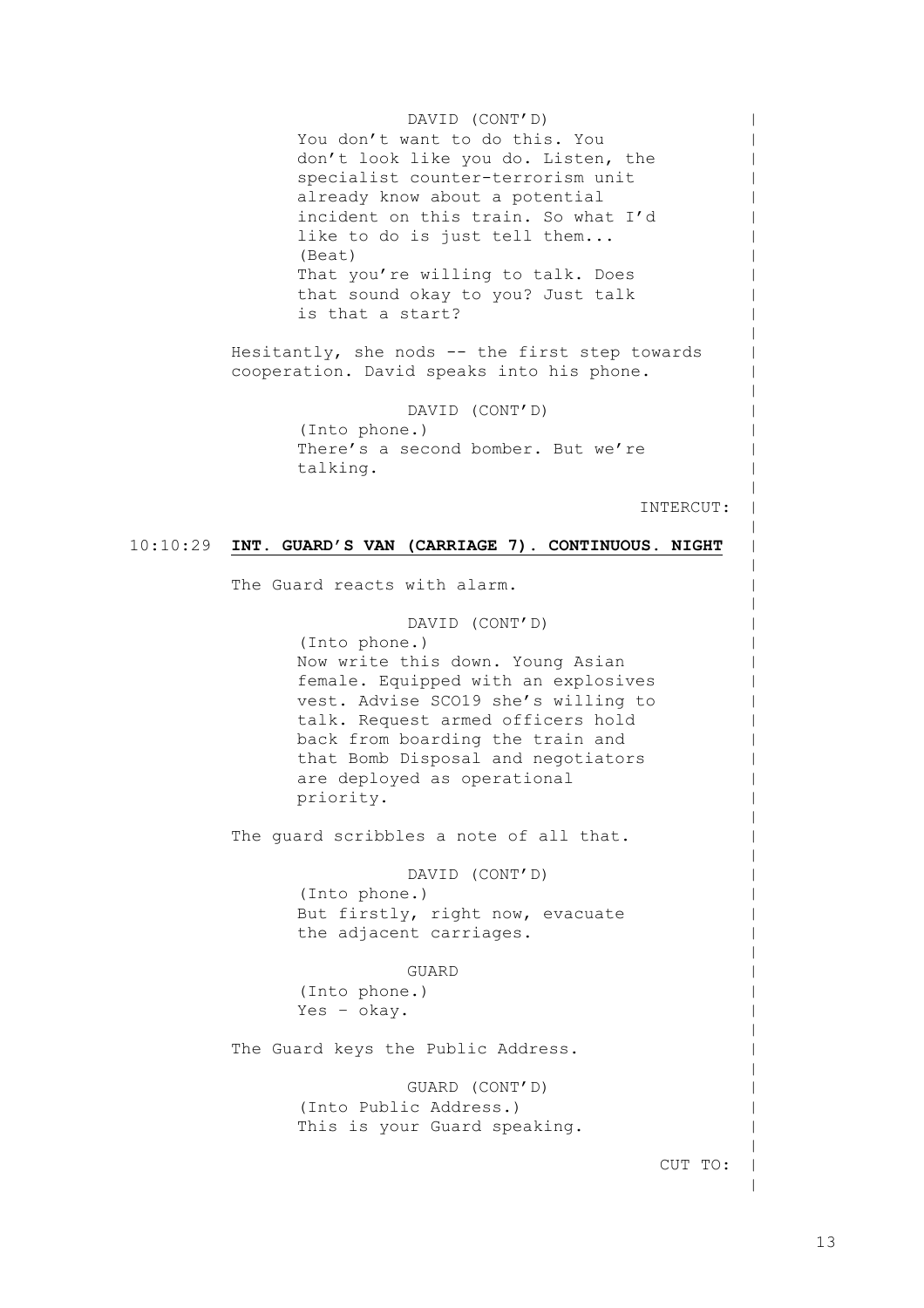#### 10:11:00 **INT. TRAIN CARRIAGE 5. CONTINUOUS. NIGHT**

GUARD (O.S.)(CONT'D) (Via Public Address.) Would all passengers in Carriage D please make your way at once into Carriages E and F. The passengers are alarmed. Some move. Others don't because they're unsure what's going on. GUARD (O.S.)(CONT'D) (Via Public Address.) ... and would all passengers in Carriage C please make your immediately into Carriages B and A. The Female Passenger helps Ella and Charlie go. FEMALE PASSENGER (OVERLAPPING) (To Ella) Come on wake up. We've got to move. Come on wake up. ELLIE (O.S.) Where's daddy? FEMALE PASSENGER (To Charlie) Wake up. CUT TO:

### 10:11:19 **INT. INTERCONNECTING VESTIBULE 4. CONTINUOUS. NIGHT**

David faces Nadia. Nadia stares back at him, eyes wide with fear.

In the background we see the passenger move as ordered.

#### DAVID

I'll just have a look and make sure that everyone's getting out all right? Okay? All right? I'm not going anywhere. I'm staying right here.

David turns and looks into the carriage and See's Ella and Charlie move down the carriage. He turns to Nadia.

> DAVID (CONT'D) It's okay... It's okay... My name's David. David Budd. What's yours?

 $\,$  $\,$  $\,$  $\,$  $\,$  $\,$  $\,$  $\,$  $\,$  $\,$  $\,$  $\,$  $\,$  $\,$  $\,$  $\,$  $\,$  $\,$  $\,$  $\,$  $\,$  $\,$  $\,$  $\,$  $\,$  $\,$  $\,$  $\,$  $\,$  $\,$  $\,$  $\,$  $\,$  $\,$  $\,$  $\,$  $\,$  $\,$  $\,$  $\,$  $\,$  $\,$  $\,$  $\,$  $\,$  $\,$  $\,$  $\,$  $\,$  $\,$  $\,$  $\,$  $\,$  $\,$ |  $\,$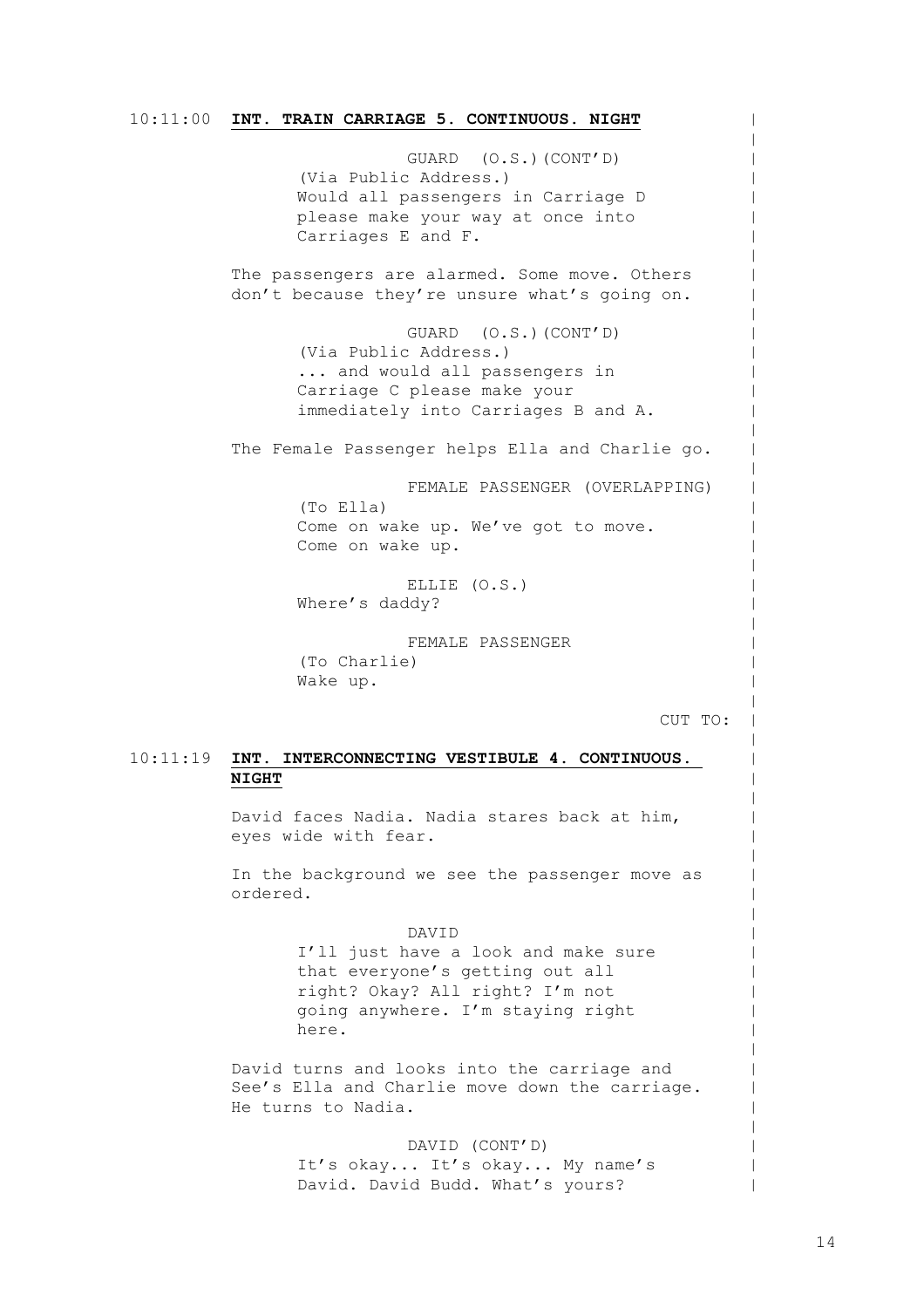#### NADIA

Nadia.

Pregnant beats. She starts to look more agitated. David needs to fill the silence.

> DAVID The man that was in here before? Is that your husband?

She nods.

DAVID (CONT'D)

Yeah?

She nods. David nods.

DAVID (CONT'D) And your husband wants you to die?

She starts to panic a little more.

DAVID (CONT'D) You don't have to be a martyr, Nadia. We can deactivate this device. And we can protect you from your husband. You don't ever have to see him again, if you don't want to.

Nadia continues to waver but the emotions and tension are running so high that she can't stop weeping and shaking. He starts trembling too.

> DAVID (CONT'D) Hey Nadia. Nadia look at me. I'm just as scared as you are, I promise. I'm just bringing my kids back from visiting my mum.

NADIA You have children?

DAVID

Yes. I do, two.

David shows Nadia photos of his kids.

DAVID (CONT'D) That's Ella. She's 10. Charlie. He's 8. I just want to take them home to their mum.

Nadia looks very upset. So does David.

 $\,$  $\,$  $\,$  $\,$  $\,$  $\,$  $\,$  $\,$  $\,$  $\,$  $\,$  $\,$  $\,$  $\,$  $\,$  $\,$  $\,$  $\,$  $\,$  $\,$  $\,$  $\,$  $\,$  $\,$  $\,$  $\,$  $\,$  $\,$  $\,$  $\,$  $\,$  $\,$  $\,$ |  $\,$  $\,$  $\,$  $\,$  $\,$  $\,$  $\,$  $\,$  $\,$  $\,$  $\,$  $\,$  $\,$  $\,$  $\,$  $\,$  $\,$  $\,$  $\,$  $\,$  $\,$  $\,$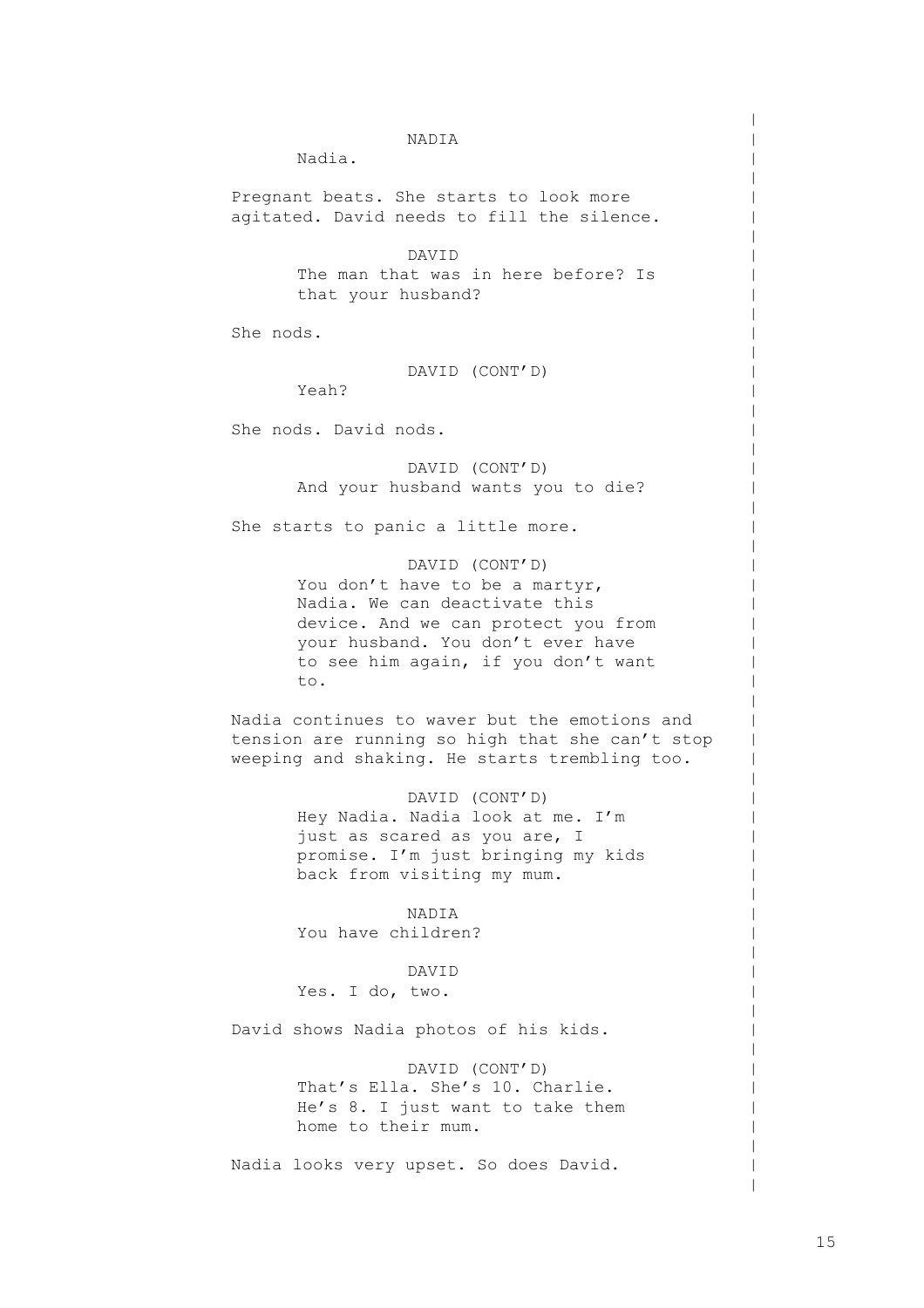CUT TO: |

 $\,$  $\,$  $\,$  $\,$  $\,$  $\,$  $\,$  $\,$  $\,$  $\,$  $\,$  $\,$  $\,$  $\,$  $\,$  $\,$  $\,$  $\,$  $\,$  $\,$  $\,$  $\,$  $\,$  $\,$  $\,$  $\,$  $\,$  $\,$  $\,$  $\,$  $\,$  $\,$  $\,$  $\,$  $\,$  $\,$  $\,$  $\,$  $\,$  $\,$  $\,$  $\,$  $\,$  $\,$  $\,$  $\,$  $\,$  $\,$  $\,$  $\,$  $\,$  $\,$  $\,$  $\,$  $\,$ 

#### 10:12:51 **EXT. BARNET SHED. TRACKSIDE. CONTINUOUS. NIGHT**

Work lights are up. Tanner and SCO19 hear the train approaching. They see distant headlights.

CONTROL (O.S.)

(Out of radio.) Trojan, Control, we've got a sit rep from the Train Guard, there's an off-duty Specialist Protection Officer on board, PS David Budd...

TANNER (Into radio, not happy.) Received.

The train approaches. SCO19 tense up.

TANNER (CONT'D) (Into radio.) Stand by.

CUT TO:

#### 10:13:16 **INT. INTERCONNECTING VESTIBULE 4. CONTINUOUS. NIGHT**

David feels the train brake. So does Nadia.

DAVID It's all right. Everything's gonna be all right.

And she starts to panic, show fear of the police about to board. She fights to control her breathing. She looks at the trigger in her hand. She tries to close the door. David grabs the other side.

### DAVID (CONT'D)

Stop! Please! Stop! Listen to me. Listen to me. Why would someone you love want you to kill yourself? You've been brainwashed. He has. You have. And I'd know. I was in Afghanistan. I saw mates get killed. Nearly got killed myself. For what? Nothing. Politicians. Cowards and liars. Ours and theirs. People full of talk but will never spill a drop of their own blood. But you and I, we're just collateral damage. Don't let them win, Nadia. Don't let them win.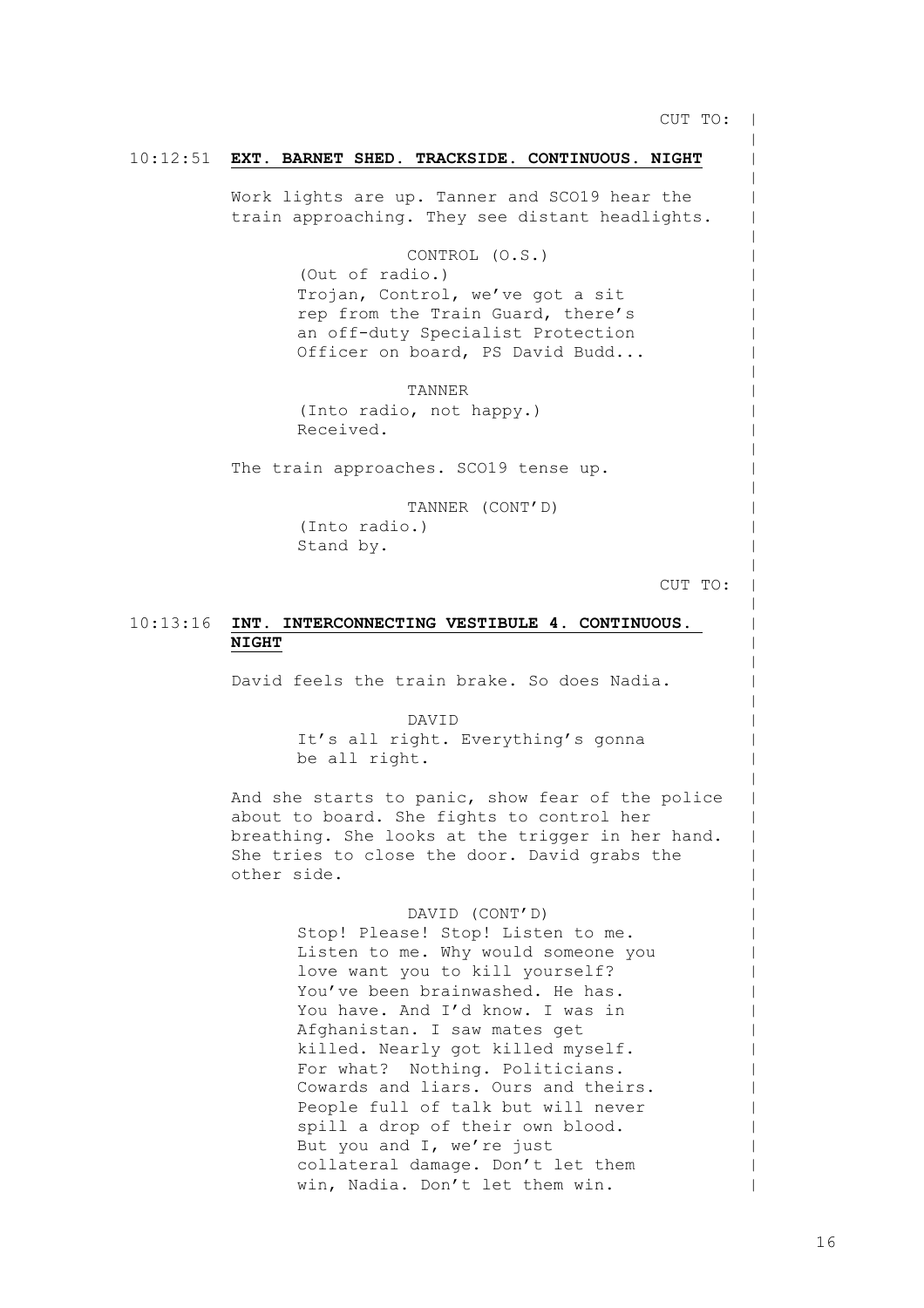Nadia remains very fearful, her hand on the trigger.

CUT TO:

 $\,$  $\,$  $\,$  $\,$  $\,$  $\,$  $\,$  $\,$  $\,$  $\,$  $\,$  $\,$  $\,$  $\,$  $\,$  $\,$  $\,$  $\,$  $\,$  $\,$  $\,$  $\,$  $\,$  $\,$  $\,$  $\,$  $\,$  $\,$  $\,$  $\,$  $\,$  $\,$  $\,$  $\,$  $\,$  $\,$  $\,$  $\,$  $\,$  $\,$  $\,$  $\,$  $\,$  $\,$  $\,$  $\,$  $\,$  $\,$  $\,$  $\,$  $\,$  $\,$  $\,$  $\,$  $\,$  $\,$ 

#### 10:13:54 **EXT. BARNET SHED. TRACKSIDE. CONTINUOUS. NIGHT**

The train comes to a stop. SCO19 Officers wait trackside.

CUT TO:

#### 10:13:59 **INT./EXT. INTERCONNECTING VESTIBULE 4/TRACKSIDE. CONTINUOUS. NIGHT**

David sees the officers on the trackside, spreads his arms wide, shielding Nadia in the toilet behind him.

> DAVID POLICE OFFICER! DON'T SHOOT!

SCO19 Officers train their guns on David.

Other SCO19 officers move down the track with ladders to board the train.

CUT TO:

#### 10:14:05 **INT. INTERCONNECTING VESTIBULE 4. CONTINUOUS. NIGHT**

Nadia panics, very fearful. David is terrified she'll panic and detonate the device.

DAVID

All right? Stay right here. I'm not going anywhere.

In the background we hear voices.

DAVID (CONT'D) You hear that? That's them evacuating everyone from the train. So it's just you and I. It's just us here. Okay?

The voices are getting closer. Nadia looks panicked. Officers have boarded the next carriage. And we can hear their voices shouting but slightly muffled.

CUT TO:

#### 10:14:18 **INT. TRAIN CARRIAGE CONTINUOUS. NIGHT**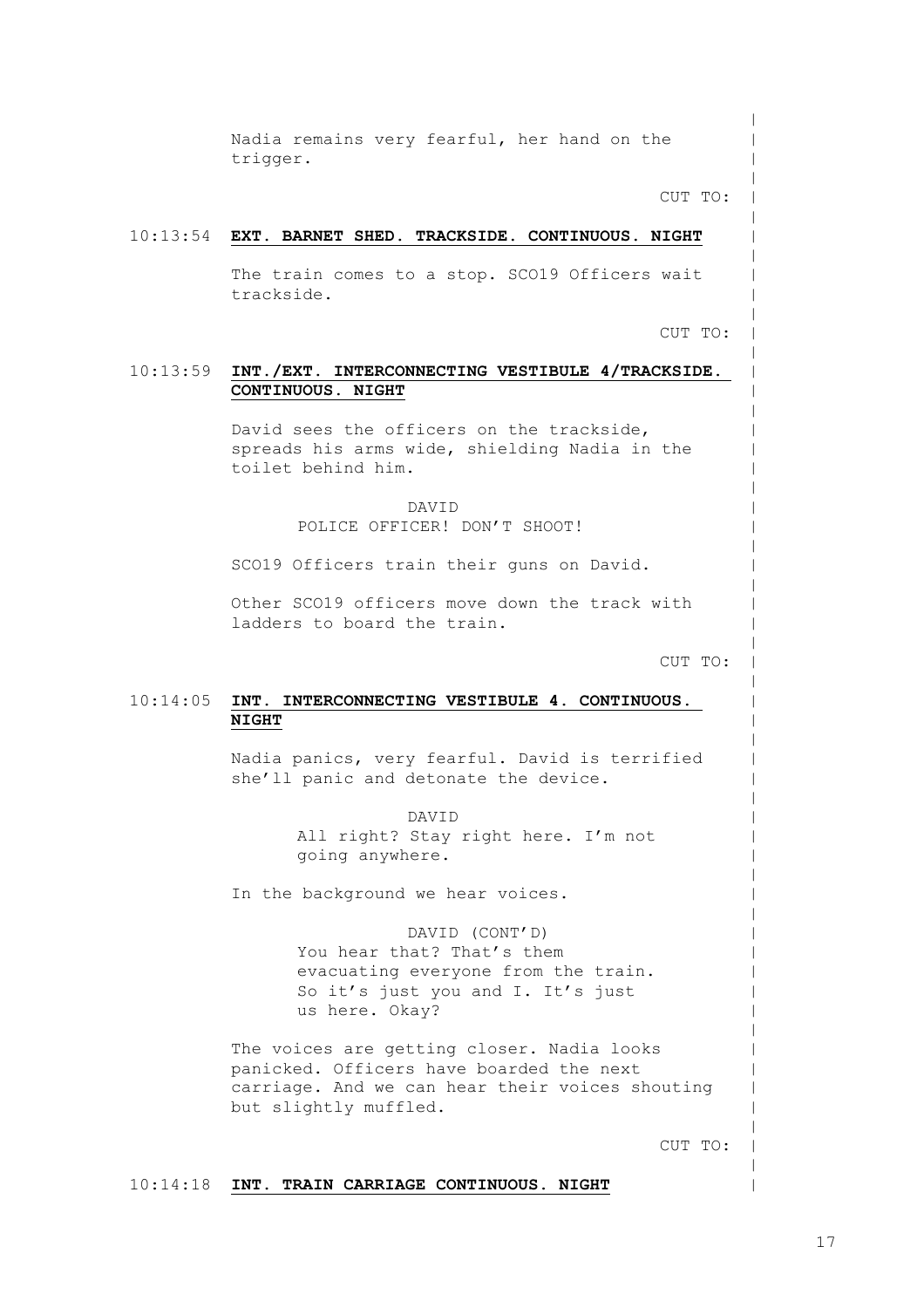SCO19 board this carriage, a pair coming from each end of the carriage. The Subject stands in the middle of the carriage. The Subject knows the game's up. The Officers converge on him. SCO19 OFFICER 1 Armed Police! Armed Police! Get down on the ground! Put your hands on your head and get down! GET DOWN! The Subject, hands above his head falls to his knees. The armed SCO19 officer hovers over him. SCO19 OFFICER 1 (CONT'D) DON'T MOVE.

CUT TO:

 $\,$  $\,$  $\,$  $\,$  $\,$  $\,$  $\,$  $\,$  $\,$  $\,$  $\,$  $\,$  $\,$  $\,$  $\,$  $\,$  $\,$  $\,$  $\,$  $\,$  $\,$  $\,$  $\,$  $\,$  $\,$  $\,$  $\,$  $\,$  $\,$  $\,$  $\,$  $\,$  $\,$  $\,$  $\,$  $\,$  $\,$  $\,$  $\,$  $\,$  $\,$  $\,$  $\,$  $\,$  $\,$  $\,$  $\,$  $\,$  $\,$  $\,$  $\,$  $\,$  $\,$  $\,$  $\,$  $\,$ 

#### 10:14:28 **INT./EXT. INTERCONNECTING VESTIBULE 4/CARRIAGE 5/ CONTINUOUS. NIGHT**

Tanner, carrying a ballistic shield, leads a SCO19 Officer aboard via doors at the far end of the carriage, and then they make their way down towards the Vestibule.

CUT TO:

#### 10:14:32 **INT. INTERCONNECTING VESTIBULE 4. CONTINUOUS. NIGHT**

As before.

DAVID Stay exactly where you are, Nadia. Don't move, okay? All right.

Tanner move towards the Vestibule.

TANNER (O.S.) Armed Police!

DAVID PS David Budd! Specialist Protection! Don't shoot!

Tanner addresses David from behind the ballistic shield.

Guns trained on Nadia.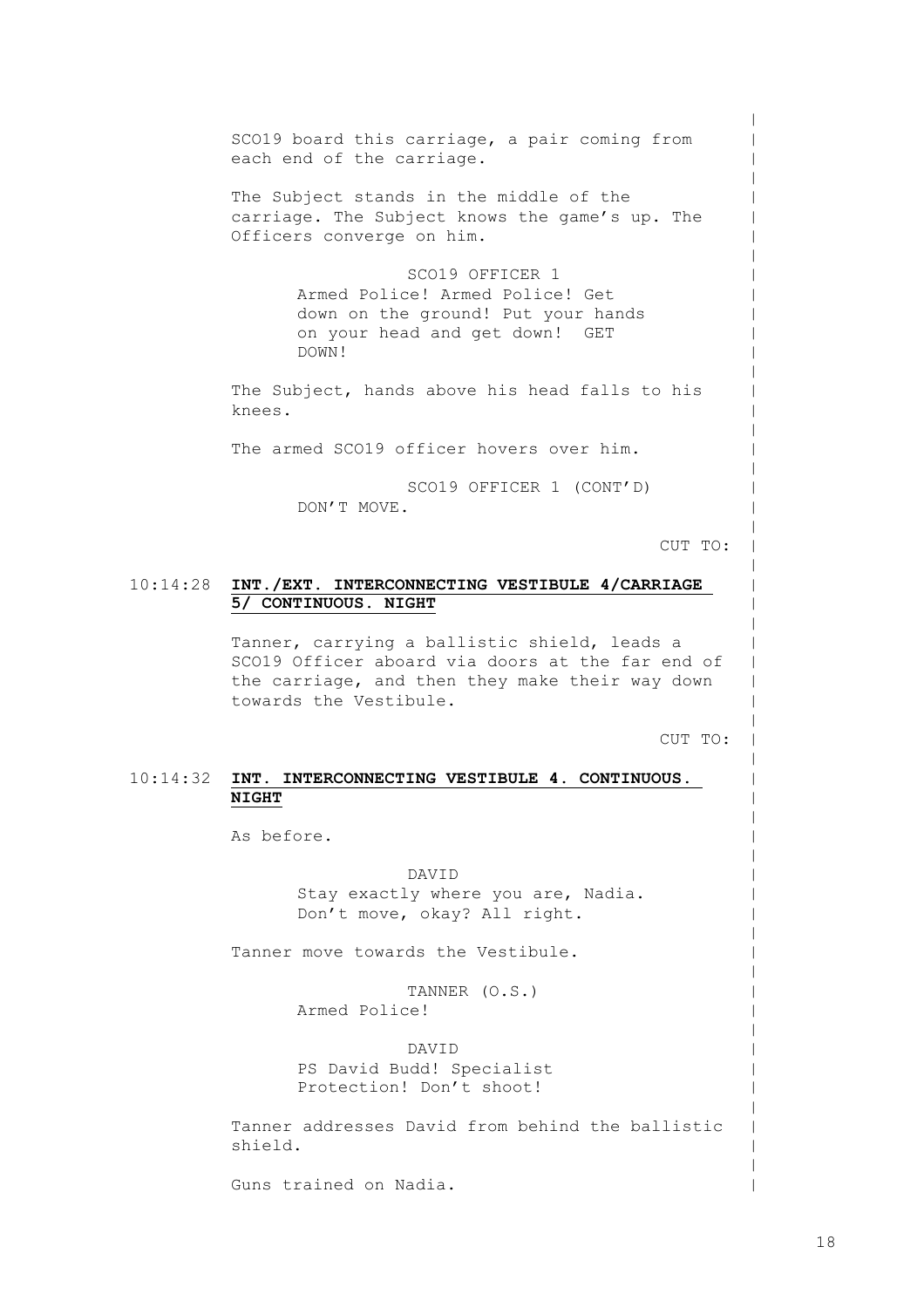10:15:10 **EXT. BARNET SHED. TRACKSIDE. SNIPER POSITION.**  TANNER We know who you are! Stand clear! David sees how scared Nadia looks. DAVID It's all right. I'm not going anywhere. Just stay very still now Nadia. Okay? Nadia trembles with fear. David stays put. TANNER David, work with me, yeah? You've done a great job, but you're not OFC here -- I am. I need you to stand down. Nice and easy. David weighs up the situation. He steps closer to the toilet door to block the line of fire. DAVID (Low voice) I'm not going anywhere. I'm staying right here with you. (Normal voice) It's all right. Nothing's changed. It's just us talking here. Just stay, really, really still. Okay? TANNER (OVERLAPPING) Move. Away. From. The. Subject. Nadia looks terrified. David is too, but he keeps shielding her. CUT TO: **CONTINUOUS. NIGHT** A sniper takes up a position with a line of sight through the window of the exit door; she can see David in her gun-sight but Nadia is out of view in the toilet. SNIPER (Into radio.) In position.

CUT TO:

 $\,$  $\,$  $\,$  $\,$  $\,$  $\,$  $\,$  $\,$  $\,$  $\,$  $\,$  $\,$  $\,$  $\,$  $\,$  $\,$  $\,$  $\,$  $\,$  $\,$  $\,$  $\,$  $\,$  $\,$  $\,$  $\,$  $\,$  $\,$  $\,$  $\,$  $\,$  $\,$  $\,$  $\,$  $\,$  $\,$  $\,$  $\,$  $\,$  $\,$  $\,$  $\,$  $\,$  $\,$  $\,$  $\,$  $\,$  $\,$  $\,$  $\,$  $\,$  $\,$  $\,$  $\,$  $\,$  $\,$ 

# 10:15:18 **INT. INTERCONNECTING VESTIBULE 4. CONTINUOUS. NIGHT**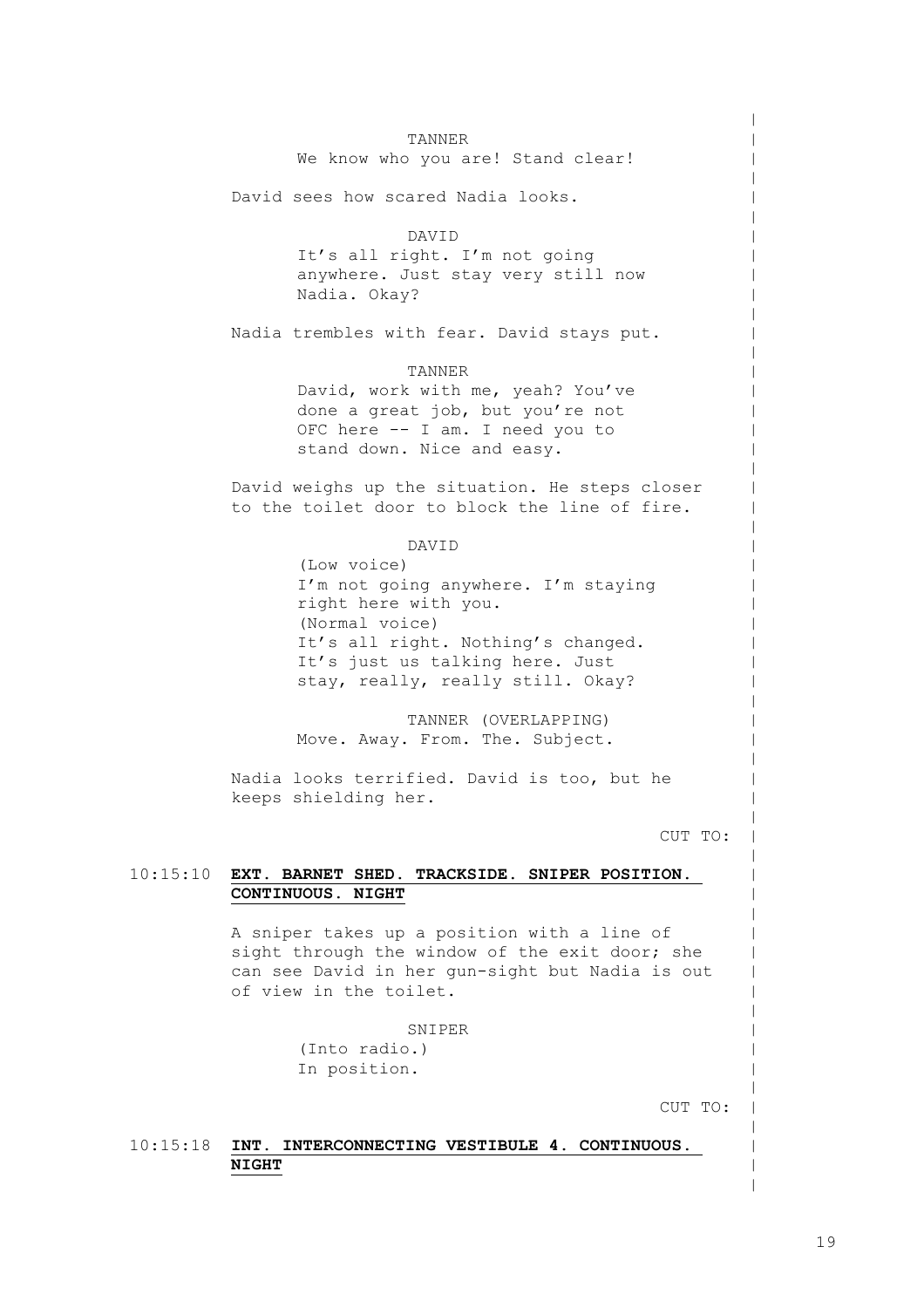DAVID It's okay, Nadia. It's all right. It's okay. Tanner receives a covert message via her earpiece. CONTROL (O.S.) (Out of radio.) TFC reports sniper in position. Critical shot authorised. TANNER (Into radio, deadpan.) Received. DAVID (O.S.) Nadia, I need you to trust me. On David and Nadia. DAVID (CONT'D) I'm going to turn round and speak to this officer. David throws his hands in the air. DAVID (CONT'D) (To Tanner.) She's cooperating! She intends to surrender. She does not intend to activate the device. Get Expo here. Tanner doesn't appear to be influenced by that information. TANNER They're here. Now move away. DAVID (To Nadia.) It's all right. It's okay. I'm not going anywhere. I'm not. TANNER (O.S.)(OVERLAPPING) David, stand clear. Intercut with Tanner. DAVID (To Nadia.) Nadia, you need to show them you're not gonna detonate the device. Now, when I ask you to, I want you to raise your arms either side of you.

Can you do that for me when I ask?

 $\,$  $\,$  $\,$  $\,$  $\,$  $\,$  $\,$  $\,$  $\,$  $\,$  $\,$  $\,$  $\,$  $\,$  $\,$  $\,$  $\,$  $\,$  $\,$  $\,$  $\,$  $\,$  $\,$  $\,$  $\,$  $\,$  $\,$  $\,$  $\,$  $\,$  $\,$  $\,$  $\,$  $\,$  $\,$  $\,$  $\,$  $\,$  $\,$  $\,$  $\,$  $\,$  $\,$  $\,$  $\,$  $\,$  $\,$  $\,$  $\,$  $\,$  $\,$  $\,$  $\blacksquare$  $\|$  $\blacksquare$ |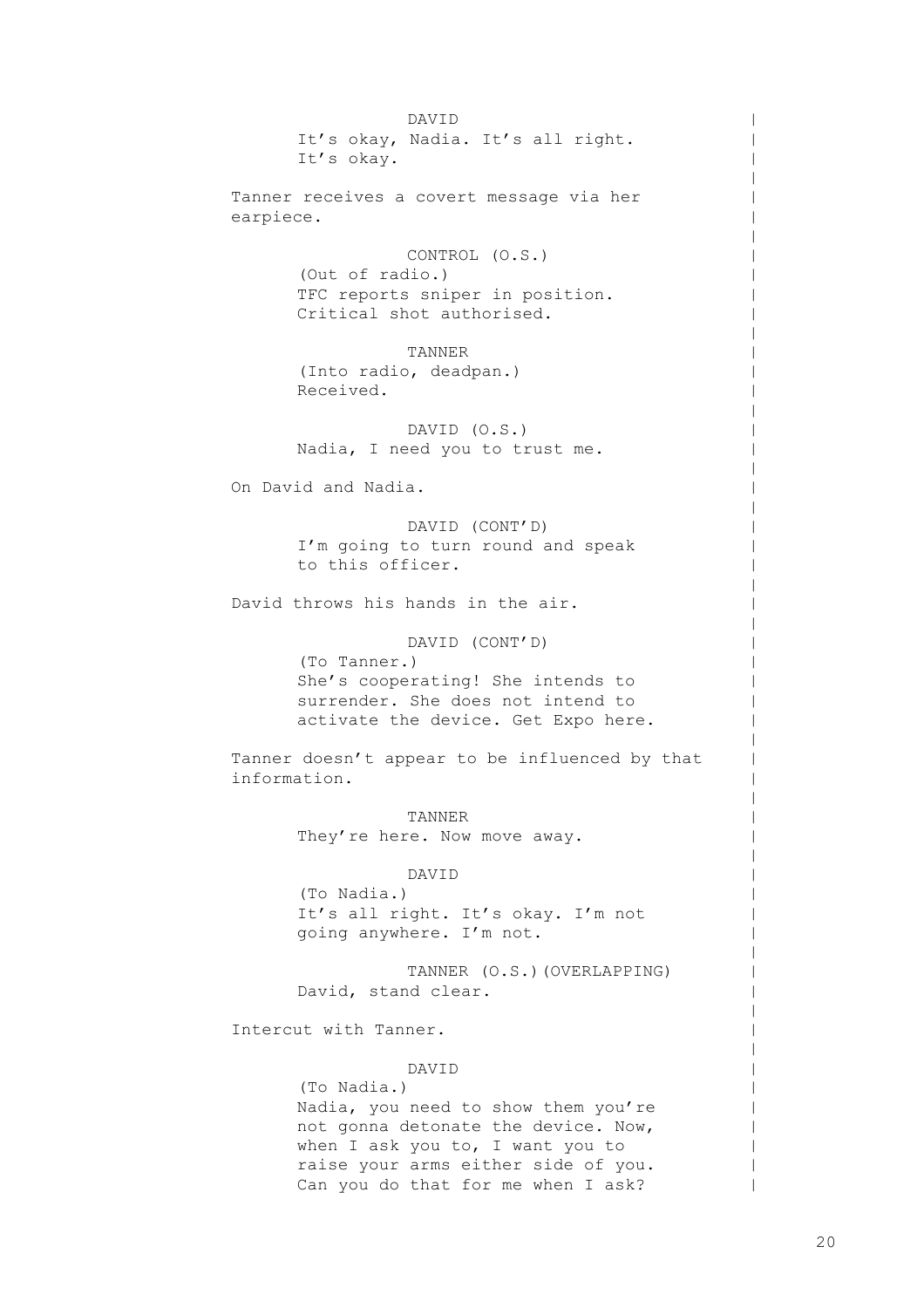10:16:30 **EXT. BARNET SHED. TRACKSIDE. SNIPER POSITION.**  TANNER (OVERLAPPING) This is your final warning. STAND CLEAR. Nadia nods, utterly terrified. DAVID (To Tanner.) Nadia's gonna spread her arms and we're gonna stay put and wait for Expo. TANNER (Into radio, via earpiece. Ominously.) Trojan OFC to TFC. PS Budd has been given repeated warnings to stand down but has failed to cooperate. We have no clear shot of the subject. David tries to disregard Tanner. He tells Nadia to raise her arms. On the count of 1, 2, 3. Nadia begins to raise her arms. DAVID That's it, nice and slow. (She does.) Stay... stay close to me. Come in. Come in, close to me. That's it. All right, doing really well. Doing really well, Nadia. Nervously, Nadia stands just inches from David, still in the toilet. DAVID (CONT'D) That gun... That's an MCX carbine. A bullet from that would go through the both of us. I'm trusting their not gonna shoot one of their own. All right? You trust me too? Nadia's can only manage a terrified nod. CUT TO: **CONTINUOUS. NIGHT**

The sniper's POV of David.

SNIPER Shit! Shit, oh come on.  $\,$  $\,$  $\,$  $\,$  $\,$  $\,$  $\,$  $\,$  $\,$  $\,$  $\,$  $\,$  $\,$  $\,$  $\,$  $\,$  $\,$  $\,$  $\,$  $\,$  $\,$  $\,$  $\,$  $\,$  $\,$  $\,$  $\,$  $\,$  $\,$  $\,$  $\,$  $\,$  $\,$  $\,$  $\,$  $\,$  $\,$  $\,$  $\,$  $\,$  $\,$  $\,$  $\,$  $\,$  $\,$  $\,$  $\,$  $\,$  $\,$  $\,$  $\,$  $\,$  $\,$  $\,$  $\,$  $\,$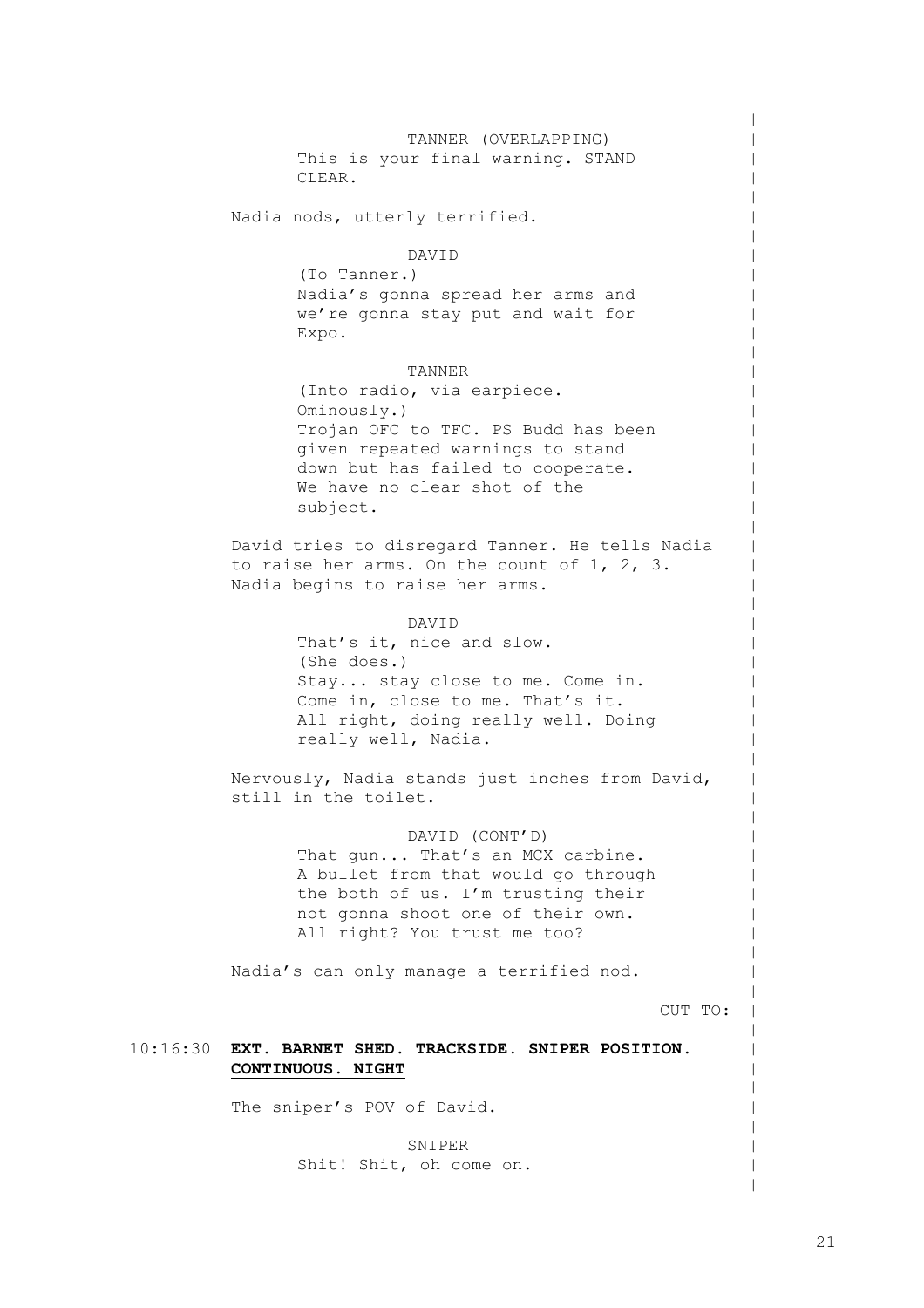10:16:39 **INT. INTERCONNECTING VESTIBULE 4. CONTINUOUS.** The Sniper receives a message via her earpiece. CONTROL (O.S.) (Out of radio.) Control to Sniper 1. Do you have a clean shot? SNIPER (O.S.) (Into radio.) Negative. CUT TO: **NIGHT** On David and Nadia. DAVID Stay in there. Don't go out. Stay here. Stay here with me. (You don't have to go anywhere). Tanner receives a message. CONTROL (O.S.)(OVERLAPPING) (Out of radio.) Subject required out of toilet for critical shot. TANNER

Received.

DAVID GET EXPO HERE, NOW!

TANNER David, I need the Subject to step out of the toilet.

#### DAVID

No, she's gonna stay here and wait for Expo. That's what we're gonna do. Don't move.

TANNER (OVERLAPPING) (To Nadia.) Come out of the toilet. Come out of the toilet.

DAVID (OVERLAPPING) (To Nadia.) Nadia, stay really still for me will you. That's it. That's it. You're doing really good.

 $\blacksquare$  $\,$  $\,$  $\,$  $\,$  $\,$  $\,$  $\,$  $\,$  $\,$  $\,$  $\,$  $\,$  $\,$  $\,$  $\,$  $\,$  $\,$  $\,$  $\,$  $\,$  $\,$  $\,$  $\,$  $\,$  $\,$  $\,$  $\,$  $\,$  $\,$  $\,$  $\,$  $\,$  $\,$  $\,$  $\,$  $\,$  $\,$  $\,$  $\,$  $\,$  $\,$  $\,$  $\,$  $\,$  $\,$  $\,$  $\,$  $\,$  $\,$  $\,$  $\,$  $\,$  $\,$  $\,$  $\,$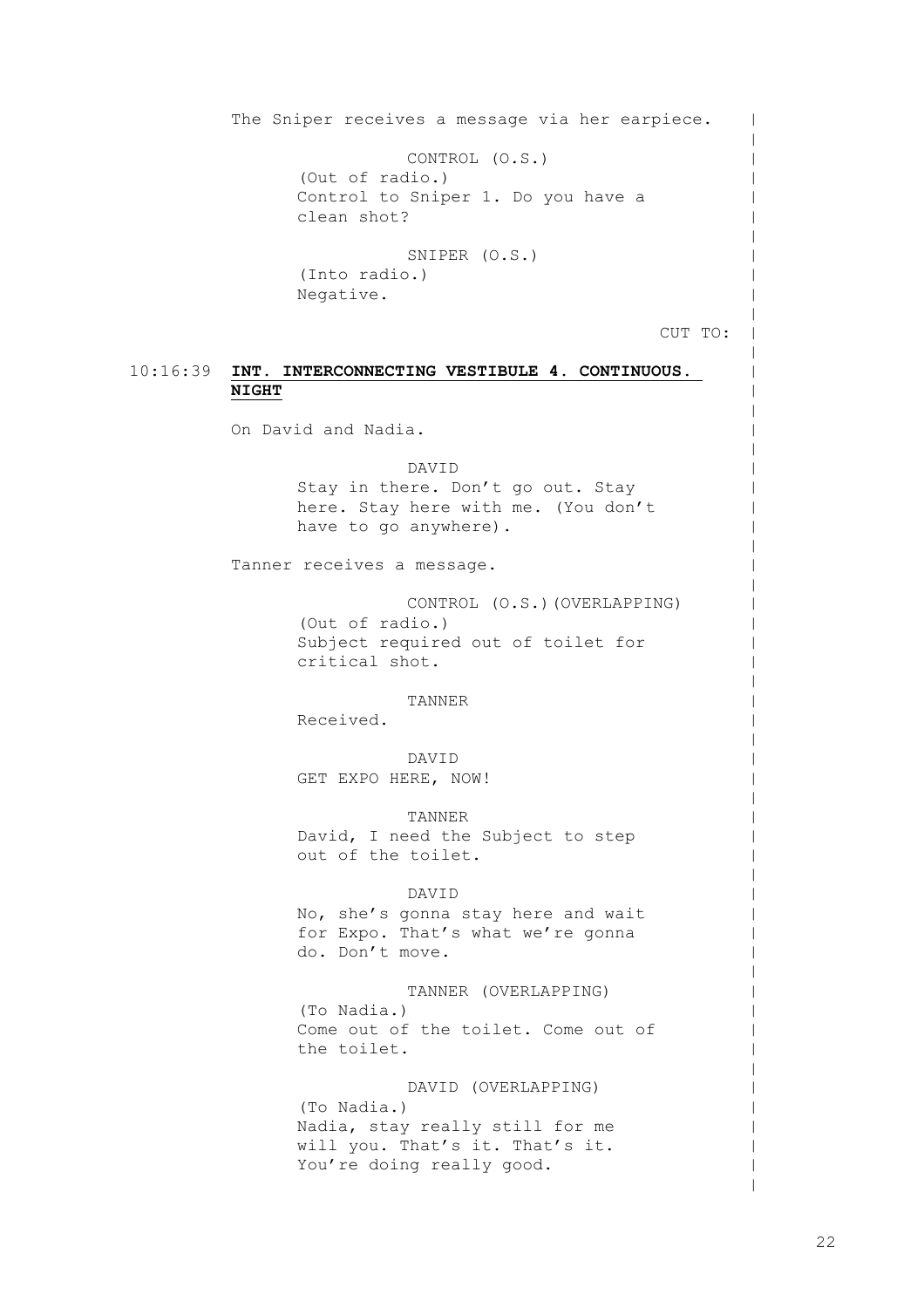Nadia starts to panic. TANNER (OVERLAPPING) (To Nadia.) Out NOW Miss. You need to listen to me. DAVID Get Expo here. TANNER (OVERLAPPING) (To David.) David, stand aside. High-tension stand off: temperatures rising as David feels caught between Nadia and Tanner. DAVID Don't fire! Do not do this!

CUT TO:

 $\,$  $\,$  $\,$  $\,$  $\,$  $\,$  $\,$  $\,$  $\,$  $\,$  $\,$  $\,$  $\,$  $\,$  $\,$  $\,$  $\,$  $\,$  $\,$  $\,$  $\,$  $\,$  $\,$  $\,$  $\,$  $\,$  $\,$  $\,$  $\,$  $\,$  $\,$  $\,$  $\,$  $\,$  $\,$  $\,$  $\,$  $\,$  $\,$  $\,$  $\,$  $\,$  $\,$  $\,$  $\,$  $\,$  $\,$  $\,$  $\,$  $\,$  $\,$  $\,$  $\,$  $\,$  $\,$  $\,$ 

### 10:17:04 **EXT. BARNET SHED. TRACKSIDE. SNIPER POSITION. CONTINUOUS. NIGHT**

Snipers POV.

Tension builds. David in the crosshairs.

CUT TO:

#### 10:17:08 **INT. INTERCONNECTING VESTIBULE 4. CONTINUOUS. NIGHT**

Tanner keeps the pressure on Nadia.

TANNER You need to come out of the toilet!

DAVID (OVERLAPPING) Don't do this! Please don't do this. Nadia, stay, don't move. Please don't move, Nadia!

TANNER (OVERLAPPING) You need to come out now, Miss. Step out of the toilet!

DAVID Don't do this. Don't do this. Please don't do this.

TANNER (OVERLAPPING) (To David) David, stand down! Out! OUT!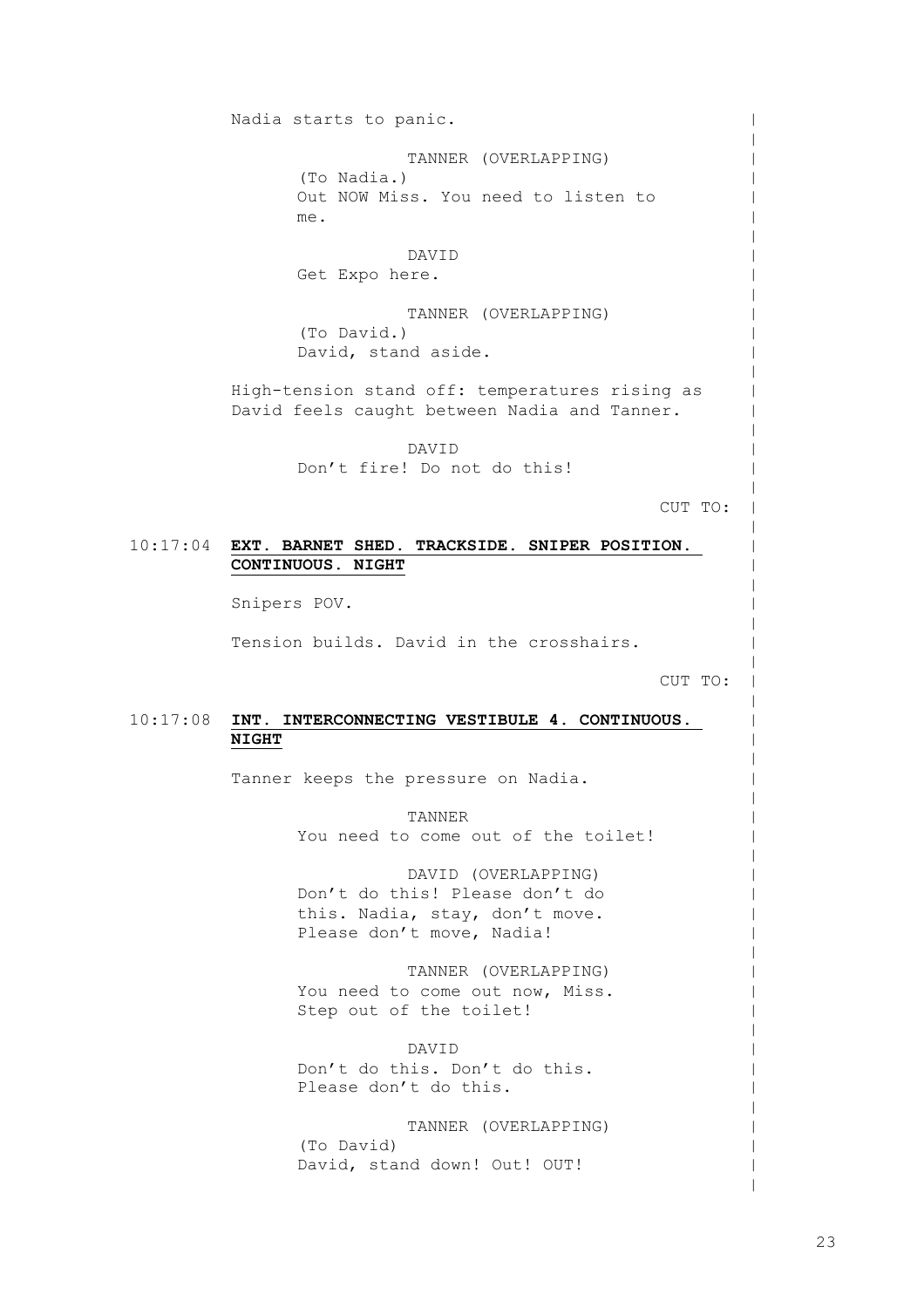10:17:24 **EXT. BARNET SHED. TRACKSIDE. SNIPER POSITION.**  10:17:29 **INT. INTERCONNECTING VESTIBULE 4. CONTINUOUS.**  10:17:42 **EXT. BARNET SHED. TRACKSIDE. SNIPER POSITION.**  DAVID Nadia, stay here! Stay here! That's it. Don't do this! TANNER (OVERLAPPING) Miss, you need to get out... Get out of the fucking toilet! In fear Nadia starts to comply. She edges forward, emerging into the Vestibule. David throws his arms around her. DAVID No. (Okay). CUT TO: **CONTINUOUS. NIGHT** The sniper's POV of Nadia coming into view; her finger tightens on the trigger... David slowly twirls Nadia so that they keep turning through 360 degrees. SNIPER (Into radio.) (Come on. Come on). No shot! CUT TO: **NIGHT** DAVID All right. Don't shoot. Don't shoot. (To Nadia) All right, Nadia. Hold tight! That's it. Just keep moving! Hold tight! Okay!! All right. David slowly twirls Nadia so that they keep turning through 360 degrees. CUT TO: **CONTINUOUS. NIGHT** The sniper's POV shows David constantly blocking the critical shot as they turn, to the sniper's frustration.

 $\,$  $\,$  $\,$  $\,$  $\,$  $\,$  $\,$  $\,$  $\,$  $\,$  $\,$  $\,$  $\,$  $\,$  $\,$  $\,$  $\,$  $\,$  $\,$  $\,$  $\,$  $\,$  $\,$  $\,$  $\,$  $\,$  $\,$  $\,$  $\,$  $\,$  $\,$  $\,$  $\,$  $\,$  $\,$  $\,$  $\,$  $\,$  $\,$  $\,$  $\,$  $\,$  $\,$  $\,$  $\,$  $\,$  $\,$  $\,$  $\,$  $\,$  $\,$  $\,$  $\,$ | | |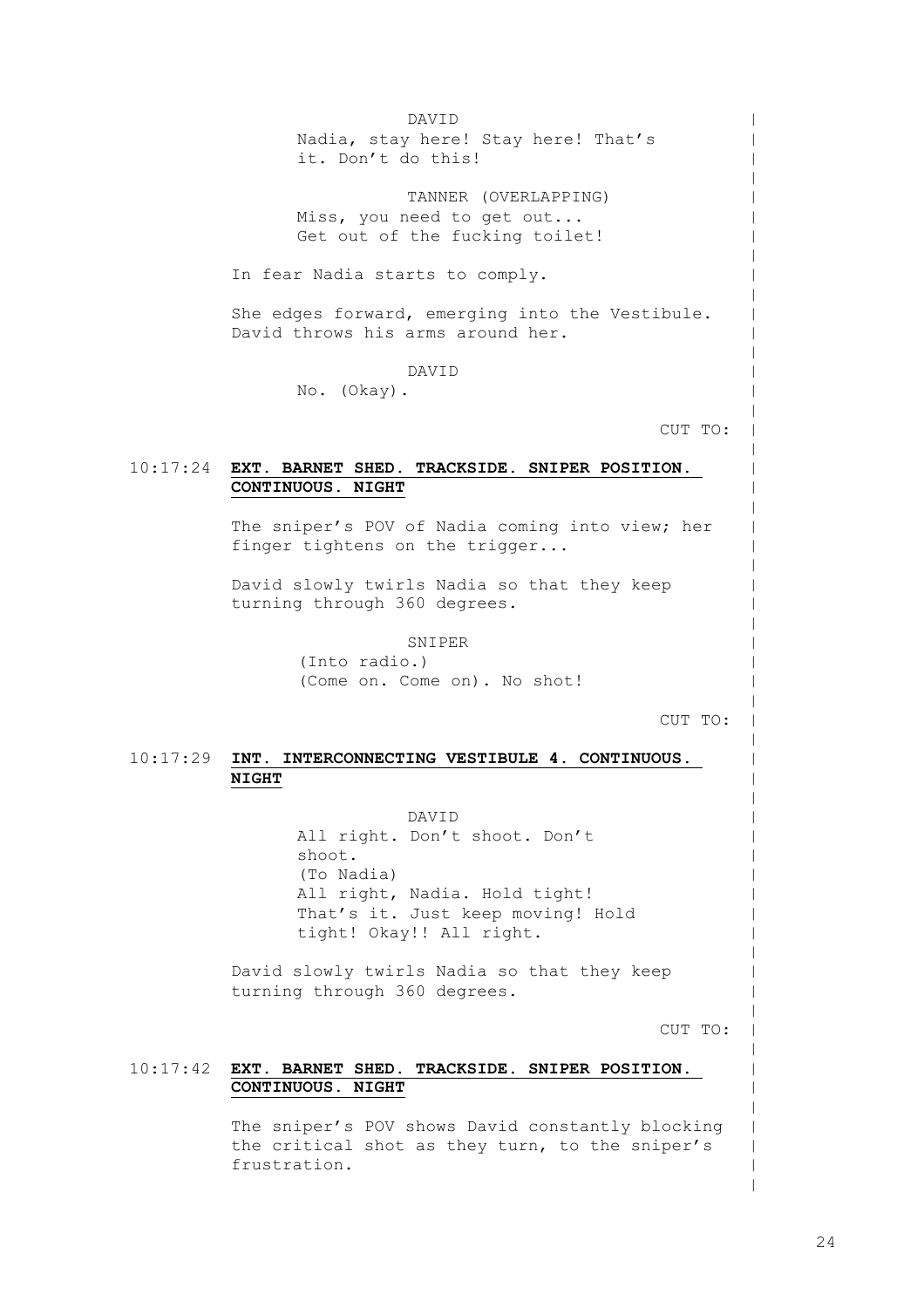10:17:49 **INT. INTERCONNECTING VESTIBULE 4. CONTINUOUS.**  CONTROL (O.S.) (Out of radio.) Control to Sniper 1. Can you execute critical shot? SNIPER (Into radio.) Negative. CUT TO: **NIGHT** David and Nadia as before. DAVID That's it Nadia. (Keep moving with me. Just stay with me). Tanner receives a message via her earpiece. CONTROL (O.S.)(OVERLAPPING) (Out of radio.) No clean shot available, repeat no clean shot available... Tanner is frustrated by David's actions. David continues to turn with Nadia. DAVID (O.S.) That's it! That's it! Tanner doesn't know what to do, flummoxed. TANNER (Beats. Defeated. Into radio.) Expo. CONTROL (O.S.) (Out of radio.) Control. Sending Expo in now. TANNER (To David.) Expo is coming. DAVID (To Tanner.) Thank you. (To Nadia.) All right, Nadia. (I've got you). CUT TO:  $\,$  $\,$  $\,$  $\,$  $\,$  $\,$  $\,$  $\,$  $\,$  $\,$  $\,$  $\,$  $\,$  $\,$  $\,$  $\,$  $\,$  $\,$  $\,$  $\,$  $\,$  $\,$  $\,$  $\,$  $\,$  $\,$  $\,$  $\,$  $\,$  $\,$  $\,$  $\,$  $\,$  $\,$  $\,$  $\,$  $\,$  $\,$  $\,$  $\,$  $\,$  $\,$  $\,$  $\,$  $\,$  $\,$  $\,$  $\,$  $\,$  $\,$  $\,$  $\,$  $\,$  $\,$ |

 $\,$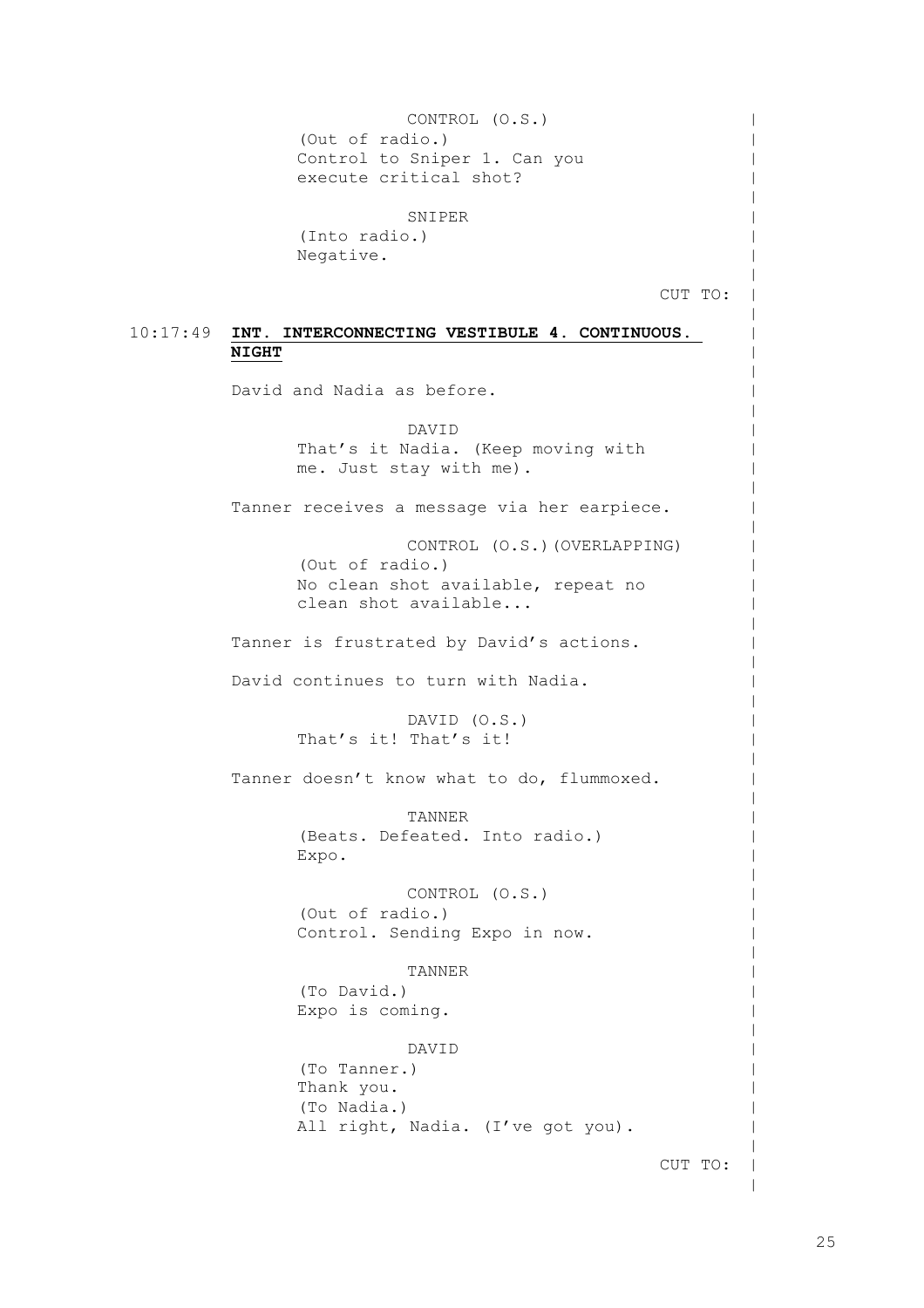|  | 10:18:09 EXT/INT. INTERCONNECTING VESTIBULE 5.                                                                    |
|--|-------------------------------------------------------------------------------------------------------------------|
|  | CONTINUOUS. NIGHT                                                                                                 |
|  | The Expo Officer climbs aboard.                                                                                   |
|  | There's a tense wait. Then from Carriage 5 an<br>Explosive Ordnance Disposal Officer (female,<br>30s) approaches. |
|  | CUT TO:                                                                                                           |
|  | $10:18:17$ INT. INTERCONNECTING VESTIBULE 4. CONTINUOUS.<br><b>NIGHT</b>                                          |
|  | EXPO OFFICER<br>Explosives Officer.                                                                               |
|  | Tanner and the other Officer step aside. The<br>Expo Officer gets to work.                                        |
|  | DAVID<br>(To Nadia)                                                                                               |
|  | Stay calm. Stay calm.                                                                                             |
|  | EXPO OFFICER (O.S.)<br>(To Nadia.)<br>Miss. My name's Karen. Now I need                                           |
|  | you to put your arms down.                                                                                        |
|  | David nods.                                                                                                       |
|  | EXPO OFFICER (CONT'D) (O.S.)<br>Good. Now turn your palms towards<br>me and do not move.                          |

DAVID Nadia, I'm gonna step to the side. I'll be right here.

David makes space for the Expo Officer

EXPO OFFICER I'm moving towards you now.

The Expo Officer crosses to Nadia.

EXPO OFFICER (CONT'D) Nadia, now I need to ask you. This object in your hand is the initiation device?

NADIA

Yes.

The Expo Officer examines the device and wire.

 $\,$  $\,$  $\,$  $\,$  $\,$  $\,$  $\,$  $\,$  $\,$  $\,$  $\,$  $\,$  $\,$  $\,$  $\,$  $\,$  $\,$  $\,$  $\,$  $\,$  $\,$  $\,$  $\,$  $\,$  $\,$  $\,$  $\,$  $\,$  $\,$  $\,$  $\,$  $\,$  $\,$  $\,$  $\,$  $\,$  $\,$  $\,$  $\,$  $\,$  $\perp$  $\,$ |  $\,$  $\,$  $\,$  $\,$ | | |  $\,$  $\,$  $\,$  $\,$ | |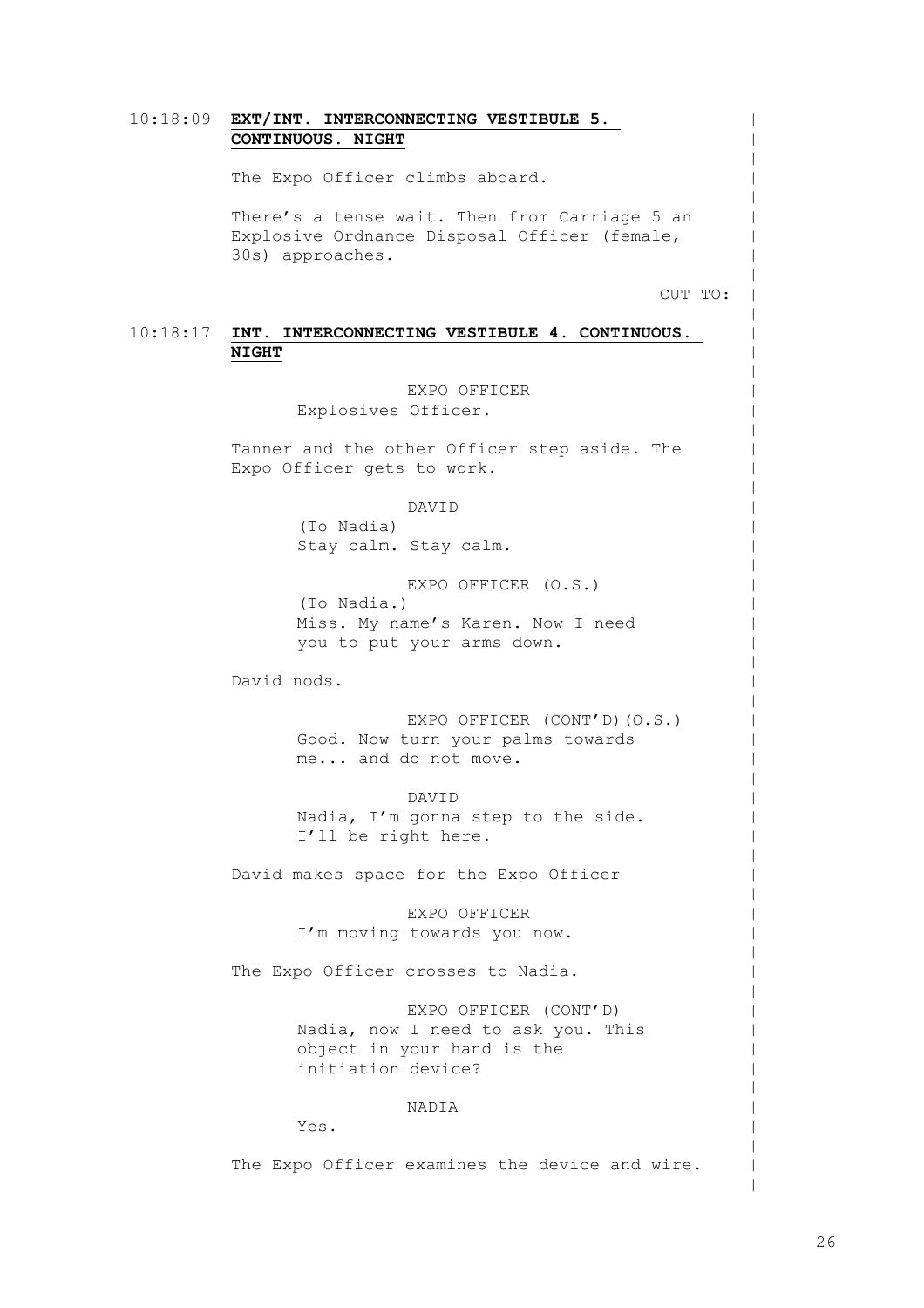EXPO OFFICER Does anyone else have control of this device? NADIA No. The Expo Officer examines Nadia's arm. EXPO OFFICER Straighten your arm please. The Expo Officer examines the device. She's scared, Nadia's scared, David's scared. The Expo Officer feeds the trigger along Nadia's sleeve until she can take control of it. EXPO OFFICER (CONT'D) Arms up please. Nadia raises her arms. EXPO OFFICER (CONT'D) All the way up... (Good...) SCO19 watch with deep trepidation. EXPO OFFICER (CONT'D) Turn around for me, please. Nadia turns. EXPO OFFICER (CONT'D) I'm gonna remove the belt. She takes a set of small shears and cuts through the belt with one hand while securing the belt and trigger with the other. Then the Expo Officer very gently lifts the belt away from Nadia. The Expo Officer moves very slowly and very carefully as she lowers the belt to the floor with extreme caution. She starts to examine it. EXPO OFFICER (CONT'D) I need everyone out now. The officers outside the exit door open it. TANNER

(Into radio) Open the door.  $\,$  $\,$  $\,$  $\,$  $\,$  $\,$  $\,$  $\,$  $\,$  $\,$  $\,$  $\,$  $\,$  $\,$  $\,$  $\,$  $\,$  $\,$  $\,$  $\,$  $\,$  $\,$  $\,$  $\,$  $\,$  $\,$  $\,$  $\,$  $\,$  $\,$  $\,$  $\,$  $\,$  $\,$  $\,$  $\,$  $\,$  $\,$  $\,$  $\,$  $\,$  $\,$  $\,$  $\,$  $\,$  $\,$  $\,$  $\,$  $\,$  $\,$  $\,$  $\,$  $\,$  $\,$  $\,$  $\,$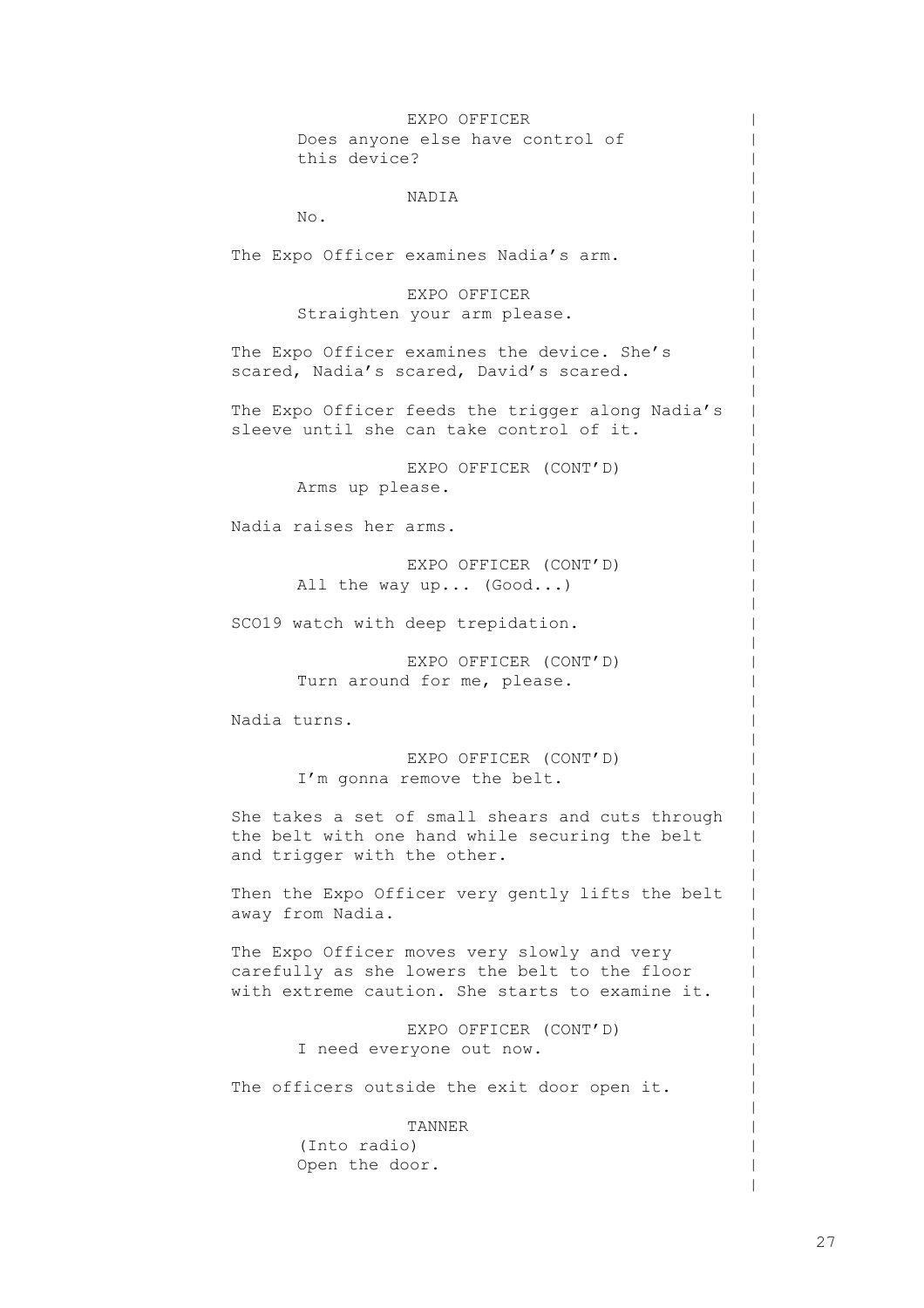The door opens. David faces the array of pointed guns. DAVID I'm gonna step off the train. Then ask you to follow me. All right? Nadia nods. David climbs down the ladder. He looks up at Nadia. DAVID (CONT'D) Okay, nice and slowly. Nadia steps forward. DAVID (CONT'D) Keep your hands where we can see them. X Music Ends 10:20:40

Slowly Nadia edges forward. David takes her hand.

CUT TO:

#### 10:20:59 **EXT. BARNET SHED. TRACKSIDE. CONTINUOUS. NIGHT**

He helps Nadia down the steps.

DAVID

Stay calm.

David and Nadia step onto the ground at the trackside.

Further down the track.

CTSFO OFFICER (O.S.) (To Nadia's husband.) Stay still and we'll lift you down to the ground. STAY STILL.

HUSBAND (O.S.)

Nadia!

They turn to see the Subject being bundled off the train.

> CTSFO OFFICER Don't look over there. Look down at the ground. Down at the ground.

And the subject is led away over the tracks and exits.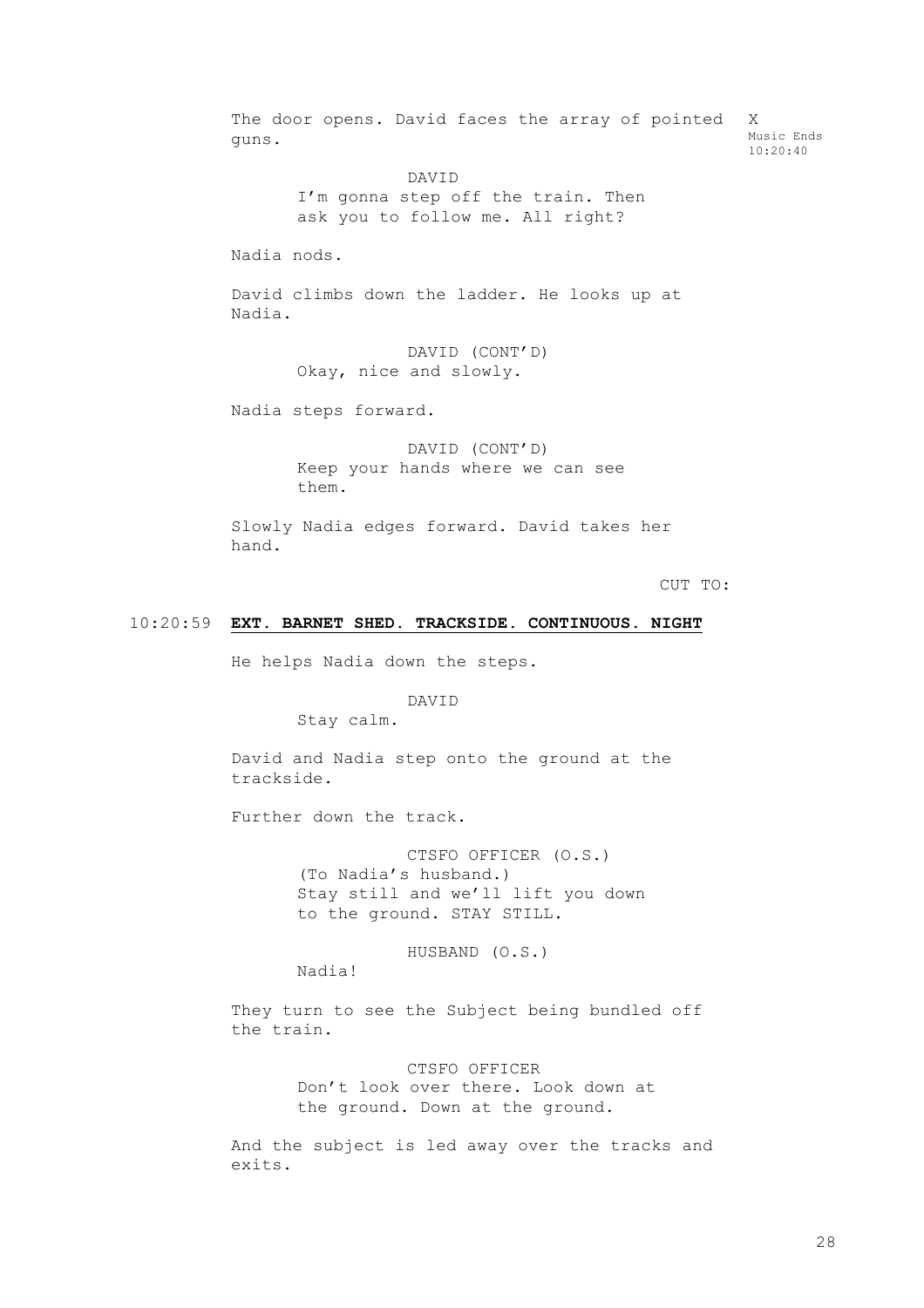| (Stop resisting) Go! Go! Let's go!                                                                                                                                                                                                   |                                               |
|--------------------------------------------------------------------------------------------------------------------------------------------------------------------------------------------------------------------------------------|-----------------------------------------------|
| David turns to Nadia.                                                                                                                                                                                                                |                                               |
| DAVID<br>It's over. You're safe now. He<br>can't hurt you. No one's gonna hurt<br>you.                                                                                                                                               |                                               |
| SCO19 Officers surround Nadia, handcuffing<br>Nadia's hands behind her back and taking her<br>away, leaving David on his own to reflect.                                                                                             | Music<br>10:21:24<br>DUR: 0'36".<br>Specially |
| CUT TO:                                                                                                                                                                                                                              | composed.                                     |
| 10:21:34 EXT. CAMBERWELL. VICKY'S HOUSE. LATER. NIGHT                                                                                                                                                                                |                                               |
| An upper working class street sits within a<br>residential area. A patrol car pulls up outside<br>of an ordinary looking semi; David gets out of<br>the passenger door and walks round to open the<br>back door to get the kids out. |                                               |
| DAVID<br>(To kids.)<br>Come on, out you get.<br>(To PC driver.)<br>Thanks, mate.                                                                                                                                                     | Χ<br>Music Ends                               |
| Vicky Budd appears at the front door as the<br>patrol car pulls away. She wears a nurse's<br>uniform with a non-NHS jacket over it.                                                                                                  | 10:22:00                                      |
| CHARLIE/ELLA<br>Mummy. Mummy.                                                                                                                                                                                                        |                                               |
| She hugs the kids.                                                                                                                                                                                                                   |                                               |
| VICKY (OVERLAPPING)<br>Thank God! Come here. Aw<br>sweetheart.                                                                                                                                                                       |                                               |
| DAVID<br>Sorry. By the time I'd given a<br>statement I'd--                                                                                                                                                                           |                                               |
| She throws her arms around him. They hug.                                                                                                                                                                                            |                                               |
| DAVID (CONT'D)<br>Love it's all right                                                                                                                                                                                                |                                               |
| She sniffs back tears.                                                                                                                                                                                                               |                                               |
| VICKY<br>Thank you.                                                                                                                                                                                                                  |                                               |

CTSFO OFFICER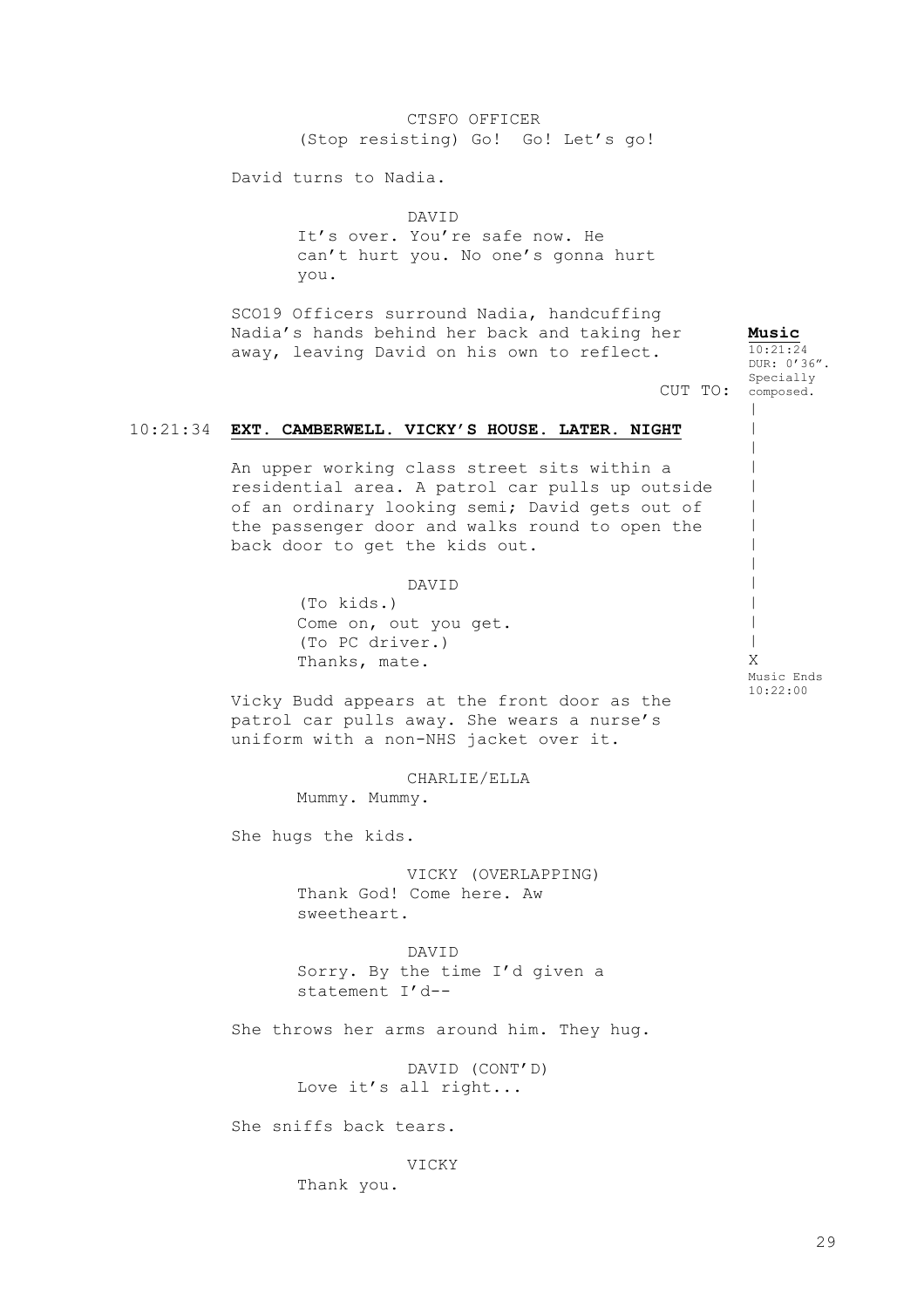DAVID I'm fine. Look, we're all fine.

But they carry on hugging tightly.

DAVID (CONT'D) It's all right.

CUT TO:

#### 10:22:18 **INT. VICKY'S HOUSE. UPSTAIRS. LATER. NIGHT**

The kids lie in bunk beds.

David and Vicky tuck them in and give them a kiss each.

David gives Ella a hug.

DAVID (To Ella.) Night night, sweetheart. (I love you).

Vicky tucks Charlie in.

VICKY (OVERLAPPING) (There we go) Night night, Charlie bear.

CHARLIE Goodnight.

She kisses him. Stands and hugs for Ella.

VICKY Night night, Sweetheart.

David leans down to the lower bunk bed.

DAVID Night, big man.

#### CHARLIE

(Night.)

He kisses Charlie.

DAVID I love you.

CHARLIE

I love you too.

David and Vicky slip out and shut the door. They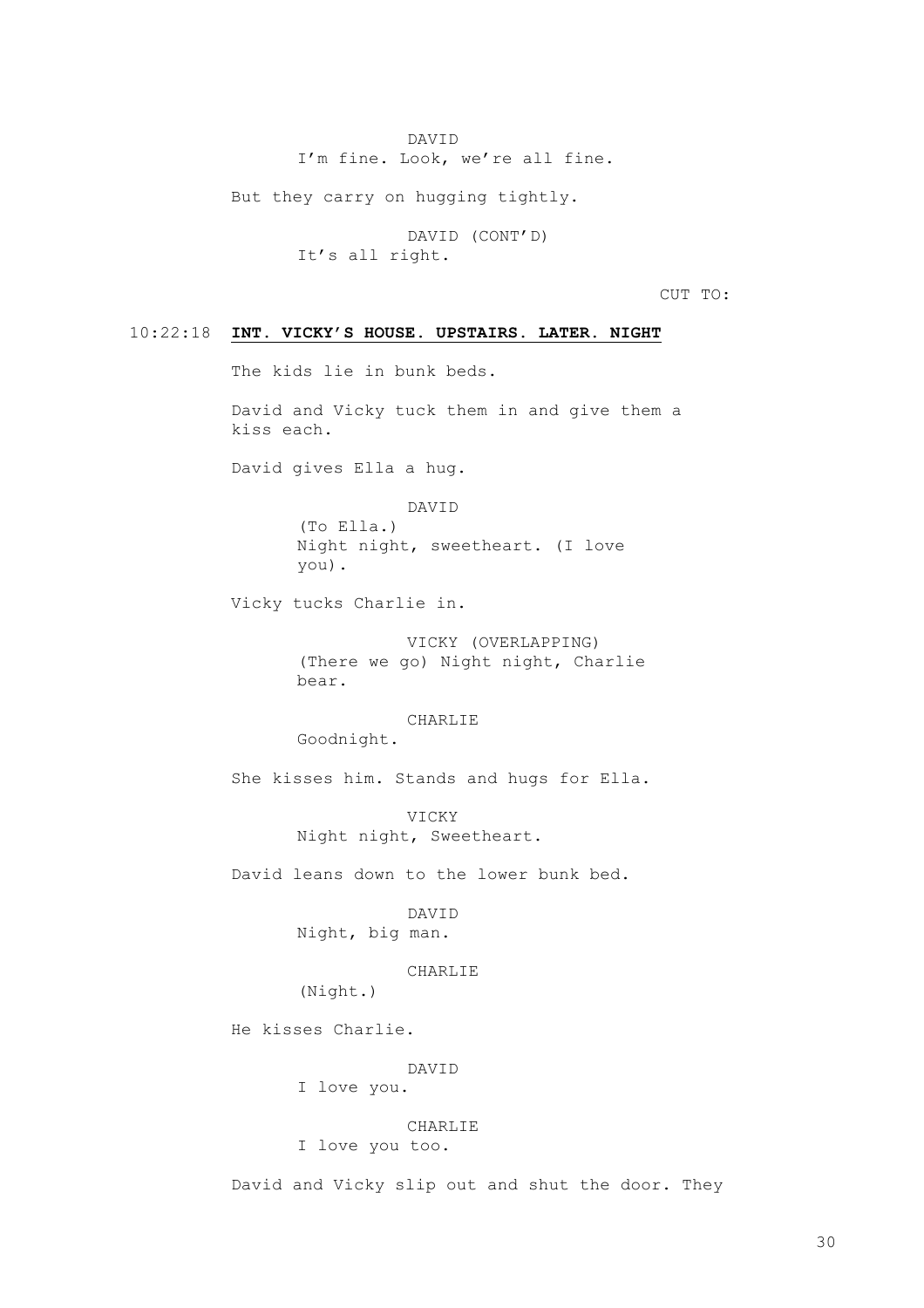move along the landing and talk in whispers.

DAVID They'll be all right, love.

There's an awkward, pregnant pause between them. She shows her concern for his wellbeing.

> DAVID (CONT'D) I should be heading off.

VICKY You don't have to.

DAVID You sure?

VICKY You feeling okay?

David hesitates. She looks worried about him. He reaches out for her with his hand tentatively. Hesitantly she takes his hand.

> VICKY (CONT'D) Come on. Let's talk downstairs.

He moves to kiss her. Shocked, she rears her head back.

> VICKY (CONT'D) Ah. For Chrissake, Dave.

> > DAVID

(Contrite, ashamed.) Sorry. (Fuck). I'm sorry. I'm a fucking idiot. I'm sorry. I'm sorry.

Sorrowful, David heads downstairs. Feeling awful, she lets him go.

CUT TO:

#### 10:23:26 **EXT. VICKY'S HOUSE. CONTINUOUS. NIGHT**

David comes out into the night. He looks anguished and lonely, a man whose lost the best things in his life. He heads off into the night.

> MARTHA KEARNEY (O.S.) Terrorists armed with a suicide vest boarded the London-bound train just before 9 pm last night.

**Music**  $10:23:33$ DUR: 1'26". Specially composed.  $\,$ | |

DISOLVE TO:  $\blacksquare$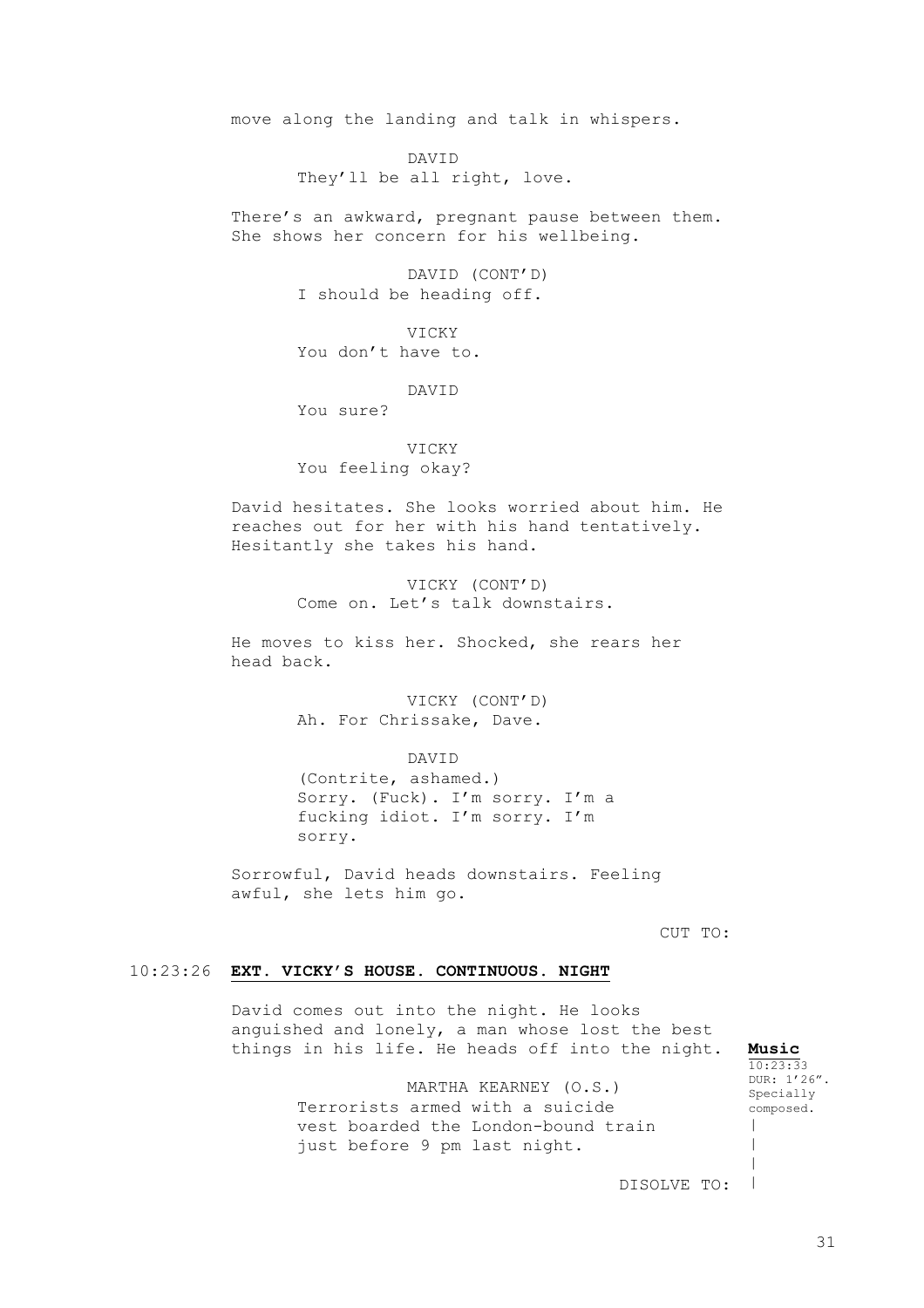#### 10:23:46 **EXT. LONDON MONTAGE. DAY**

GVs of the city transitioning from night to day. The city awakens to Terrorist news reports.

> NICK ROBINSON (O.S.) Downing Street has revealed that the Prime Minister has called a meeting of COBRA, the Government's emergency committee.

MISHAL HUSAIN (O.S.) No one was injured in the attack on a packed train en route to London Euston Station.

MIKE TRAVIS (O.S.) ... the situation at the moment. And we would urge members of the public to remain vigilant and to report suspicious...

FEMALE REPOTER (O.S.) J-TAC, the Joint Terrorism Analysis Centre, will assess the current threat level.

PRIME MINISTER (O.S.) My Government remains resolute in our determination to root out terrorism.

CUT TO:

 $\,$  $\,$  $\,$  $\,$  $\,$  $\,$  $\,$  $\,$  $\,$  $\,$  $\,$  $\,$  $\,$  $\,$  $\,$  $\,$  $\,$  $\,$  $\,$  $\,$  $\,$  $\,$  $\,$  $\,$  $\,$  $\,$  $\,$  $\,$  $\,$  $\,$  $\,$  $\,$  $\,$  $\,$  $\,$  $\,$  $\,$  $\,$  $\,$  $\,$  $\,$  $\,$  $\,$  $\,$  $\,$  $\,$  $\,$  $\,$  $\,$  $\,$  $\,$  $\,$  $\,$  $\,$  $\,$  $\,$ 

#### 10:24:01 **INT. DAVID'S CAR. CONTINUOUS. DAY**

David driving to the RASP building listening to *The Today Programme* on Radio 4.

> JUSTIN WEBB (O.S.) (Out of radio.) J-TAC has the raised the threat level from Moderate to Substantial.

FRANK GARDNER (O.S.) (Out of radio.) What I'm being told is most worrying about yesterday's incident is the exceptionally high level of sophistication of the explosive vest employed by the would-be attackers. It would appear most likely that this is the work of a terror cell and there may well be accomplices still at large.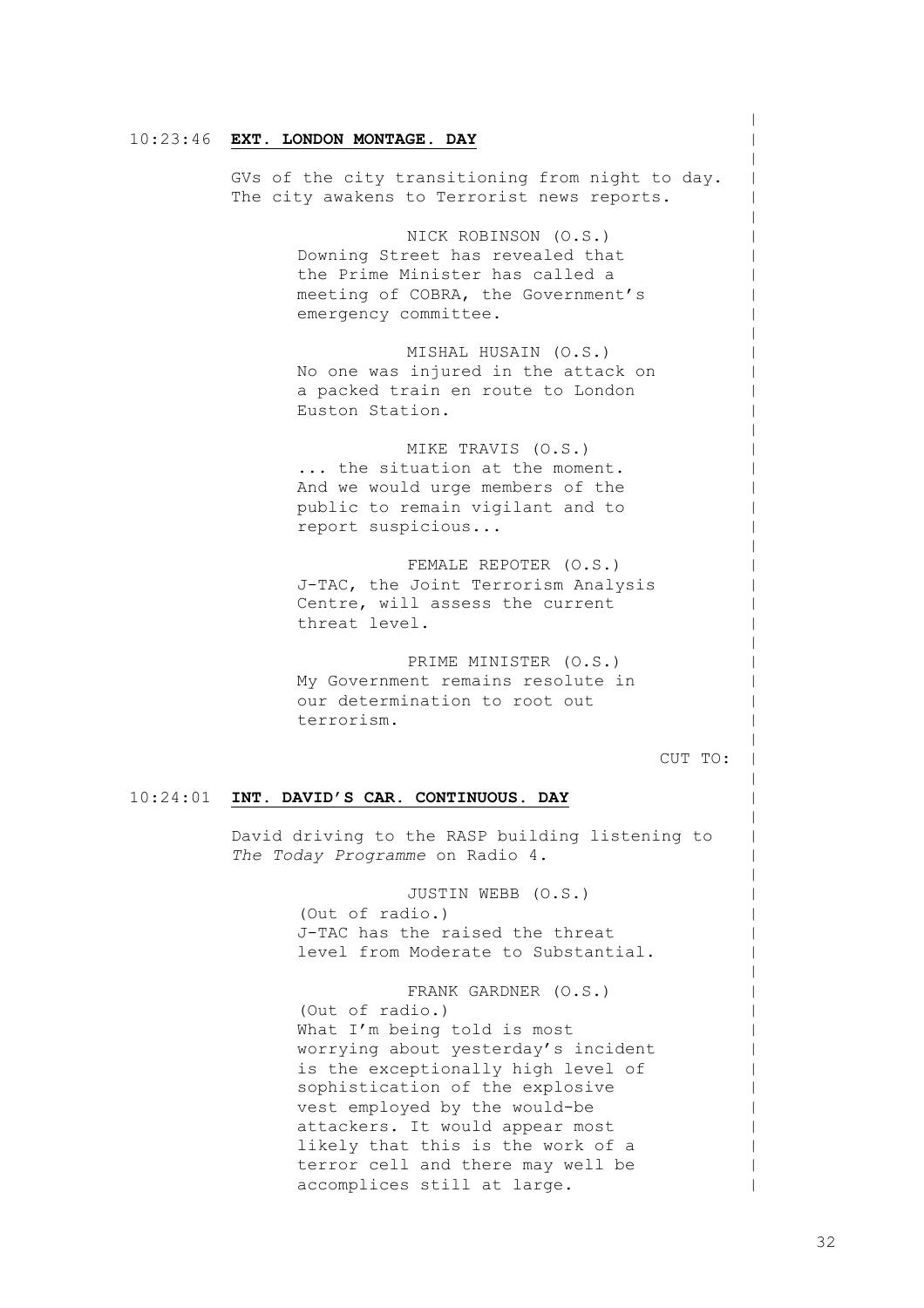10:24:59 **INT. RASP HQ. CRADDOCK'S OFFICE. LATER. DAY** NICK ROBINSON (O.S.) (Out of radio.) Frank Gardner, there, our security correspondent. David pulls up at Security. After a short exchange he drives in. GUARD (OVERLAPPING RADIO) Morning Sarge. DAVID (OVERLAPPING RADIO) Cheers Ken. NICK ROBINSON (O.S.)(CONT'D) (Out of radio.) As you heard, the level of sophistication of the 1st of October device and the very real concern that it represents a new and devastating threat to national security has led the Joint Terrorism Analysis Centre to raise the UK's Terror Threat Level to Substantial. We're joined now by the Home Secretary, the Right Honorable Julia Montague, MP. JULIA (O.S.) (Out of radio.) Before we begin, Nick, I'd like to pay tribute to the courage of all members of the Police and Security Service whose selfless actions prevented an appalling act of terrorism. David turns off the engine, cutting off the radio. And exits the car. CUT TO: X  $\,$  $\,$  $\,$  $\,$  $\,$  $\,$  $\,$  $\,$  $\,$  $\,$  $\,$  $\,$  $\,$  $\,$  $\,$  $\,$  $\,$  $\,$  $\,$  $\,$  $\,$  $\,$  $\,$  $\,$  $\,$  $\,$  $\,$  $\,$  $\,$  $\,$  $\,$  $\,$  $\,$  $\,$  $\,$  $\,$  $\,$  $\,$  $\,$  $\,$  $\,$ Music Ends 10:24:59

Chief Superintendent Lorraine Craddock and David.

> CRADDOCK Bit of a day yesterday. If you need some time off, or for me to refer you to Occ Health for some counselling...

DAVID I'm fine, thanks, ma'am.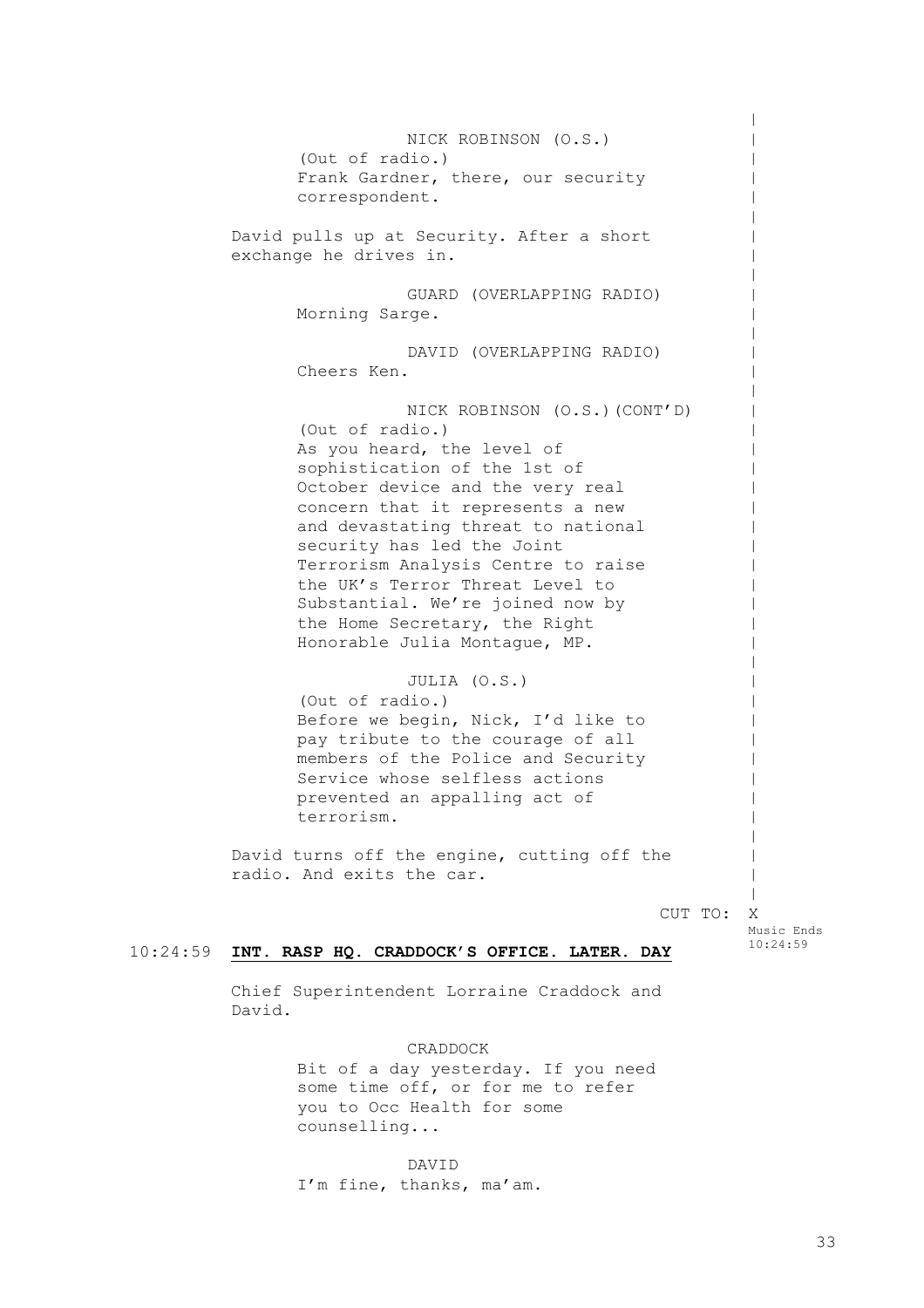#### CRADDOCK

It's a miracle you're in one piece.

DAVID We're all very lucky the bomber changed her mind.

CRADDOCK

Hmmm. Not that she's saying much. And the husband's saying nothing.

DAVID It seems like when the time came she froze and the husband panicked.

CRADDOCK Yes. Great job, David, a credit to the Branch.

DAVID Thank you, ma'am.

CRADDOCK So far you've acted as PPO to visiting foreign dignitaries...?

DAVID That's right, ma'am.

#### CRADDOCK

The Commissioner's ordered me to review Specialist Protection on senior politicians. I'm assigning you to a Cabinet Minister. The home secretary.

DAVID Very good, ma'am.

CRADDOCK (Off his flat reaction.) It's a move up.

DAVID Yes. Thank you, ma'am.

CRADDOCK

Good man.

# DAVID

Ma'am.

Exit David.

CUT TO: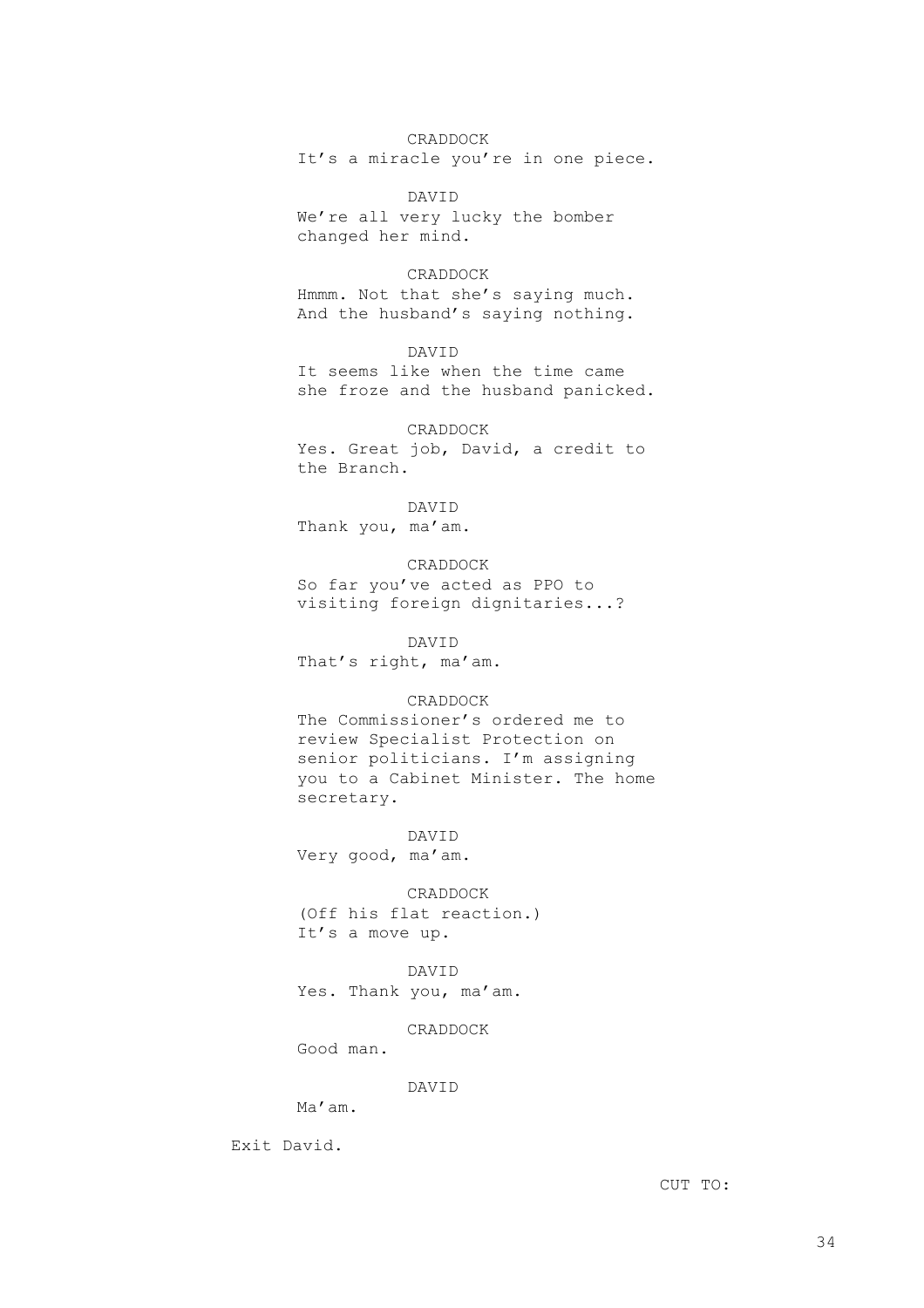#### 10:25:53 **INT. OUTSIDE CRADDOCK'S OFFICE. CONTINUOUS. DAY**

David steps out. He wears a troubled look -- the new assignment doesn't sit well with him.

**Music**  $10:25:57$ DUR: 1'53". Specially composed.

 $\,$  $\,$  $\,$  $\,$  $\,$  $\,$  $\,$  $\,$  $\,$  $\,$  $\,$  $\,$  $\,$  $\,$  $\,$  $\,$  $\,$  $\,$  $\,$  $\,$  $\,$  $\,$  $\,$  $\,$  $\,$  $\,$  $\,$  $\,$  $\,$  $\,$  $\,$  $\,$  $\,$  $\,$  $\,$  $\,$  $\,$  $\,$  $\,$  $\,$  $\,$  $\,$  $\,$  $\,$  $\,$  $\,$  $\,$  $\,$  $\,$ 

CUT TO:

#### 10:26:04 **INT. DAVID'S FLAT. UPSTAIRS. LATER. NIGHT**

This is a tiny little place in an unfashionable part of town, a bolthole for a recently separated man on a modest income.

On his laptop, David carries out an online search for background information on Julia.

There's a panel top right with a picture of Julia Montague and her basic information like date of birth, education, office, spouse. The significant details are her time as an MP, her law degree from UCL, her divorce from Roger Penhaligon. He absorbs the information superficially.

Then into the search engine he enters:

MP'S VOTING RECORD

He scrolls down to JULIA MONTAGUE and opens a page headed JULIA MONTAGUE, The Secretary of State for the Home Department. He selects Julia Montague's voting in Parliament and then scrolls down through the sections.

His gaze falls on the heading FOREIGN POLICY AND DEFENCE. He opens the link. On screen the first entry reads:

"Generally voted for use of UK military forces in combat operations overseas"

David looks troubled, provoked.

David reads the second entry:

"She consistently voted for in favour of military action in Iraq and Afghanistan".

David looks bitter, haunted. Out on C/U of David.

CUT TO:

10:26:51 **INT. RASP HQ. LOCKER ROOM. NEXT DAY. DAY**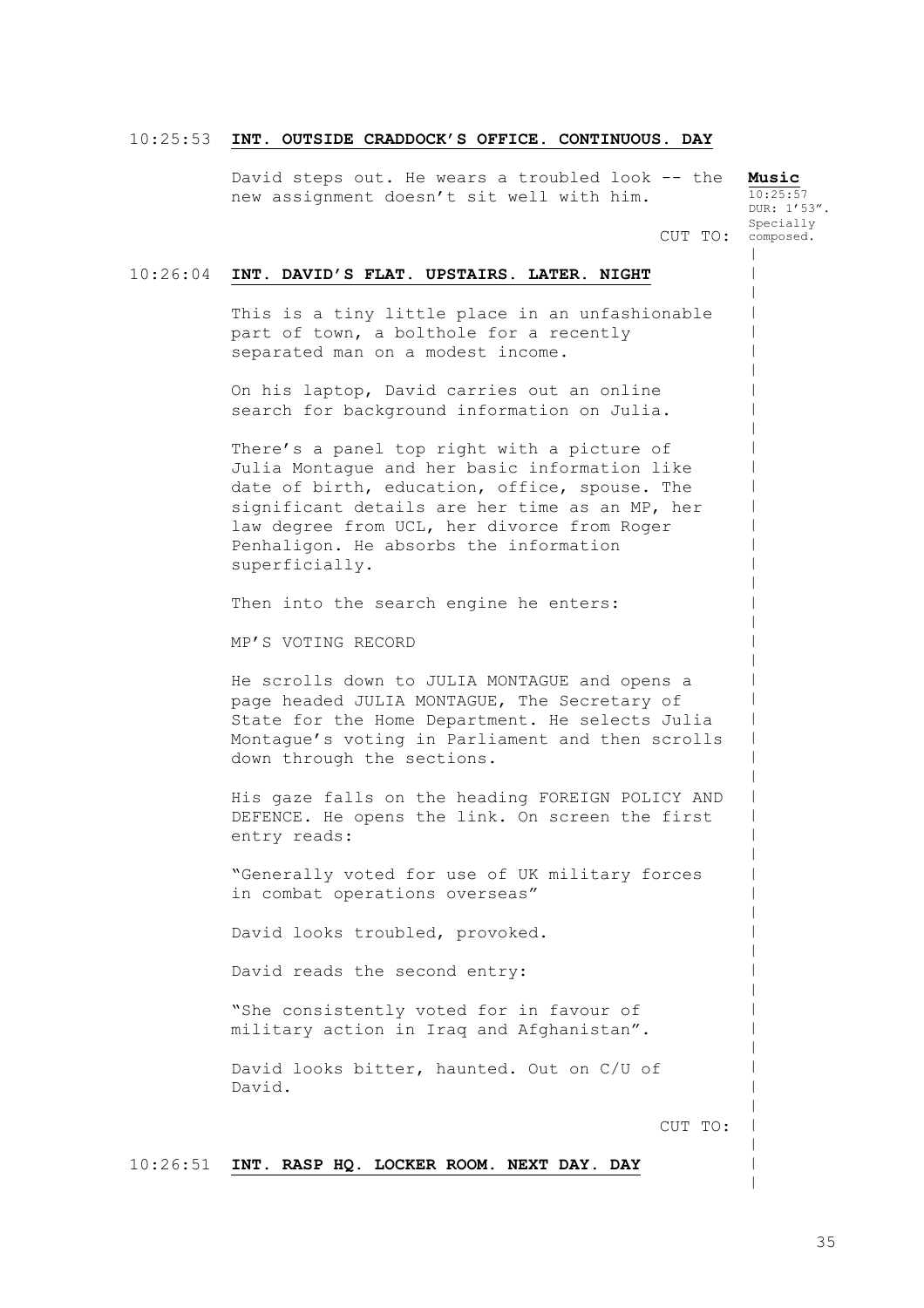10:27:18 **INT. RASP HQ. ARMOURY. LATER. DAY** 10:27:47 **EXT. HOME OFFICE. NEXT DAY. DAY** David takes off his top/vest. His back is pitted with dozens of jagged scars from lacerations and burns. There's an Army tattoo on his shoulder. He reaches for a light bulletproof T-shirt, smart shirt and tie, on a hanger next to a plain dark suit. He pulls the plastic wrapper off a clean white shirt. David pulls on a dark jacket over the white shirt and tie. CUT TO: Wearing the plain dark suit, David holds his blue weapons authorisations booklet. DAVID My Glock and 2 magazines please. David fills in a firearms request form for a Glock pistol plus ammunition. He signs his name. The Armourer hands David the pistol and the magazines. David proves the firearm (clears the chambers etc). When he handles the gun, he looks like a man who's killed people and is capable of doing so again. Then he loads the firearm and holsters it, ready for action, and heads out. CUT TO: The garishly modern Home Office building stands on Marsham Street. David stands outside in plain clothes, beside PC Kim Knowles, both scanning the street. Two armed officers in uniform occupy sentry positions at each end of the street.

X Music Ends 10:27:50

 $\,$  $\,$  $\,$  $\,$  $\,$  $\,$  $\,$  $\,$  $\,$  $\,$  $\,$  $\,$  $\,$  $\,$  $\,$  $\,$  $\,$  $\,$  $\,$  $\,$  $\,$  $\,$  $\,$  $\,$  $\,$  $\,$  $\,$  $\,$  $\,$  $\,$  $\,$  $\,$  $\,$  $\,$  $\,$  $\,$  $\,$  $\,$  $\,$  $\,$  $\,$ 

David sees a ministerial car approach with a support car behind.

> KTM (Of the vehicle.) That's the Principal now skipper...in the first car, the backup's behind. Her driver's Terry and the PPO's PC Tom Fenton.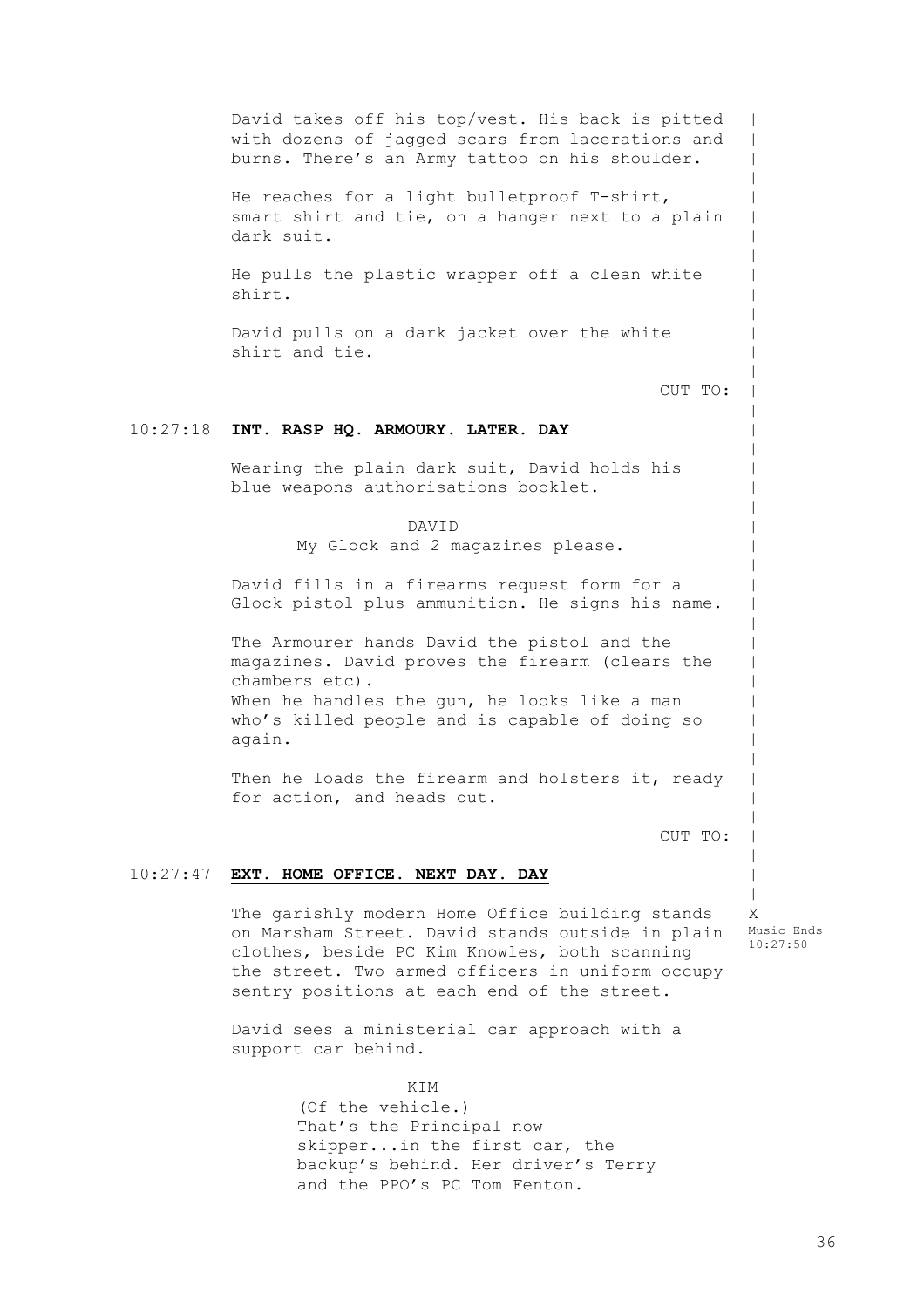The car pulls up. We don't see the driver, Terry, and PC Tom Fenton gets out of the passenger seat and Chanel from the rear.

Kim steps forward to open the rear door.

KIM (CONT'D)

Ma'am.

Julia Montague (Home Secretary) steps out.

JULIA

Kim...

**KTM** (Gestures towards David.) Ma'am, this is PS Budd, the new PPO.

DAVID Pleasure to meet you, ma'am. (Shakes hands.) I was wondering if we could discuss you using the underground entrance from now on?

JULIA I'm late for a meeting.

-- and then she heads indoors.

Chanel Dyson (PR Advisor) gets out of the car's other rear door, slowed down by gathering a clutch of documents.

> CHANEL (To David.) Julia likes to be seen.

Then Chanel moves to catch up with Julia.

David takes this in. On David as the vehicles drive off.

**Music** 10:28:18 DUR: 1'29". Specially composed.

| |  $\,$  $\,$  $\,$  $\,$  $\,$ | | |

David heads inside.

CUT TO:

# 10:28:27 **INT. HOME OFFICE. LOBBY. CONTINUOUS. DAY**

Julia, Chanel and Kim head towards the lift.

JULIA What's happening with Andrew Marr?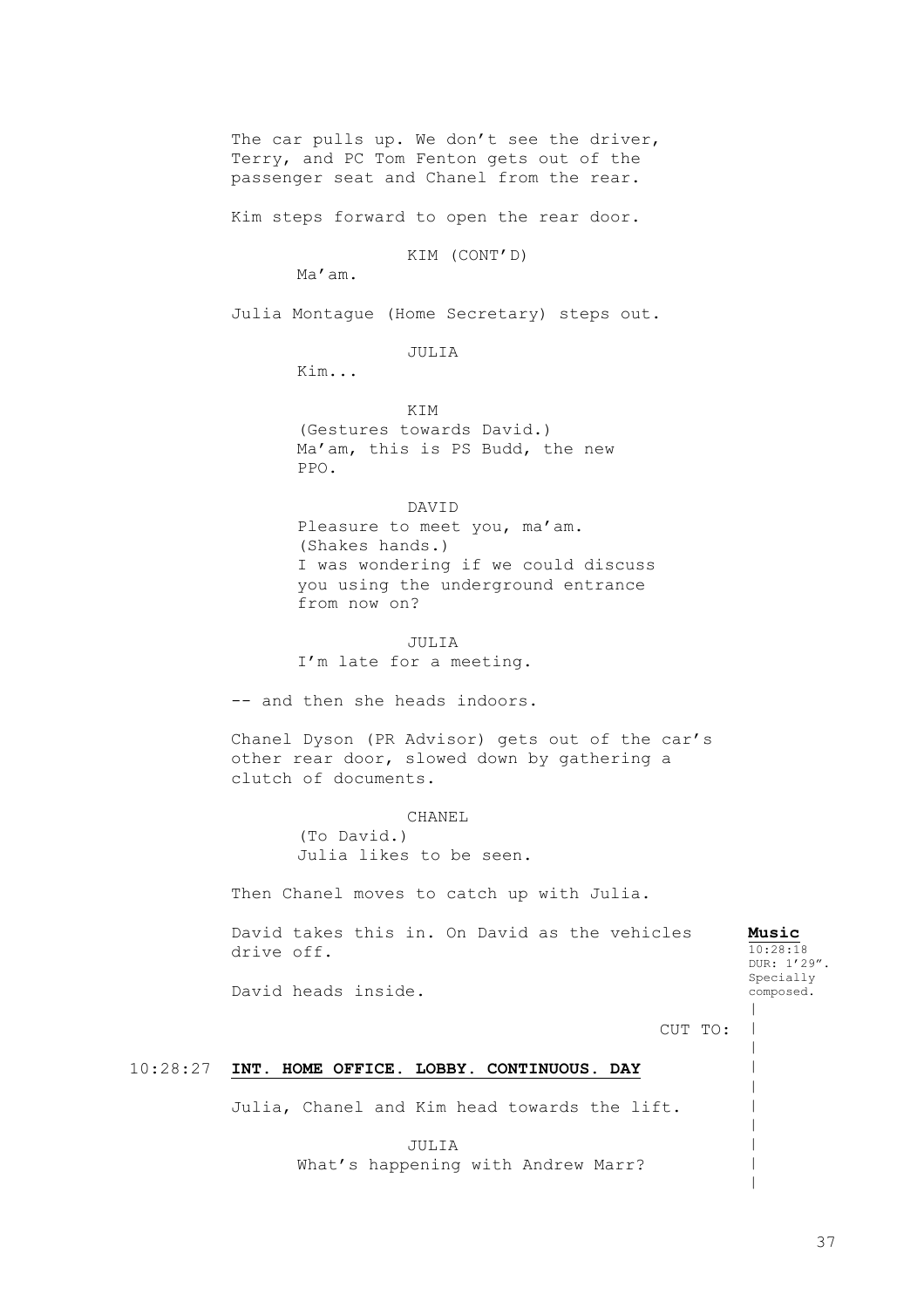10:28:44 **INT. HOME OFFICE. LOBBY. 4TH FLOOR. DAY** CHANEL I'll chase them today. JULIA I thought it was all confirmed? CHANEL (Nervous beat.) There's a possibility that No.10 want the slot. Pissed off, Julia steps into the lift. Chanel gets in with her. Kim remains outside. There's a very tense atmosphere due to Julia's mood. JULIA And when were you planning to tell me? CHANEL I was waiting for the right moment. JULIA You didn't find it. The lift door closes on Julia looking pissed off and Chanel looking harassed. CUT TO: David surveys the office. Julia at her desk. David looks around the office. Background chatter in background on David's earpiece. CONTROL (O.S.) (David's Earpiece.) Sierra Zulu seven two from Control. SEVEN TWO (O.S.) (David's Earpiece.) Go ahead Control, seven two over. CONTROL (O.S.) (David's Earpiece.) Seven two, do you have an ETA for

> SEVEN TWO (O.S.) (David's Earpiece.) Control, traffic is heavy, ETA 12 minutes, seven two over.

Tulip to arrive at Melbourne.

 $\,$  $\,$  $\,$  $\,$  $\,$  $\,$  $\,$  $\,$  $\,$  $\,$  $\,$  $\,$  $\,$  $\,$  $\,$  $\,$  $\,$  $\,$  $\,$  $\,$  $\,$  $\,$  $\,$  $\,$  $\,$  $\,$  $\,$  $\,$  $\,$  $\,$  $\,$  $\,$  $\,$  $\,$  $\,$  $\,$  $\,$  $\,$  $\,$  $\,$  $\,$  $\,$  $\,$  $\,$  $\,$  $\,$  $\,$  $\,$  $\,$  $\,$  $\,$  $\,$  $\,$  $\,$ |  $\,$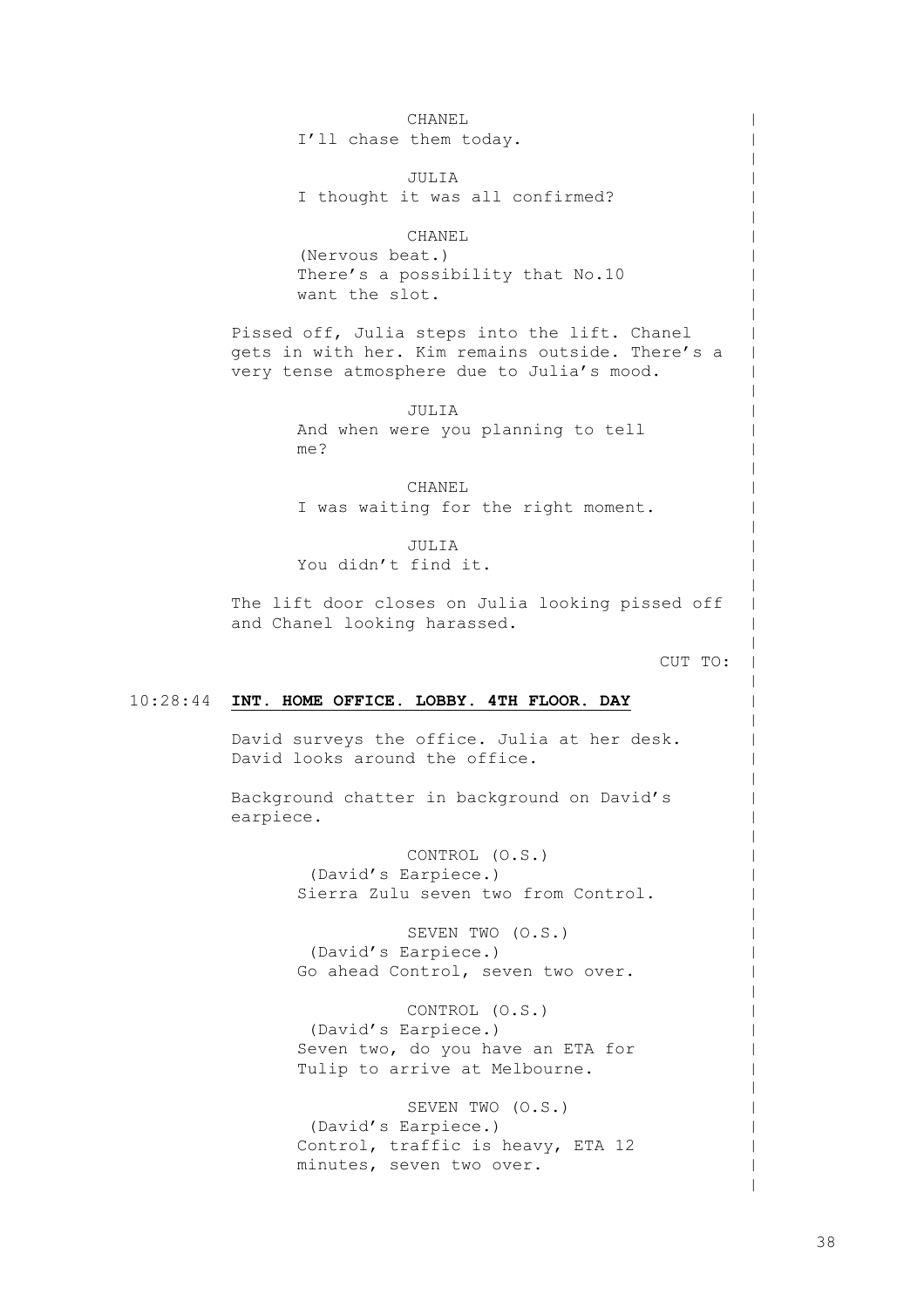10:29:17 **INT. MINISTERIAL VEHICLE. NIGHT** CONTROL (O.S.) (David's Earpiece.) Seven two can you call up when one minute away, control out. CUT TO: En route westbound on Chelsea Embankment, David rides in the passenger seat, maintaining a professional lookout. Julia sits in the back, reading files from her ministerial box. Terry drives. The support vehicle trails them, visible through the rear windscreen and side mirrors. Julia makes a call. ROB (O.S.) (Voicemail greeting.) Rob Macdonald, Special Advisor to the Home Secretary. Leave a message. JULIA (Into phone, leaves message.) Hi, it's me. We need to catch up. Come to the flat. Not sure what time I'll be home. Depends on the traffic. She hangs up, slips her phone away and returns to reading documents. DAVID (To Terry.) Cross the river and take the South Circ. JULIA Terry's been driving me for three years. I think he can be trusted to determine the fastest route. DAVID I've made a dynamic risk assessment and given the current Threat Level I'm recommending a diversion. JULIA How much longer will that take? DAVID Can't say for certain, ma'am.  $\,$  $\,$  $\,$  $\,$  $\,$  $\,$  $\,$  $\,$  $\,$  $\,$  $\,$  $\,$  $\,$  $\,$  $\,$  $\,$  $\,$  $\,$  $\,$  $\,$  $\,$  $\,$  $\,$  $\,$  $\,$  $\,$  $\,$  $\,$  $\|$ X Music Ends 10:29:47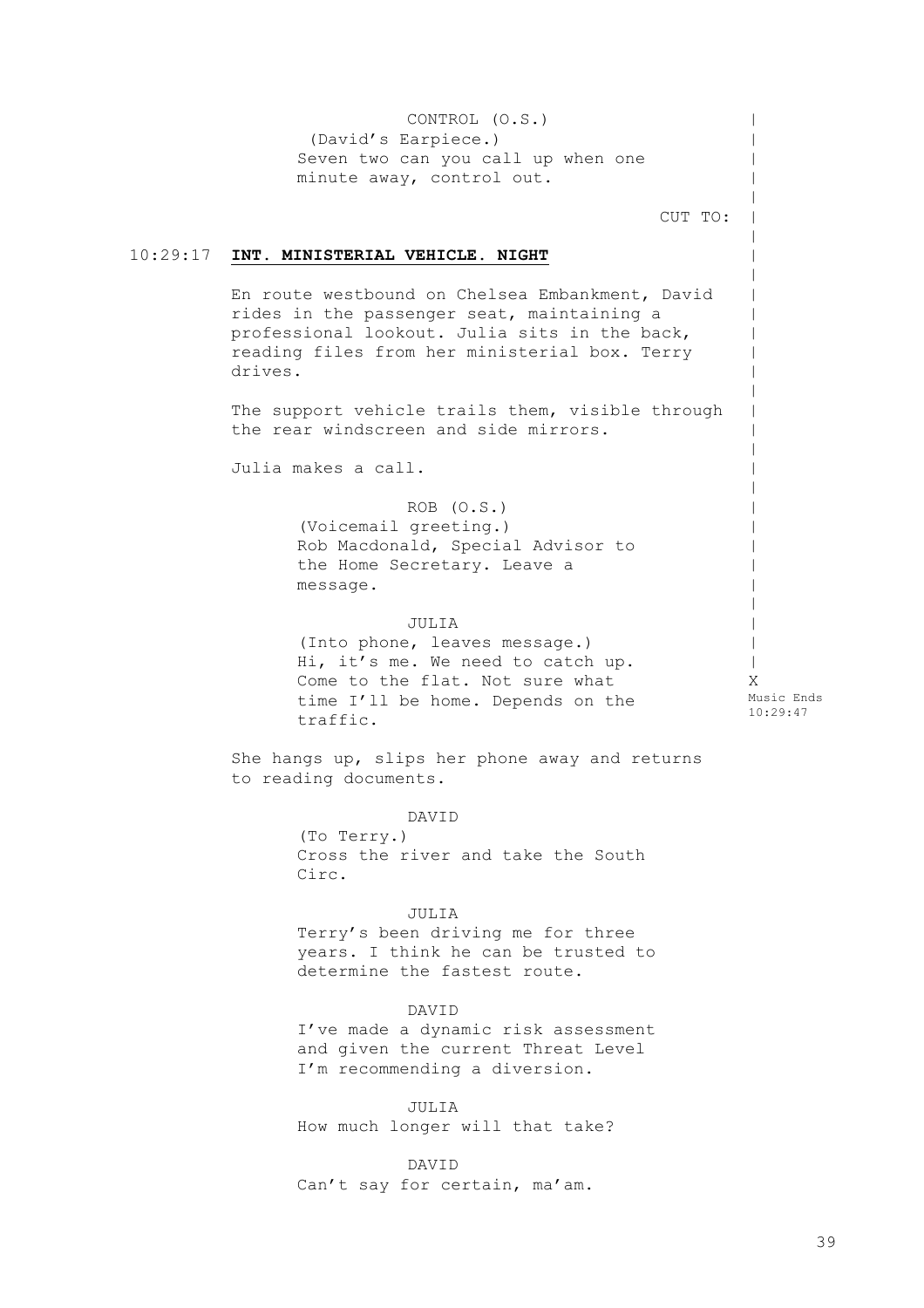JULIA

In that case we'll just take the usual route, please, Terry.

Terry looks uncomfortable caught between the two of them. David leans across towards him.

# DAVID

(To Terry.) Take the South Circ if you don't mind. (To Julia.) My job's to keep you safe, ma'am. I won't tell you how to do yours...

JULIA No, but you're happy to make it harder. David doesn't look intimidated at all.

**Music**  $10:30:19$ DUR: 0'53". Specially composed.

 $\,$  $\,$  $\,$  $\,$  $\,$  $\,$  $\,$  $\,$  $\,$  $\,$  $\,$  $\,$  $\,$  $\,$  $\,$  $\,$  $\,$  $\,$  $\,$  $\,$  $\,$  $\,$  $\,$  $\,$  $\,$  $\,$  $\,$  $\,$  $\,$  $\,$  $\,$  $\,$ | | |

He looks calm and in control.

# CUT TO:

# 10:30:27 **EXT. RICHMOND HILL. JULIA'S FLAT. LATER. NIGHT**

A uniformed PC from the Diplomatic Protection Group stands guard outside a front door in a leafy upmarket avenue. The ministerial vehicle pulls up, followed by the support vehicle.

> BACK UP DRIVER (David's Earpiece.) 47-79 we'll park up across the road and wait.

David gets out and opens Julia's door. She gets out without thanking him and heads towards the door.

David unlocks Julia's front door.

UNIFORMED PC

Ma'am.

Julia goes in, he follows and shuts the door quickly behind.

CUT TO:

# 10:31:01 **INT. JULIA'S FLAT. HALL. CONTINUOUS. NIGHT**

Julia moves to go through.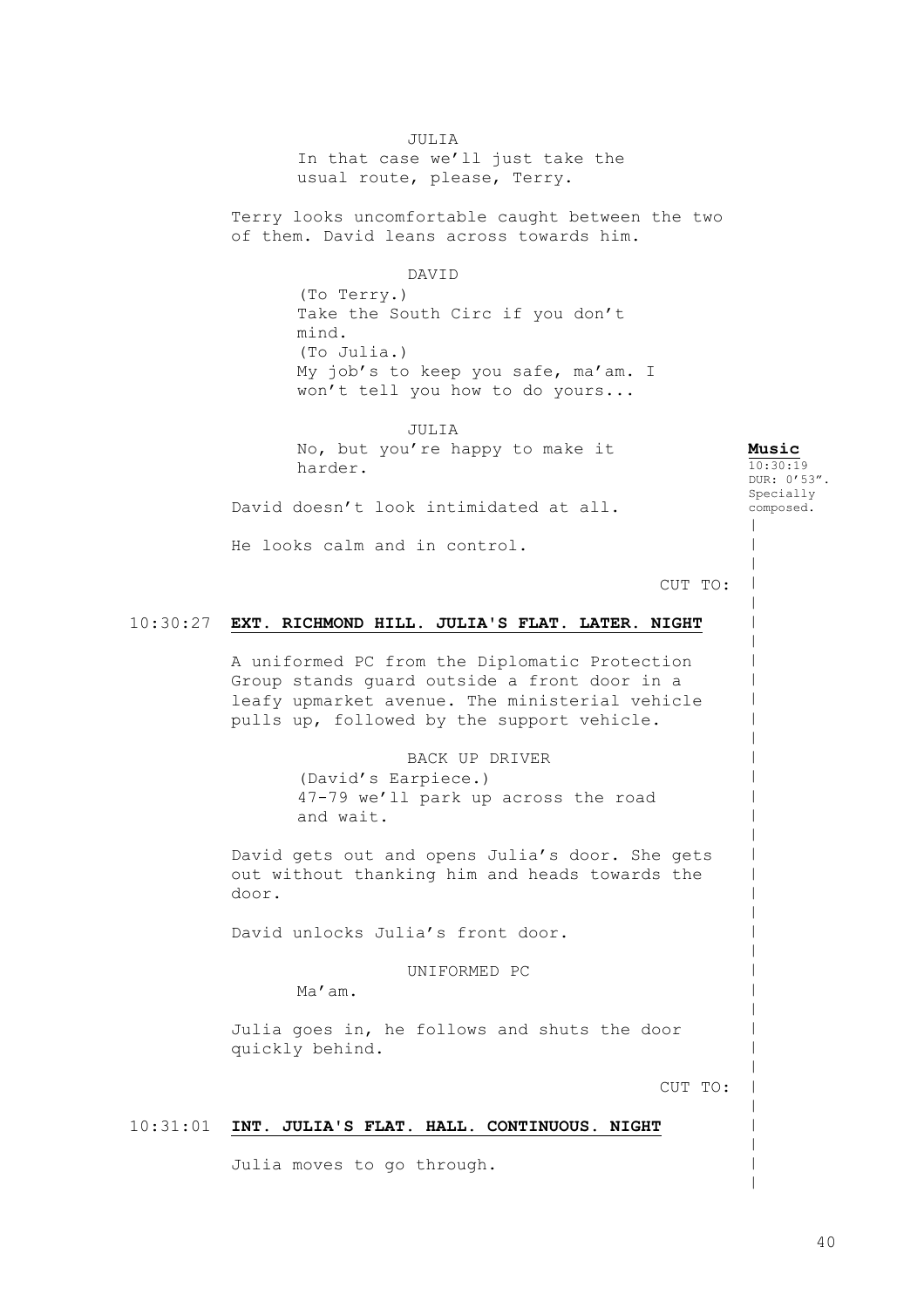DAVID If you wouldn't mind holding here a moment please, ma'am. David goes ahead first, leaving her in the hall. Julia blows a big long sigh, her degree of being pissed off just cranking up a notch.  $\,$  $\perp$  $\blacksquare$ | X Music Ends 10:31:12

CUT TO:

# 10:31:13 **INT. JULIA'S FLAT. LIVING ROOM/KITCHEN-DINER. CONTINUOUS. NIGHT**

David explores the living room and kitchen-diner quickly.

Impatient, Julia makes a call.

ROB (O.S.) (Out of phone.) Hi.

JULIA (Into phone. Call answered.) I've just remembered I've got nothing in. Are you all right to

pick up a takeaway? ROB (O.S.)

(Out of phone.) Not a problem. Usual?

JULIA

 $S$  $nR$ 

She hangs up and, fed up of waiting, goes in.

CUT TO:

# 10:31:24 **INT. JULIA'S FLAT. BEDROOM/LOUNGE/STUDY CONTINUOUS. NIGHT**

David checks the bedroom. We hear the door close.

Julia's had enough. She steps into the lounge switching on the light.

Julia finds David outside a closed door.

JULIA May I ask what you're doing?

DAVID What's behind this door?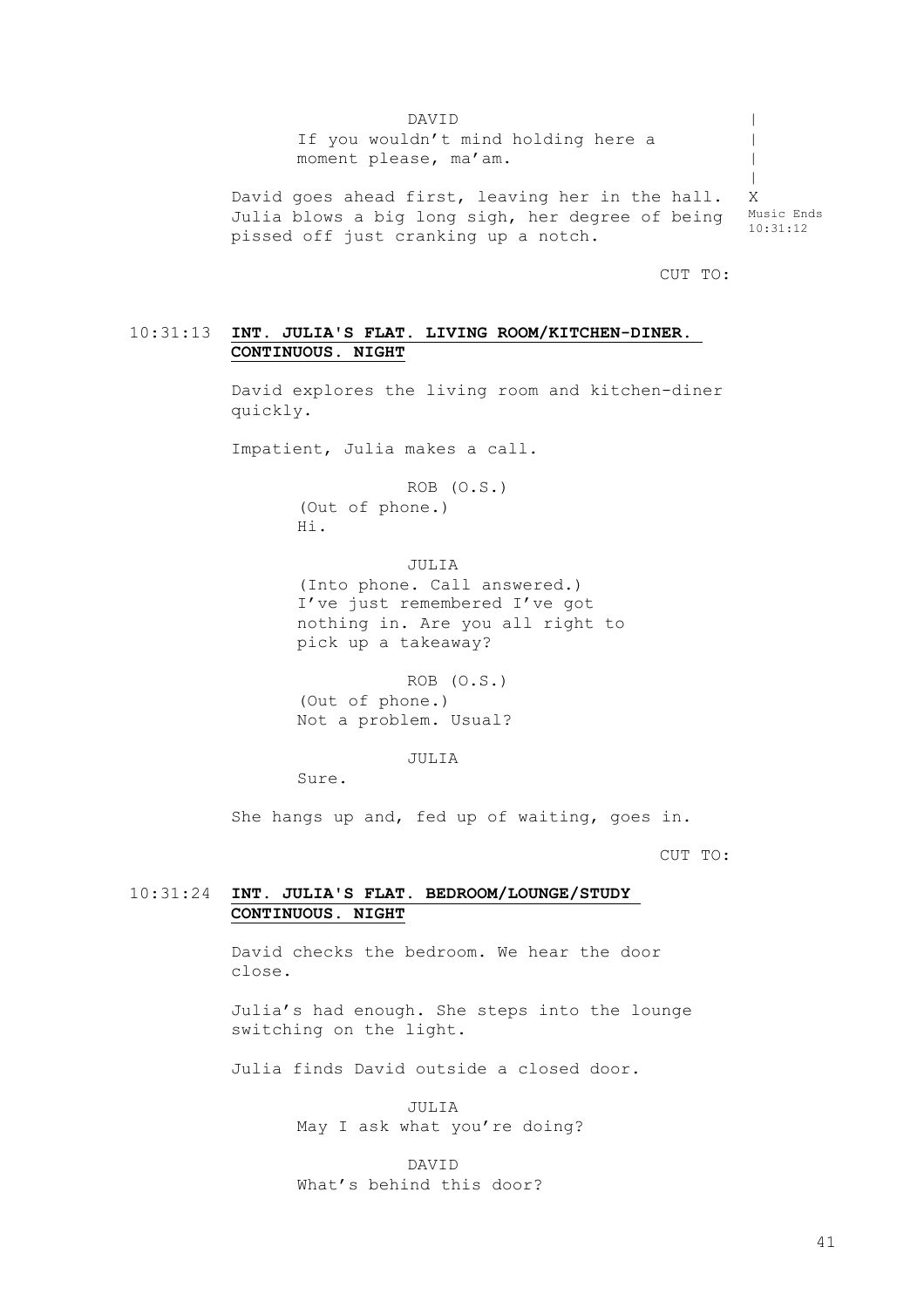# JULIA

My study.

He opens the door.

JULIA (CONT'D) Seriously? I'm expecting a colleague and I need you to fuck off. No offence.

# DAVID

None taken.

David surveys the study. There are various photos on the wall that relate to Julia's life and career, notably a photo of her with David Cameron, snapped in the middle of a working conversation.

JULIA

That was us plotting to build the Death Star. How long's this gonna take?

DAVID Can't say for certain ma'am.

JULIA Just get on with it!

Julia finds his doggedness infuriating. She marches away. David doesn't bat an eye.

CUT TO:

# 10:32:10 **INT. JULIA'S FLAT. KITCHEN-DINER. CONTINUOUS. NIGHT**

Julia reads a document, a report about the 1st October train attack. As she reads, she comes across a sentence:

" ... assistance was rendered by an off-duty police officer, Police Sergeant David Budd of the Royalty and Specialist Protection Branch of the Metropolitan Police Service." That stops her in her tracks.

David enters.

Having realised who he is, Julia regards David in a completely different light.

> JULIA PC Knowles said your name's Budd.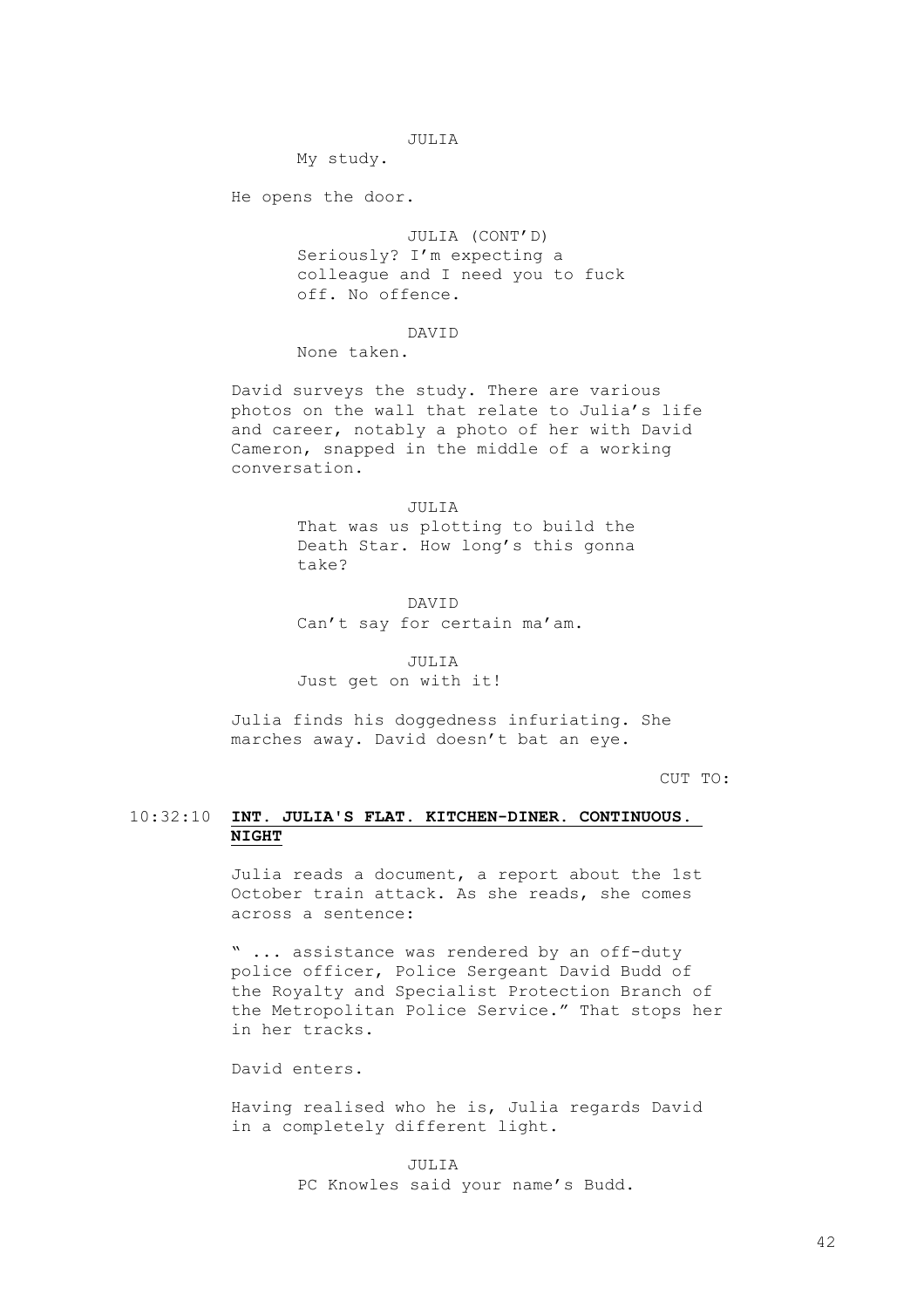DAVID Yes, ma'am. JULIA The officer who prevented the 1st of October rail attack. That was you? DAVID Yes, ma'am. JULIA (Nods. Beat.) It's been a long and trying day. I'm sorry we got off on the wrong foot. DAVID Thank you, ma'am. She stands and puts out her hand. He shakes it. JULIA All is forgiven. Awkward beat. DAVID As you wish, ma'am. Awkward beat. Julia tries harder, revealing her human warmth for the first time.

> JULIA No, really, I've been a total cow.

DAVID "All is forgiven."

Julia smiles warmly. He returns a smile but giving less.

CUT TO:

# 10:33:01 **EXT. JULIA'S FLAT. MOMENTS LATER. NIGHT**

A taxi pulls up. Rob Macdonald gets out carrying a takeaway bag.

> ROB (To taxi driver) Thank you.

The PC recognises him and greets him and rings the bell for him.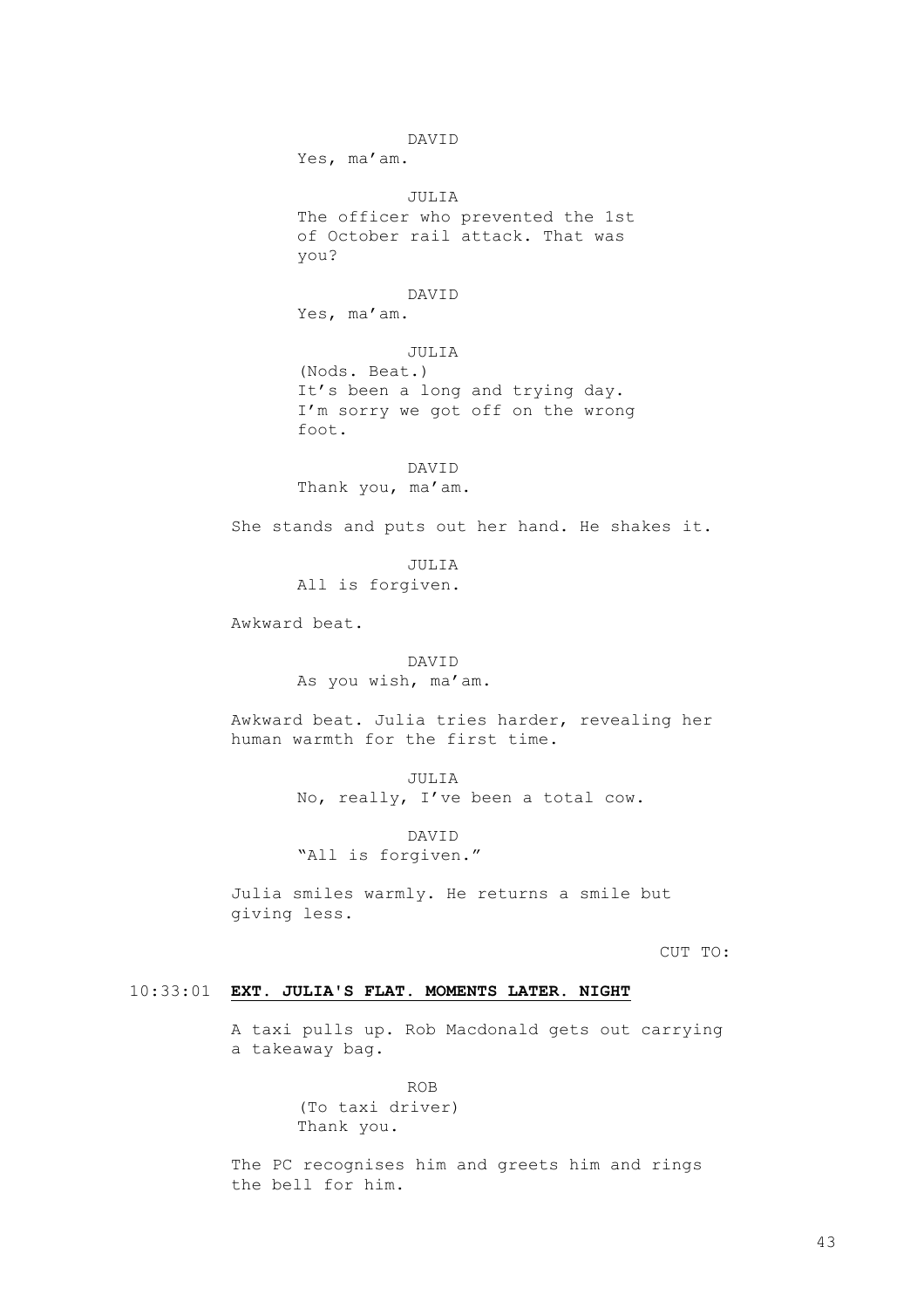# 10:33:11 **INT. JULIA'S FLAT. FRONT ROOM. CONTINUOUS. NIGHT**

David's POV from the window.

BACK UP CAR (David's Earpiece) Skip, Mr Macdonald visiting the principle.

ROB (O.S.)(OVERLAPPING) (To PC at door.) Evening.

David looks at the back up vehicle.

David moves to the next window checking the security fittings.

The doorbell rings.

David heads for the door.

JULIA (O.S.) I can get it.

David heads towards the front door.

He pulls open the door. Rob Macdonald standing there.

CUT TO:

# 10:33:36 **INT. JULIA'S FLAT. HALLWAY. CONTINUOUS. NIGHT**

Rob's POV. Not knowing who David is, Rob tenses.

ROB

Oh. Hello.

# DAVID

Evening, sir.

The tone of voice and the "sir" makes Rob relax in the knowledge David isn't a (boy) friend of Julia.

> ROB Rob Macdonald.

JULIA Perfect timing. I'm starving. Come through. Sergeant Budd won't be long.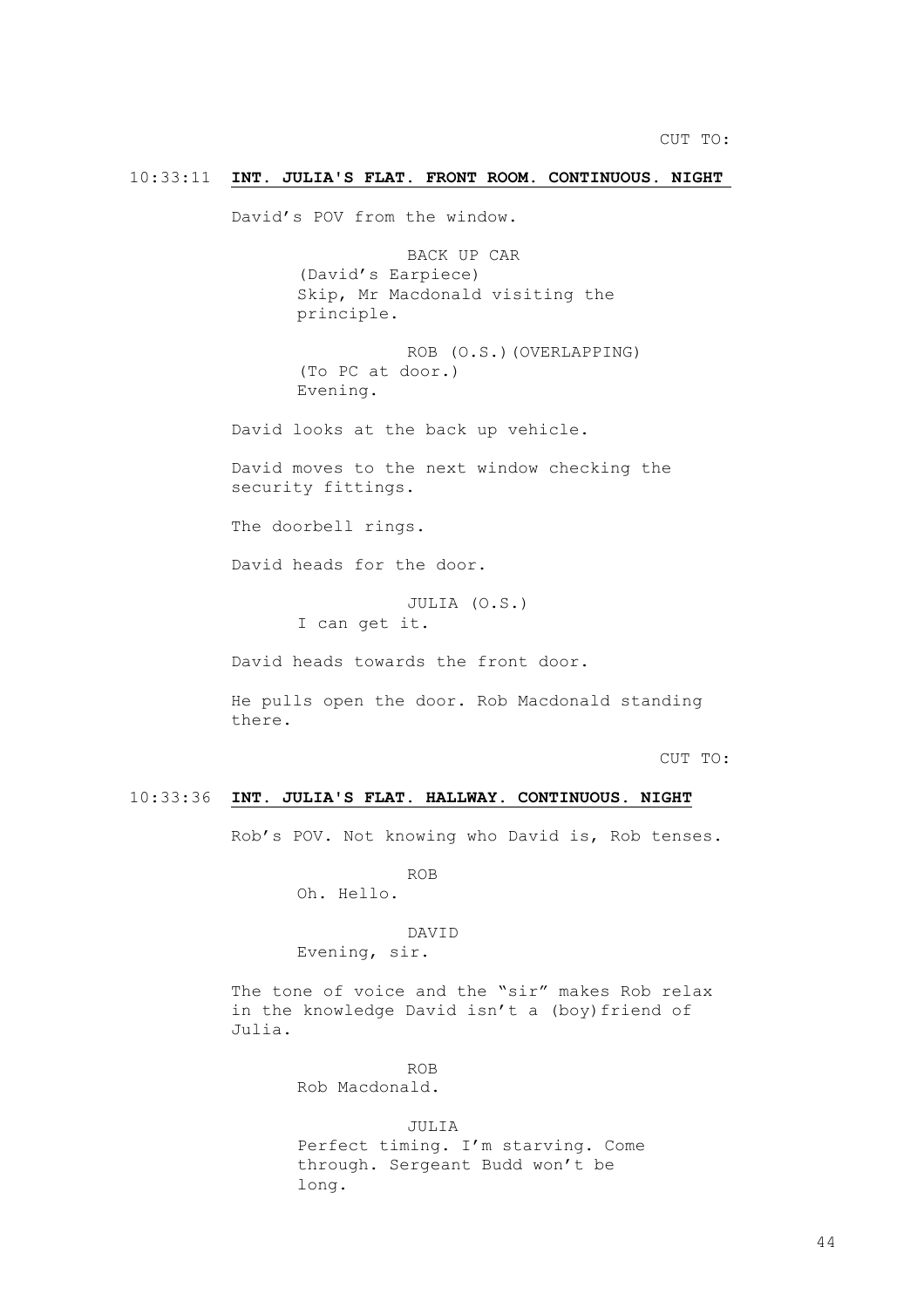10:34:07 **EXT. JULIA'S FLAT. CONTINUOUS. NIGHT** Julia leads Rob through towards the kitchendiner. DAVID Actually, I'm all done, ma'am. JULIA Thank you, Sergeant. ROB Couple of prawn crackers going if you want some? DAVID No, thank you, sir. Have a good evening, ma'am. JULIA (O.S.) You too. David heads out. As he reaches the front door, he sneaks a look back. He glimpses Rob produce a bottle of white wine from the takeaway bag and put a hand on Julia in an overfamiliar way -- ROB (Re wine.) I got this for later. (It's one of my favourites). -- and sees Julia do a very subtle shrug off and act as if the touch never happened, but Rob looks slightly rejected -- and then David exits, shutting the door behind him. CUT TO: David processes everything that's happened. -- and continuing to the support vehicle which has waited to give him a lift home. DAVID Evening lads. BACK UP DRIVER Skip. The back up vehicle pulls away. DAVID (Into radio.) Control – Sierra Zulu 79 we're State 11 handing off to DPG. **Music**  $10:33:58$ DUR: 1'22". Specially composed.  $\,$  $\,$  $\,$  $\,$  $\,$  $\,$  $\,$  $\,$  $\,$  $\,$  $\,$  $\,$  $\,$  $\,$  $\,$  $\,$  $\,$  $\,$  $\,$  $\,$  $\,$  $\,$  $\,$  $\,$  $\,$  $\,$  $\,$  $\,$  $\,$  $\,$ |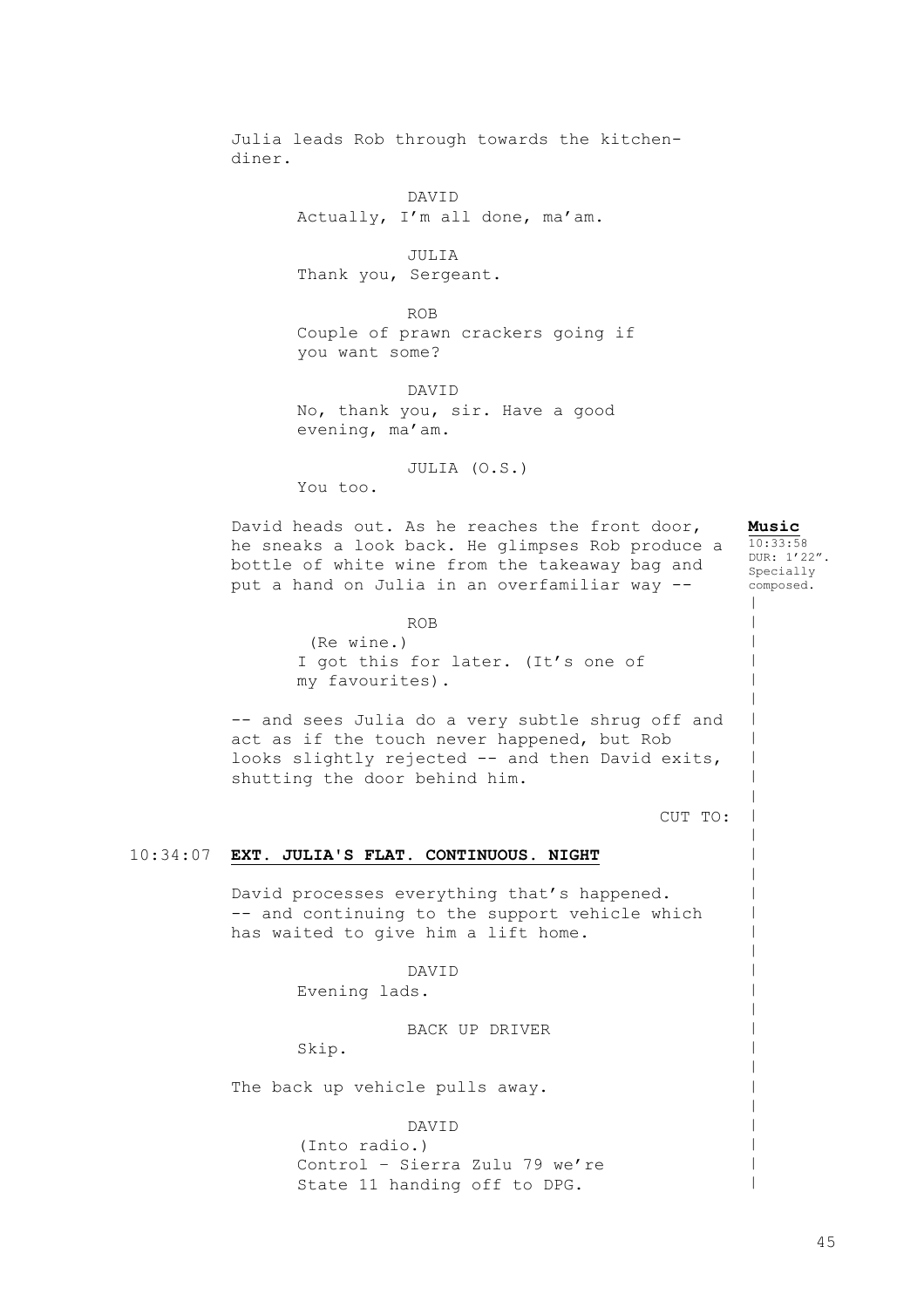10:34:34 **INT. DAVID'S FLAT. NIGHT** 10:34:54 **INT. DAVID'S FLAT. LATER. NIGHT** CUT TO: Wearing civvies, David lets himself in. He shuts out the outside world. He takes off his jacket. He looks morose. CUT TO: Drinking from a bottle of lager, David stares darkly at his phone. On the wall pictures drawn by his kids. He fights his conflicts. He calls Vicky. VICKY (O.S.) (Out of phone.) Hello. DAVID (Into phone.) Hiya love. VICKY (O.S.) (Out of phone.) You okay? DAVID (Into phone.) Yeah. I'm just calling for a chat. VICKY (O.S.) (Out of phone.) About what? David doesn't really have an answer, just a lot of conflicts and frustration with himself. DAVID (Into phone.) Just calling for a chat, Vic. VICKY (O.S.) (Loses patience. Out of phone.) What do you want? DAVID (Angers. Into phone.) What do "I" want? I'm just calling to say hello. Just missed you, that's all.  $\,$  $\,$  $\,$  $\,$  $\,$  $\,$  $\,$  $\,$  $\,$  $\,$  $\,$  $\,$  $\,$  $\,$  $\,$  $\,$  $\,$  $\,$  $\,$  $\,$  $\,$  $\,$  $\,$  $\,$  $\,$  $\,$  $\,$  $\,$  $\,$  $\,$  $\,$  $\,$ | X Music Ends 10:35:20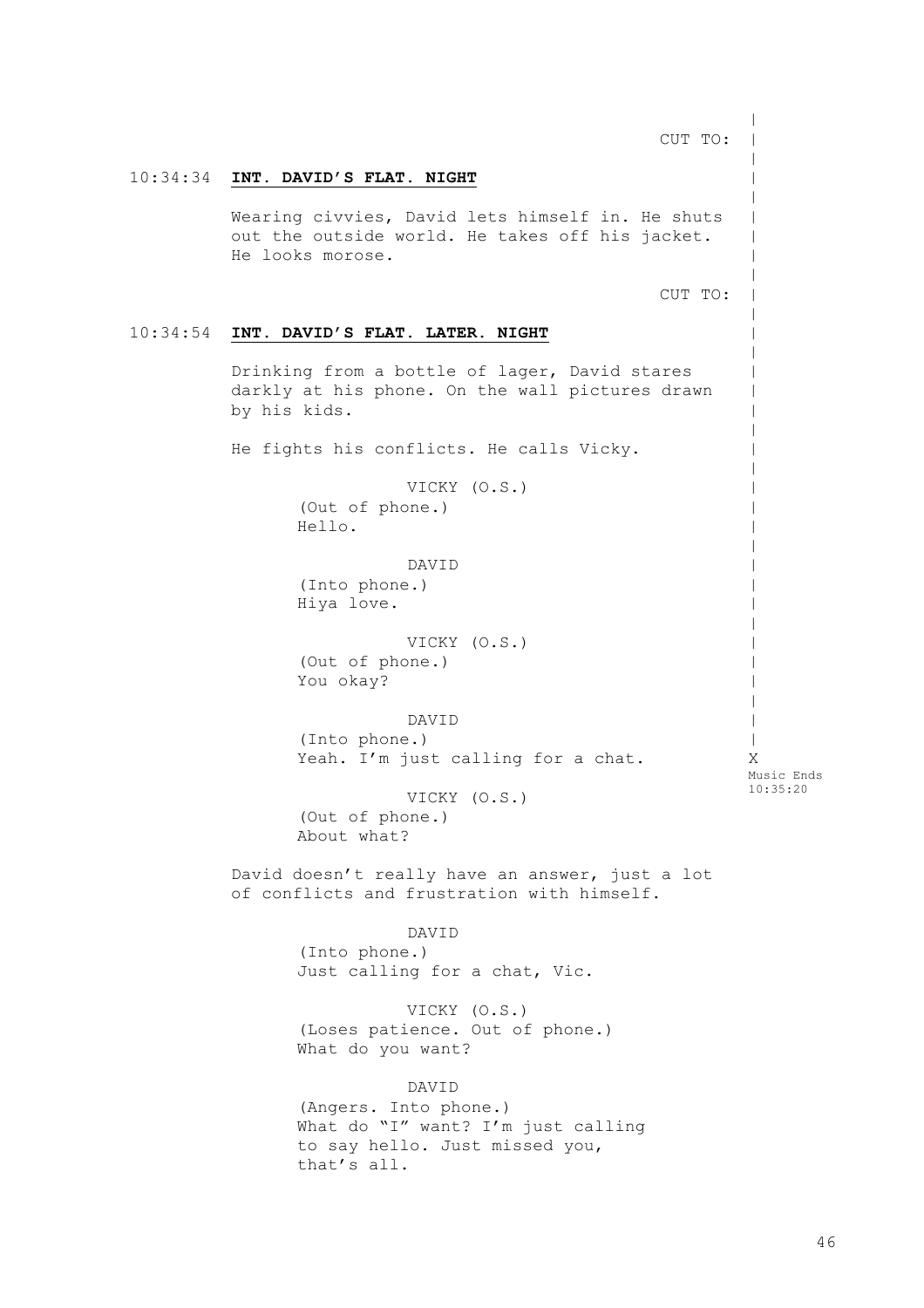VICKY (O.S.) (Out of phone.) Don't start.

DAVID

(Into phone.) Why can't we just have a chat like two normal adults, Vicky?

VICKY (O.S.) (Out of phone.) This is not normal.

DAVID (Into phone.) Vicky, I've put a lid on it... I'm handling things.

VICKY (O.S.) (Out of phone.) I know what happens when you call late with a few drinks inside you.

DAVID (Into phone.) I've not even had a few drinks. Vicky! Vicky, let's just have a chat. Let's just have a chat!

VICKY (O.S.) (Out of phone.) Not now.

DAVID (Into phone.) Vic!

VICKY (O.S.) (Out of phone.) No. Not like this.

DAVID (Into phone.) Vicky!

She hangs up.

David throws the bottle to the ground.

DAVID (CONT'D)

Shit!

David's anger turns to anguish.

Terrorist update reports play out.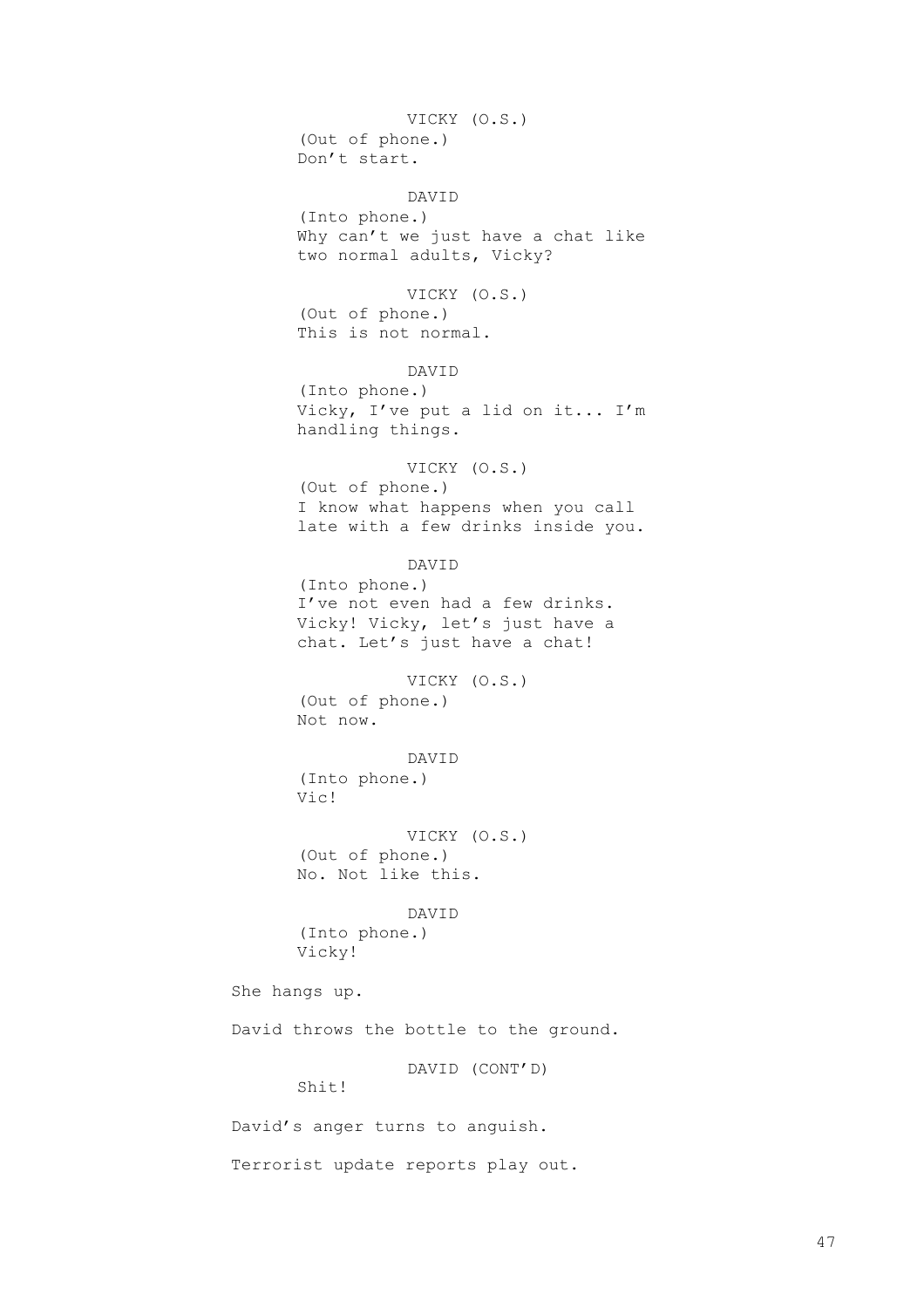JOHN HUMPHRYS (O.S.) There is a heightened police presence at airports, railway stations and other potential targets.

**Music** 10:36:08 DUR: 0'32". Specially composed.  $\,$ 

|  $\,$  $\,$  $\,$  $\,$  $\,$  $\,$  $\,$  $\,$  $\,$  $\,$  $\,$  $\,$  $\,$  $\,$  $\,$  $\,$  $\,$  $\,$  $\,$  $\,$  $\,$  $\,$  $\,$  $\,$  $\,$  $\,$  $\,$  $\,$  $\,$  $\,$  $\,$  $\,$  $\,$  $\,$  $\,$  $\,$  $\,$  $\,$  $\,$  $\,$  $\,$  $\,$  $\,$  $\,$  $\,$  $\,$ |  $\,$  $\,$ 

CUT TO:

# 10:36:20 **EXT./INT. TRANSITIONAL MONTAGE. DAY**

Various city GVs transitioning from night to day. With Terrorist update reports.

> VICKI YOUNG (O.S.) The failed 1st of October rail attack has triggered a hunt for accomplices. Counter terrorism officers believe the cell responsible poses a grave threat to the public. (So far no further arrests have been made).

> JUSTIN WEBB (O.S.) Terrorism acts has ignited a debate on national security, which has the potential to split the Government. The Prime Minister considered a moderate, is looking increasingly out of step with harder-line colleagues such as Home Secretary Julia Montague.

> MISHAL HUSAIN (O.S.) The Home Secretary's efforts to enhance surveillance powers through a new...

> > CUT TO:

# 10:36:32 **EXT. NEW BROADCASTING HOUSE. CONTINUOUS. DAY**

Establisher.

MISHAL HUSAIN (O.S.)(CONT'D) ...Regulation of Investigatory Powers Bill, so-called RIPA-18, (could not be more timely).

CUT TO:

# 10:36:35 **INT. NEW BROADCASTING HOUSE. CONTINUOUS. DAY**

David guards the door with his customary professional blankness, but his eyes are intently tracking Julia's every move.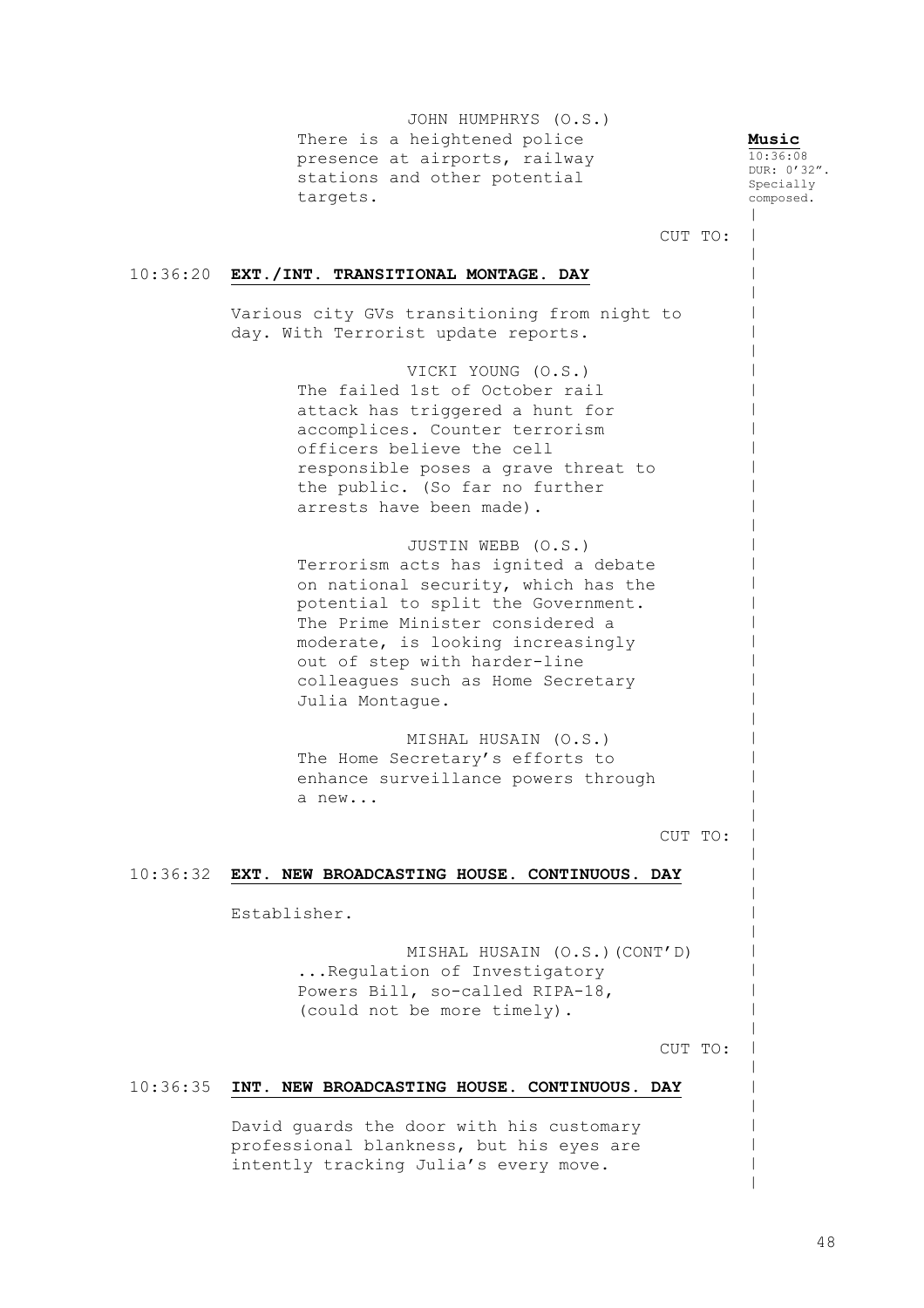Julia waits calmly in the green room, studying her briefing documents. Rob is with her and seems a bit distant, a bit sulky as he steals glances at her. Enter a runner. RUNNER Home Secretary, two minutes till I take you through to the studio. JULIA Thank you. Exit Runner.  $\|$  $\perp$  $\blacksquare$ | |  $\,$  $\,$  $\,$ | |  $\,$ | X Music Ends 10:36:40

> ROB I bet the PM pulled out because he knew you'd do a much better job.

JULIA Sounds like a reason not to pull out.

Chanel hurries in with a takeaway coffee for Julia. Julia turns to see who's entered just as Chanel approaches her holding out the coffee.

CHANEL

Your decaf.

The two collide, and the coffee spills, staining Julia's blouse.

> CHANEL (CONT'D) Oh my God. I'm so sorry

> > JULIA

Christ!

ROB

Shit. Shit.

Chanel gets nervous giggles.

ROB (CONT'D)

Shut up.

Chanel tries to stifle her giggles.

CHANEL

I'm sorry.

David quickly starts to slip off his jacket and tie. Rob reacts to this.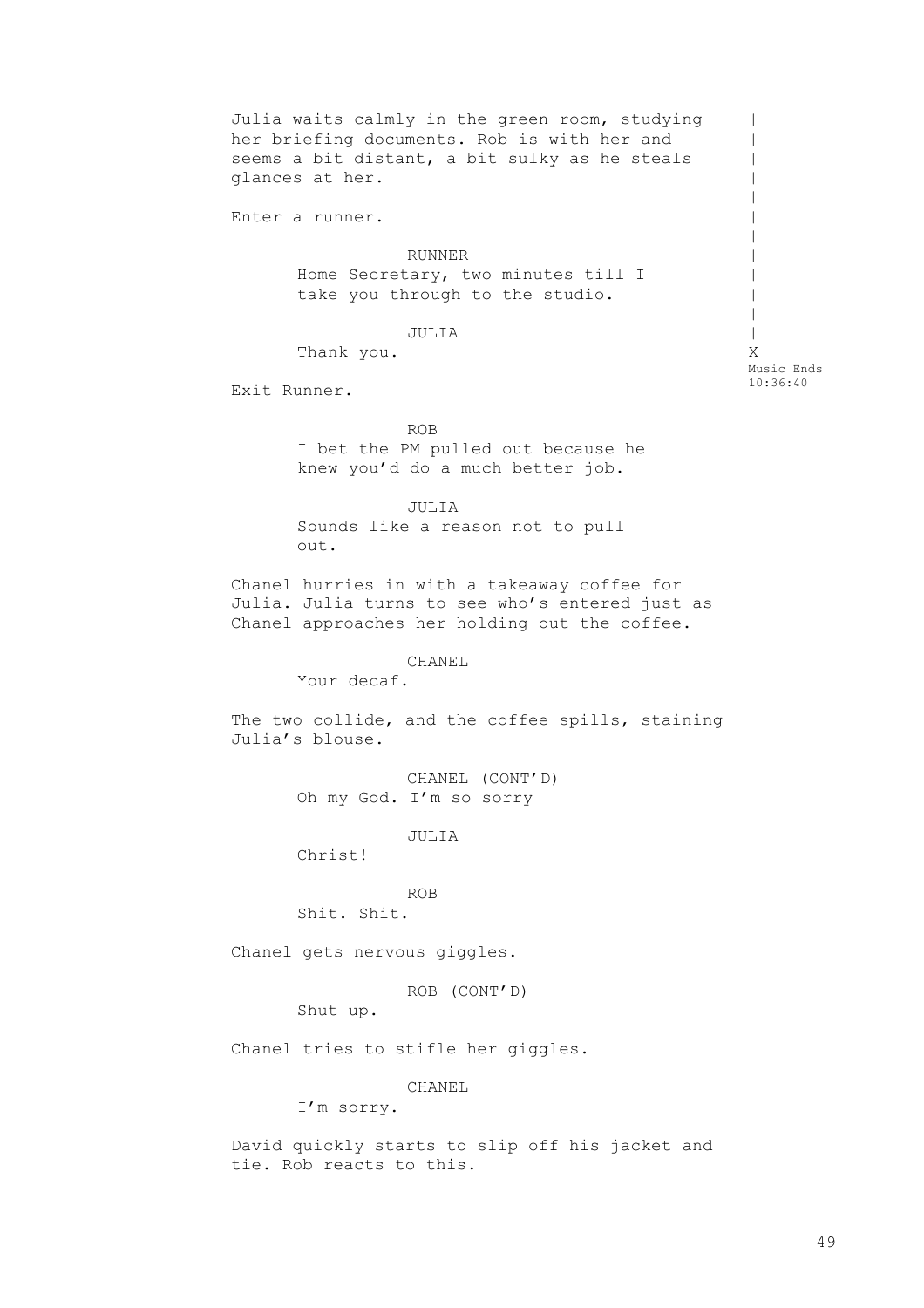ROB (To Chanel.) (For God's sake) give her your blouse. CHANEL It'll never fit. ROB Oh, for God's sake! CHANEL (O.S.) Give her yours then. ROB (O.S.) I don't wear blouses do I. Nervous giggle. David starts to remove his shirt. ROB (O.S.) (CONT'D) Can we dry it out? JULIA (O.S.) Don't be ridiculous there's no time! DAVID Fresh on this morning, ma'am. ROB (O.S.) You've got to be kidding me! DAVID My shirts are altered to fit over my ballistic vest. So the chest to waist ratio should be compatible. JULIA (Generally.) Well, don't all stand around gawping. (To Chanel.) And you, fuck off and organise Sergeant Budd a new shirt. Exit Chanel bitterly. David offers Julia his shirt. He's got a light body armour T-shirt under. DAVID You have to tuck it under your jacket, ma'am.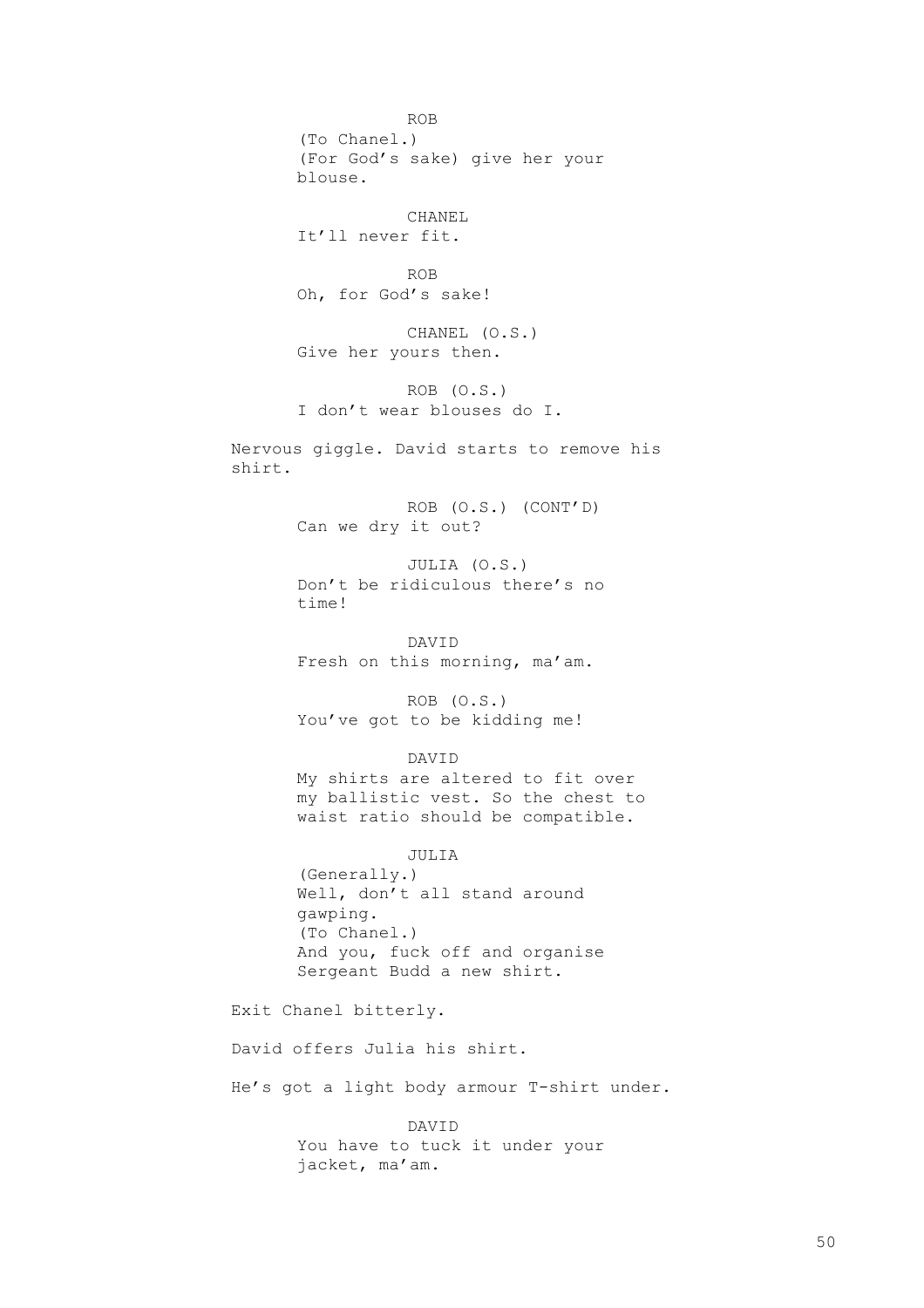JULIA

Thank you.

Julia is relieved. She takes it.

JULIA (CONT'D)

(To Rob.) Some privacy?

ROB

Yeah, of course. Yeah.

Exit Rob, embarrassed.

David turns his back on Julia and she starts to change. They're both aware of each other's presence and it's kind of sexy.

CUT TO:

# 10:38:04 **INT. NEW BROADCASTING HOUSE. STUDIO. MOMENTS LATER. DAY**

Julia sits on a chair/sofa facing Andrew Marr, with a backdrop of the BBC Newsroom. She flattens the shirt and adjusts her sleeves but doesn't show nerves as the interview progresses.

### ANDREW MARR

Home Secretary, just how anxious should we be about this terrorist threat? Is there another one around the corner?

JULIA

We are a target. We can't be complacent.

David watches remotely, from behind the cameras.

He's put his jacket over his body armour (no shirt).

He scans the studio and then fixes his gaze on Julia, observing her directly and via studio monitors.

Rob Macdonald and Chanel stand on the side next to David.

# JULIA (CONT'D)

Now I am committed to supporting our security services by giving them greater powers to confront greater threats.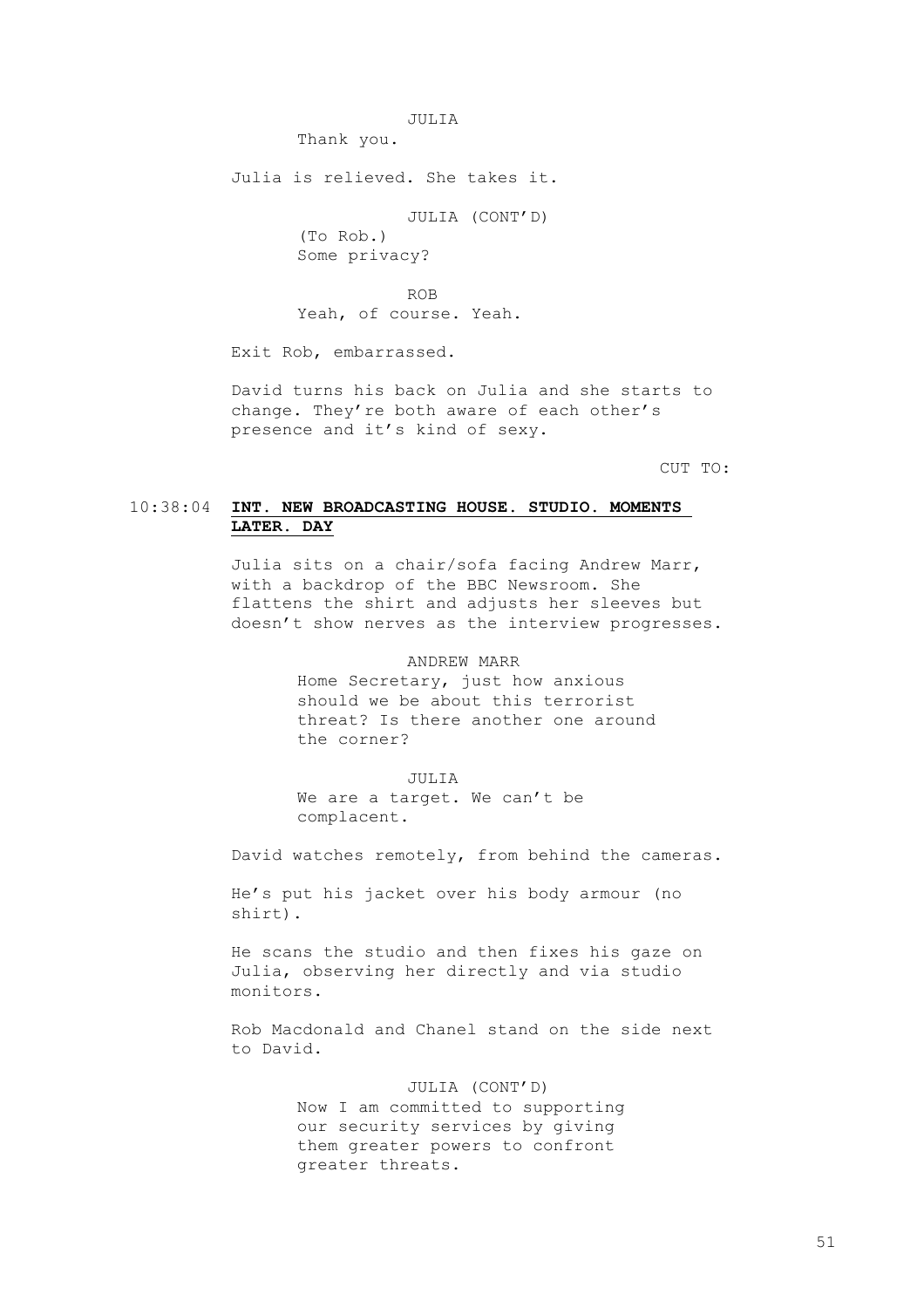# ANDREW MARR

The Government is intent on forcing through a beefed-up Regulation of Investigatory Powers Act this year, RIPA-18 as it's been dubbed, spearheaded by you, but critics are calling it a Snoopers' Charter - to monitor phone calls, emails and social media without judicial review.

# JULIA

Andrew, only those intent on acts of violence have anything to fear.

# ANDREW MARR

And the Prime Minister has been quoted as saying that "lessons need to be learned from our military interventions in the Middle East". So what do you think those lessons might be?

David breaks out of his professional mode. This is something he's emotionally involved with. He moves closer to a monitor. He studies Julia intently as she answers.

### JULIA

I can't see any justification for believing the Taliban would govern Afghanistan in peace and harmony, or Iraqi insurgents would ever have formed a stable democracy, or Isis would ever form a state with which the world could have diplomatic relations. And Andrew I certainly do not miss the tyranny of Saddam Hussein.

ANDREW MARR

So what are the lessons to be learned?

### JULIA

The Prime Minister has been very clear on how we deal with the present and build a more secure future. That doesn't require apologising for the past.

David's eyes glare. He looks bitter, haunted.

CUT TO:

**Music**  $10:38:57$ DUR: 1'50". Specially composed.  $\blacksquare$  $\,$  $\,$  $\,$  $\,$  $\,$  $\,$  $\,$  $\,$  $\,$  $\,$  $\,$  $\,$  $\,$  $\,$  $\,$  $\,$ |  $\,$  $\,$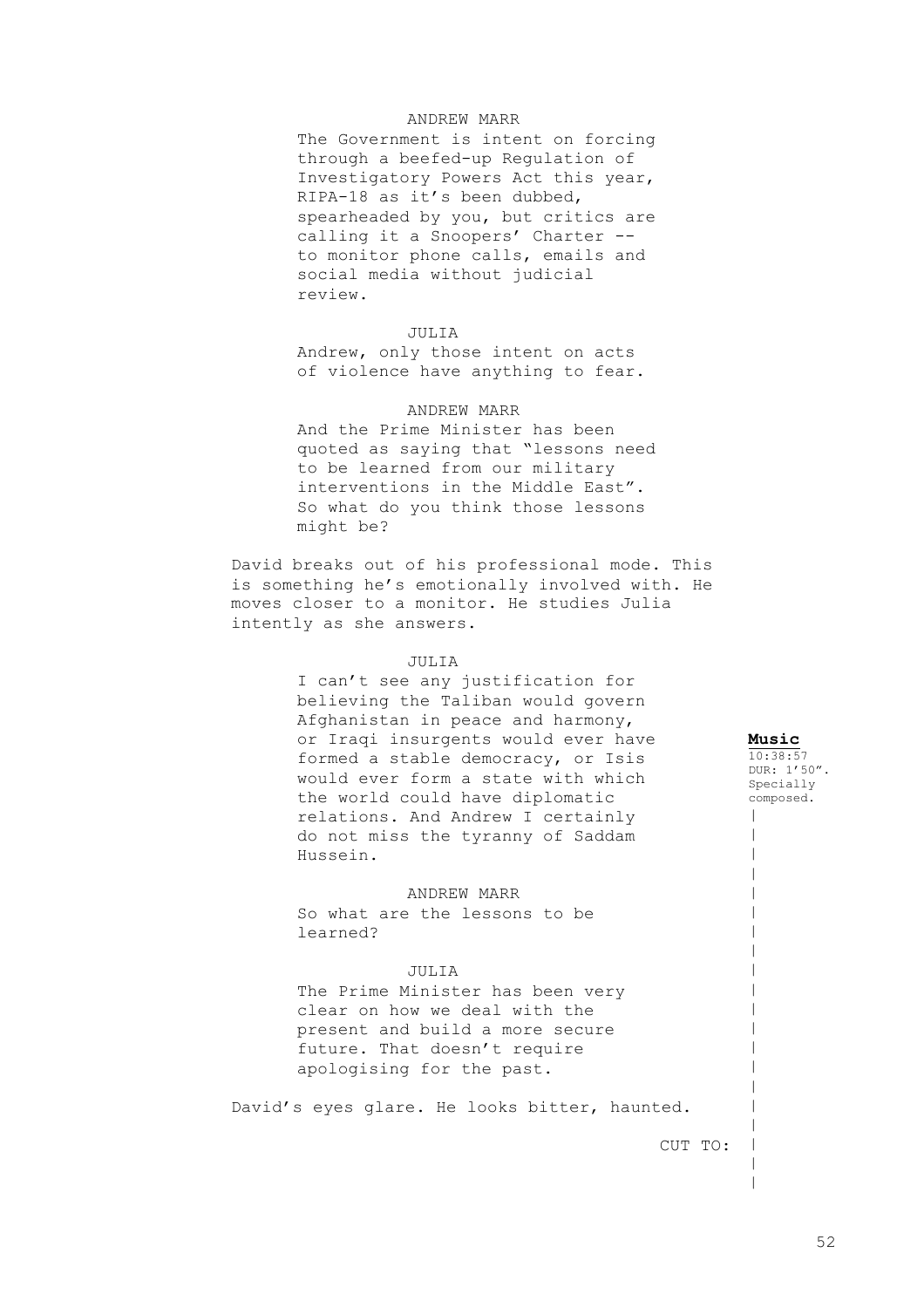# 10:39:22 **INT. DAVID'S FLAT. UPSTAIRS. NIGHT**

A video recording of Julia's Andrew Marr interview plays on TV.

### JULIA (ON TV)

I can't see any justification for believing the Taliban would govern Afghanistan in peace and harmony, or Iraqi insurgents would ever have formed a stable democracy or I(sis) --

David keys the remote control. The recording fast-forwards. In his other hand he grips a beer can.

> JULIA (ON TV) -- and build a more secure future. That doesn't require apologising for the past.

The recording rewinds a short distance, and replays:

> JULIA (ON TV) -- that doesn't require apologising for the past.

He replays again:

JULIA (ON TV) -- that doesn't require apologising for the past.

David reacts. And the camera pulls in.

JULIA (ON TV) -- doesn't require apologising for the past.

And he rewinds the clip over and over. He's eyes darken.

> JULIA (ON TV) -- apologising for the past.

And closer.

JULIA (ON TV) -- apologising for the past.

David dark look.

JULIA (ON TV) -- apologising for the past.  $\,$  $\,$  $\,$  $\,$  $\,$  $\,$  $\,$  $\,$  $\,$  $\,$  $\,$  $\,$  $\,$  $\,$  $\,$  $\,$  $\,$  $\,$  $\,$  $\,$  $\,$  $\,$  $\,$  $\,$  $\,$  $\,$  $\,$  $\,$  $\,$  $\,$  $\,$  $\,$  $\,$  $\,$  $\,$  $\,$  $\,$  $\,$  $\,$  $\,$  $\,$  $\,$  $\,$  $\,$  $\,$  $\,$  $\,$  $\,$  $\,$  $\,$  $\,$  $\,$  $\,$  $\,$  $\,$  $\,$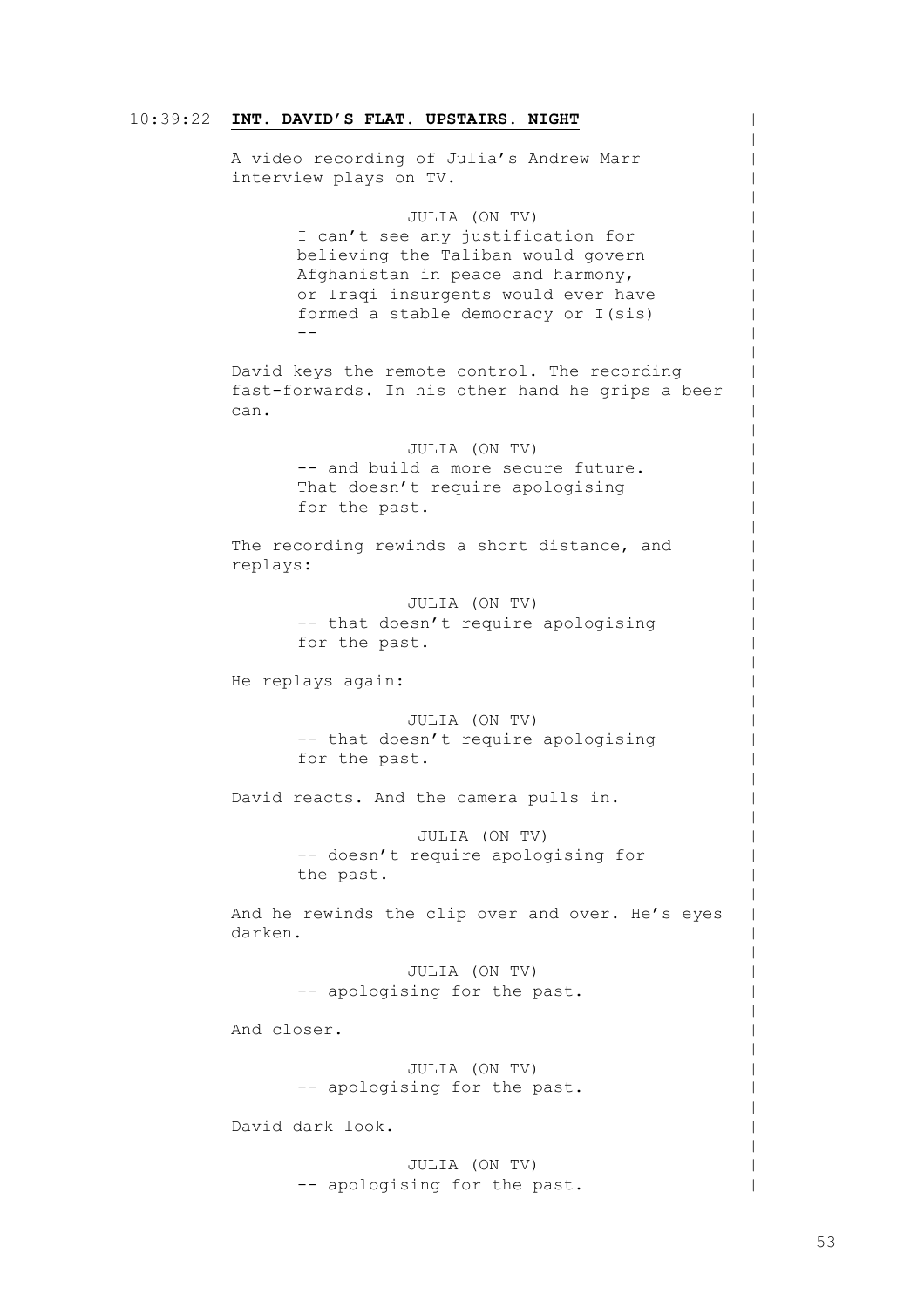Close up Julia.

JULIA (ON TV) -- apologising for the past.

CUT TO:

 $\,$  $\,$  $\,$  $\,$  $\,$  $\,$  $\,$  $\,$  $\,$  $\,$  $\,$  $\,$  $\,$  $\,$  $\,$  $\,$  $\,$  $\,$  $\,$  $\,$  $\,$  $\,$  $\,$  $\,$  $\,$  $\,$  $\,$  $\,$  $\,$  $\,$  $\,$  $\,$  $\,$  $\,$  $\,$  $\,$  $\,$  $\,$  $\,$  $\,$  $\,$  $\,$  $\,$  $\,$  $\,$  $\,$  $\,$  $\,$  $\,$  $\,$  $\,$  $\,$  $\,$ | | |

# 10:39:59 **INT. HOME OFFICE. LOBBY. NEXT DAY. DAY**

David enters the building.

JULIA (ON TV)(V.O.) -- apologising for the past. (repeats over)

The Receptionist takes a call.

RECEPTIONIST Hello reception – where? Yes here he is!

And interrupts David immediately.

RECEPTIONIST (CONT'D)(O.S.) Security, they need you upstairs! Quick!

David runs to the lift -- some people are just coming out and others waiting to go in. David shouts for them to get out of his way.

# DAVID

Clear back!

David punches the floor number. The lift door closes.

CUT TO:

# 10:40:25 **INT. HOME OFFICE. LIFT. CONTINUOUS. DAY**

As the lift goes up, he draws his firearm and places his finger alongside the trigger housing.

He watches numbers count up. He starts breathing hard.

He fights to control his breathing.

On the firearm, his hand is trembling.

David suppresses the panic attack. He gets his composure back just in time for the lift door to open.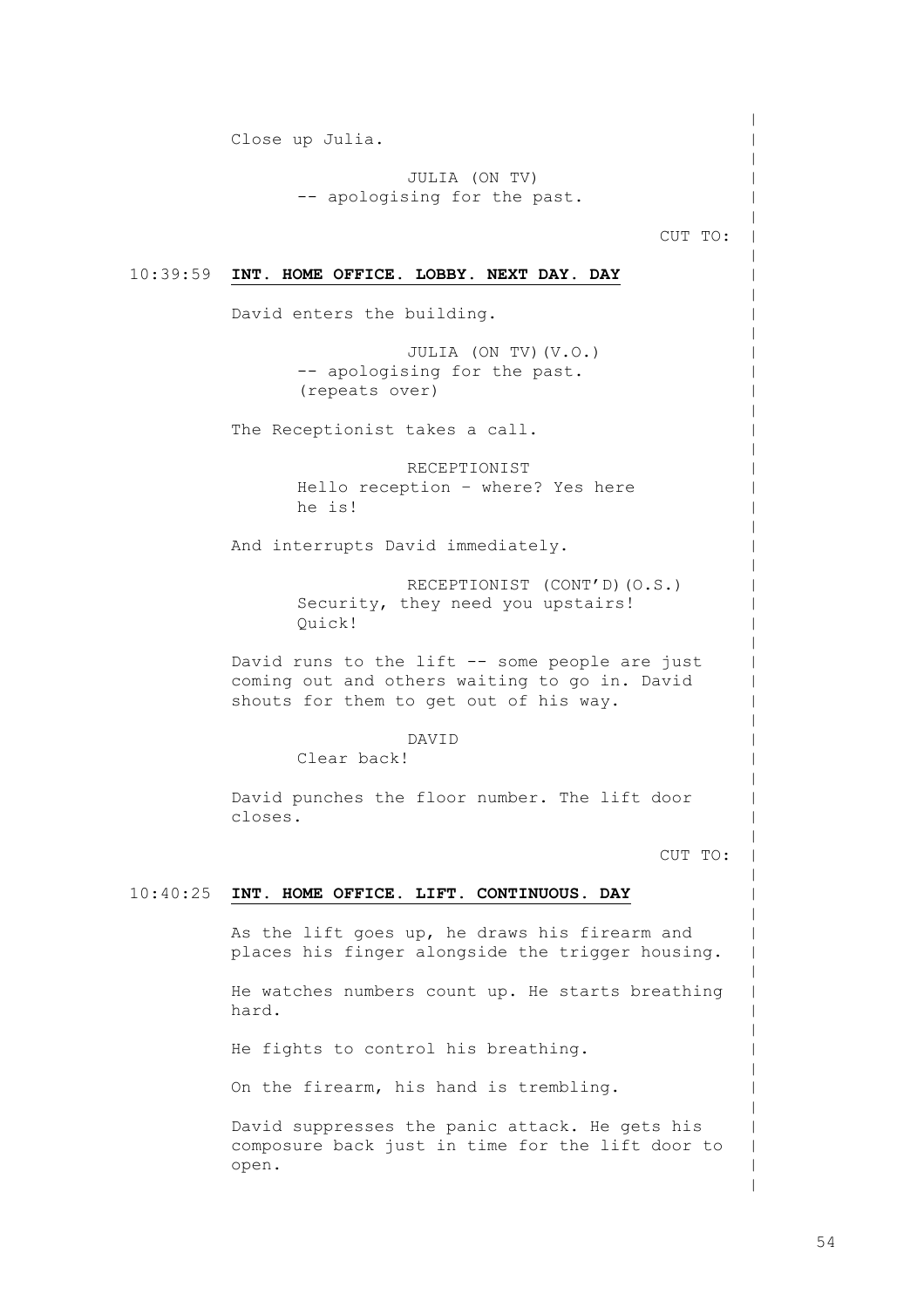CUT TO: |

 $\,$  $\,$  $\,$  $\,$  $\,$  $\,$  $\,$  $\,$  $\,$  $\,$  $\,$  $\,$ |  $\,$  $\,$  $\,$  $\blacksquare$ X

Music Ends 10:40:47

# 10:40:42 **INT. HOME OFFICE. 4TH FLOOR. CONTINUOUS. DAY**

The lift door opens and David exits.

Chanel is shouting at Rob and others while two security officers -- one male, one female -block Chanel's path but are reluctant to fully restrain her.

Rob is at the threshold of his office; behind him, is an interviewee, embarrassed and halfpretending the situation isn't happening. And the rest of the office looks on with a mix of embarrassment and concern.

### CHANEL

How can you treat me like that? You have had it in for me from day one! Oh, stand there like a smug prat!

ROB (OVERLAPPING) Sergeant Budd, thank you. Sergeant Budd.

CHANEL Get back in your little office. And interview your little girl. Go on then.

ROB (OVERLAPPING) Would you kindly escort Ms Dyson from the building... We can all get back to work?

### CHANEL

For a job that... You don't even know what I do on a daily basis. Have you taken the time? No. Because you are that arrogant. Get back in your office. Narcissist...

### ROB

(To David.) There's a cab coming for her.

CHANEL Oh, a Cab! Keep your cab. You narcissistic smug prick.

ROB Sorry about this. Sorry.

And Rob and Female head out.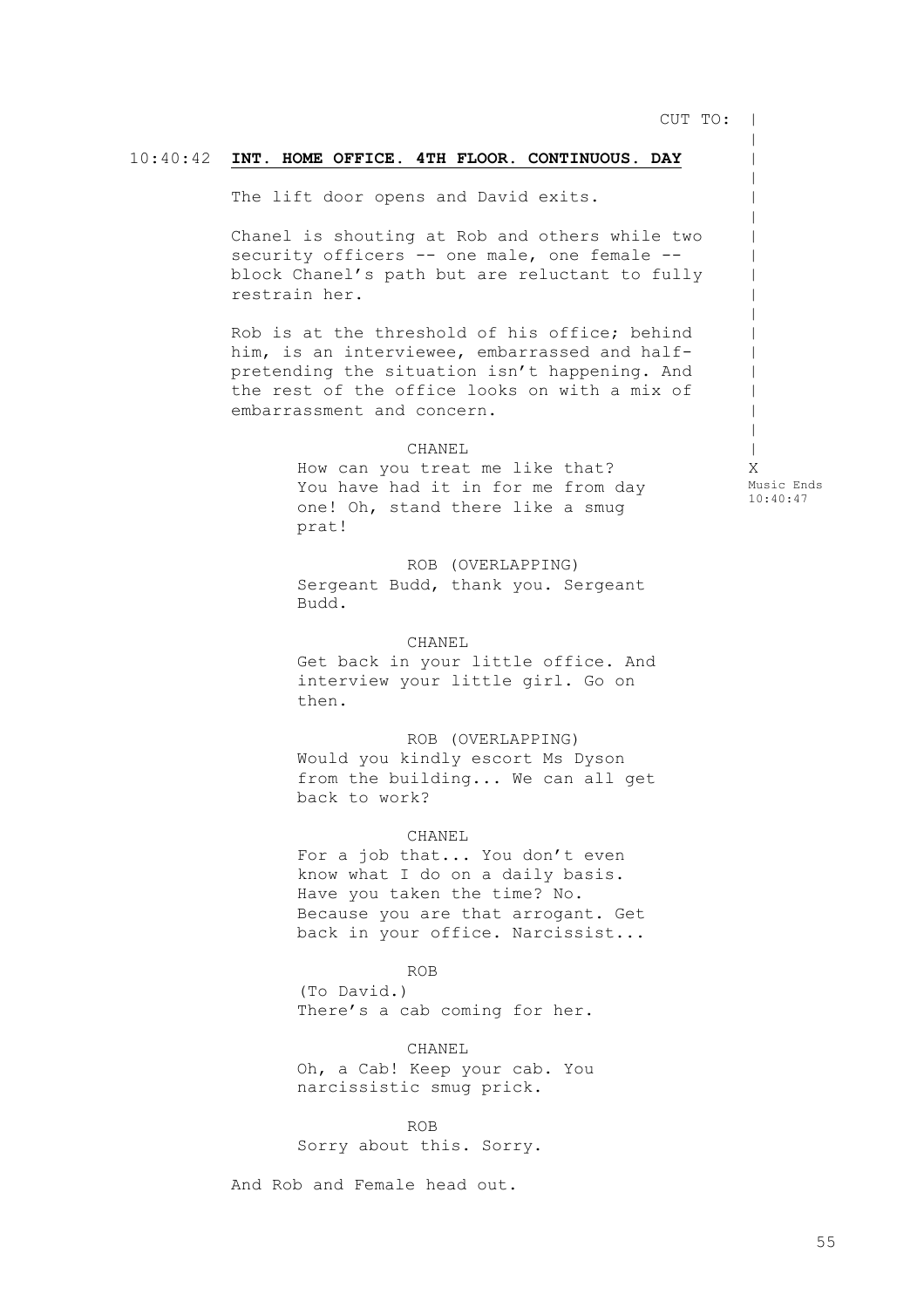### CHANEL

Good luck with your interview, darling. I wouldn't work here if I'm fucking paid.

David is stood in front of Chanel

DAVID

Miss, will you come with me please?

CHANEL

No.

Rob turns back into his office.

DAVID

Come on let's talk about it downstairs. All right?

David's got a cool forceful manner that gets through to Chanel. Realising her audience has vanished, Chanel gives in, and starts to drop from anger towards anguish.

CHANEL

(Fuck).

David escorts Chanel to the lift. Stands close.

CHANEL (CONT'D) Can you not stand so close to me please?

The lift arrives. Chanel turns into the lift.

CUT TO:

# 10:41:38 **EXT. HOME OFFICE. MOMENTS LATER. DAY**

David brings Chanel out onto the street. Chanel is on her mobile.

> CHANEL (Into phone.) Yeah I'm just coming out on to the street now. (Listens.) Thanks.

She hangs up and breathes in the fresh air.

### DAVID

Bit calmer?

She nods, still a little tearful, but getting a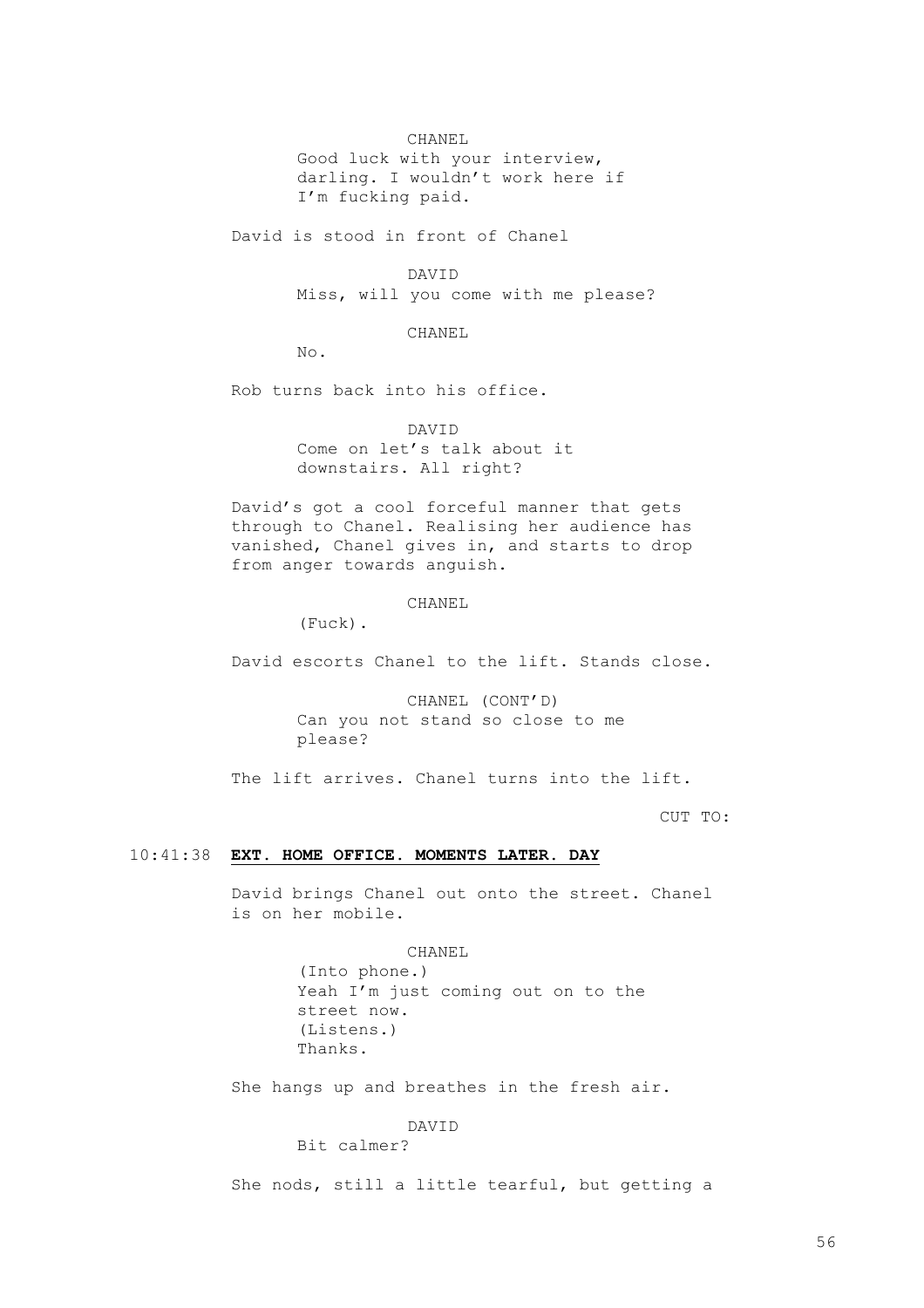grip.

# DAVID (CONT'D)

If you don't want to deal with them, I can sort out sending on your personal belongings.

He offers her his police contact card. She's touched and grateful for his sympathy.

### CHANEL

Thank you.

# DAVID

What happened?

# CHANEL

They've started interviewing candidates for my job. Didn't even tell me they were giving me the push. So...

# DAVID They didn't say why?

CHANEL There's no "they". It's just her. Sociopath. God help anyone who sees through her.

A sleek, very upmarket saloon approaches, with blacked-out windows. David reflects on what she's said as it pulls up. Chanel recognises the saloon and takes a step towards it.

> DAVID I thought they were sending you a cab?

CHANEL Yeah. I don't need their shitty cab.

Chanel gets in. She pulls the door shut. The saloon has tinted windows. It strikes David as odd. He stares at it as it leaves, his gaze automatically focussing on the registration plate.

David reflects, given food for thought.

CUT TO:

# 10:42:18 **INT. HOUSES OF PARLIAMENT. COURTYARD. LATER. DAY**

The ministerial vehicle is led into the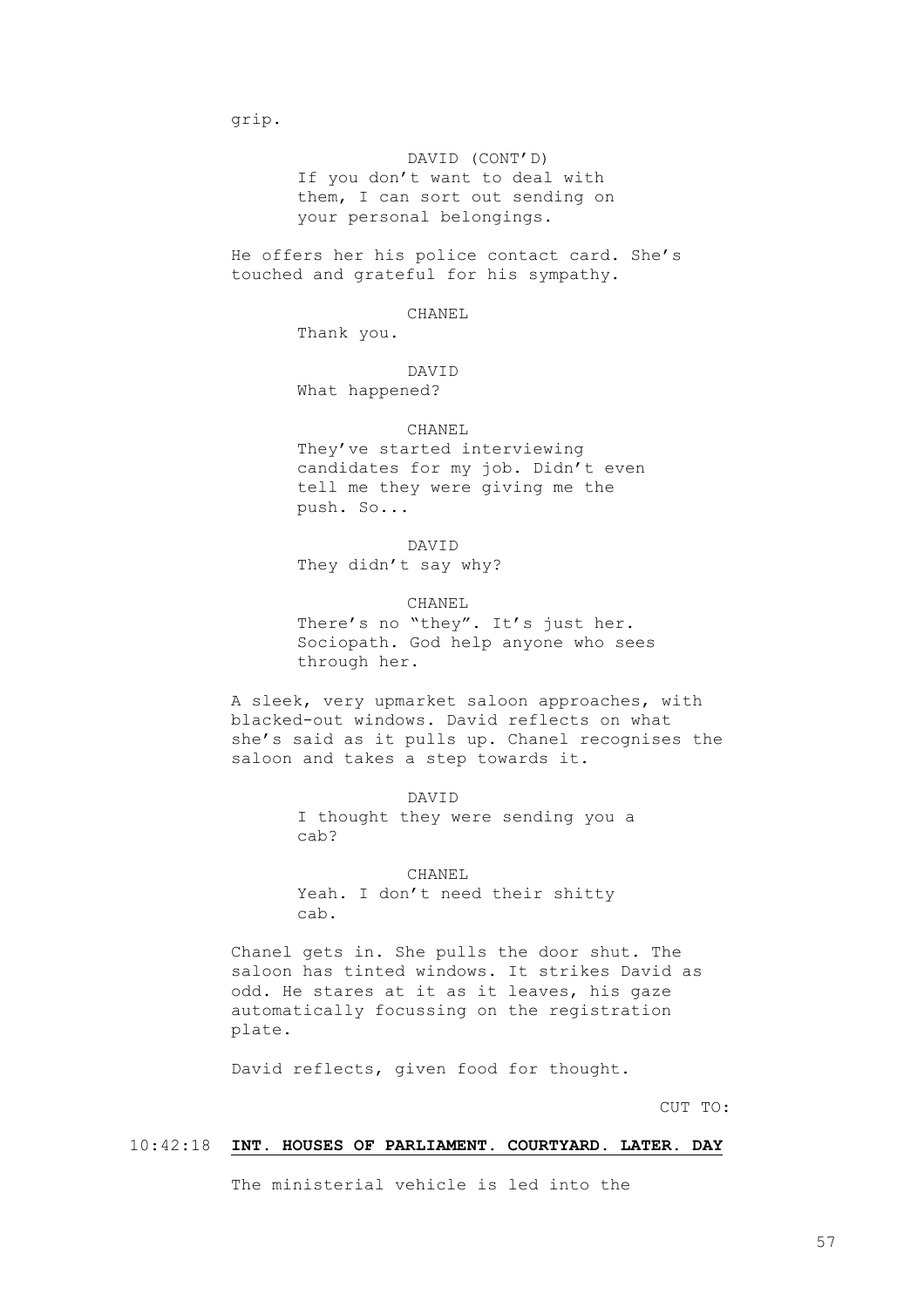courtyard by a police patrol car with the support vehicle trailing. All three vehicles pull up. David leaps out and opens the back door. Julia gets out followed by Rob, handing her files.

# DAVID

(Into radio.) Sierra Zulu Seven Nine, Lavender inbound.

ROB

This is a breakdown of the additional powers sought by RIPA-18.

Waiting in the entrance is Roger Penhaligon, MP (Government Chief Whip). He steps forwards -- (David recognises him from the internet search) -- and interrupts Rob.

### ROGER

Mind if I steal your boss for a minute, Rob?

ROB

Uh, sure. (To Julia.) See you inside.

Exit Rob through the entrance, but he glances back with dark jealousy as Roger begins his dialogue with Julia.

David hovers, not sure what's going on between Julia and Roger, but taking up his typical visual scan and appearing to take no interest in their conversation.

> ROGER Interesting TV interview. You must be very proud.

#### JULIA

I'd really like to get into the Chamber if that's all right with you, Roger.

ROGER Planning on hijacking the Counter Terror Debate for a bit more shameless self-promotion?

JULIA Is there a point to this conversation?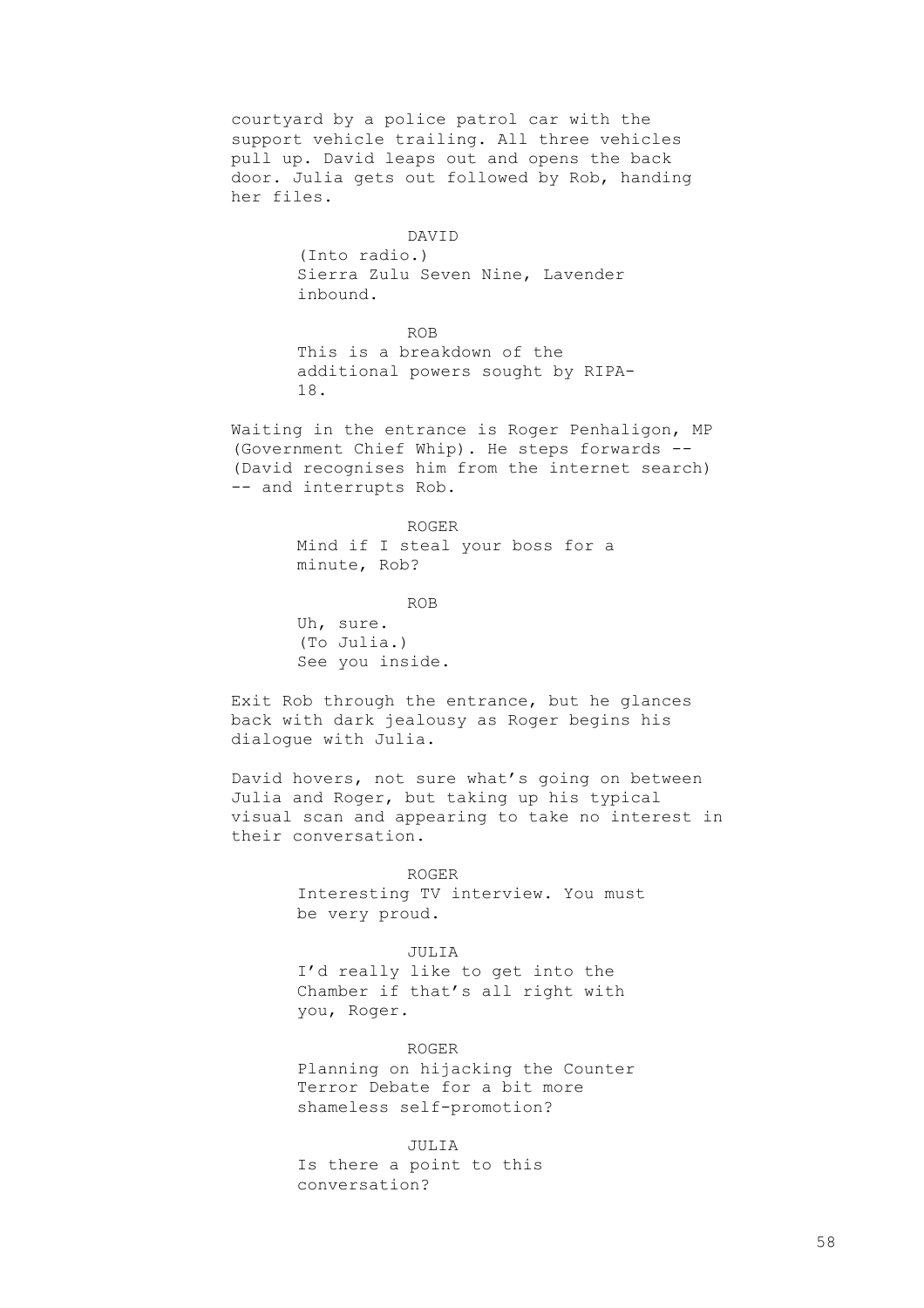ROGER Why aren't you returning my calls?

DAVID (Off Julia's discomfort, moving in.) Pardon me, ma'am, for security reasons, I'd prefer if you moved indoors.

ROGER

(To David.) You work for us, Plod, so wind your neck in. (To Julia.) I'm the fucking Chief Whip and when I call you answer. We claim the centre ground but you're heading off-piste.

JULIA The PM can count on my full support.

ROGER Bullshit. He's weakened. You're making a move for the leadership.

DAVID

Sir, ma'am, I really do need you both to move inside.

ROGER

Can't you call your monkey off? Throw him some nuts.

DAVID

I'm mixed race.

Roger looks sceptical. David fronts up, pokerfaced. Julia grins wryly at David. And they head inside. Roger reacts, keying his phone.

ROGER

(Hears) Hi. (Into phone.) John. Roger Penhaligon. (Hears) "You okay?" (Into phone.) No. Not great. I need to record my side of a conversation with one of the PPO's...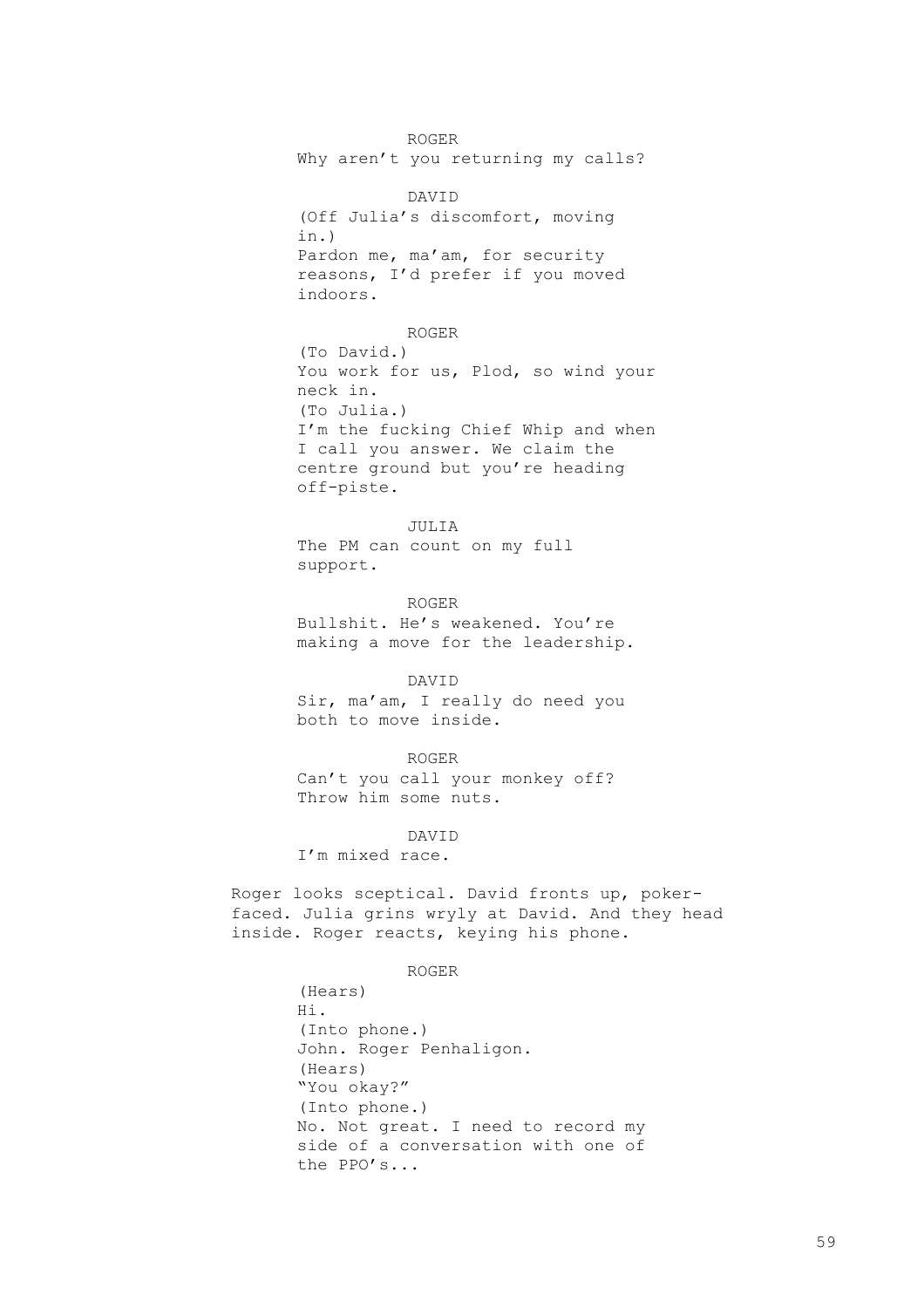We move inside.

JULIA

Are you? Biracial?

DAVID

No, ma'am.

10:43:39 **EXT. JULIA'S FLAT. NIGHT** 10:43:51 **INT. JULIA'S FLAT. MOMENTS LATER. NIGHT** For a moment there's genuine warmth between them. David watches Julia head inside the building. JULIA Right, where were we? ROB Right. This is a summary of the limitations in existing legislation... CUT TO: The ministerial vehicle pulls up with the support vehicle tailing. David gets out of the passenger side and opens the back door for Julia. David doesn't make eye contact and is acting cooler towards her. They enter the building. CUT TO: David does a quick recce while Julia lingers in the hallway reading emails on her phone. DAVID All clear, ma'am. David is brusque and not making eye contact again. Julia picks up on it. He's just about to exit -- JULIA (O.S) Sergeant Budd. **Music** 10:43:31 DUR: 0'31". Specially composed.  $\,$  $\,$  $\,$  $\,$  $\,$  $\,$  $\,$  $\,$  $\,$  $\,$  $\,$  $\,$  $\,$  $\,$  $\,$  $\,$  $\,$  $\,$  $\,$  $\,$  $\,$  $\,$  $\,$  $\,$  $\,$  $\,$  $\,$  $\,$  $\,$  $\,$ | X Music Ends 10:44:02

She goes into the bedroom.

(O.S.) From her wardrobe she takes out an item in a dry-cleaning wrapper plus coat hanger.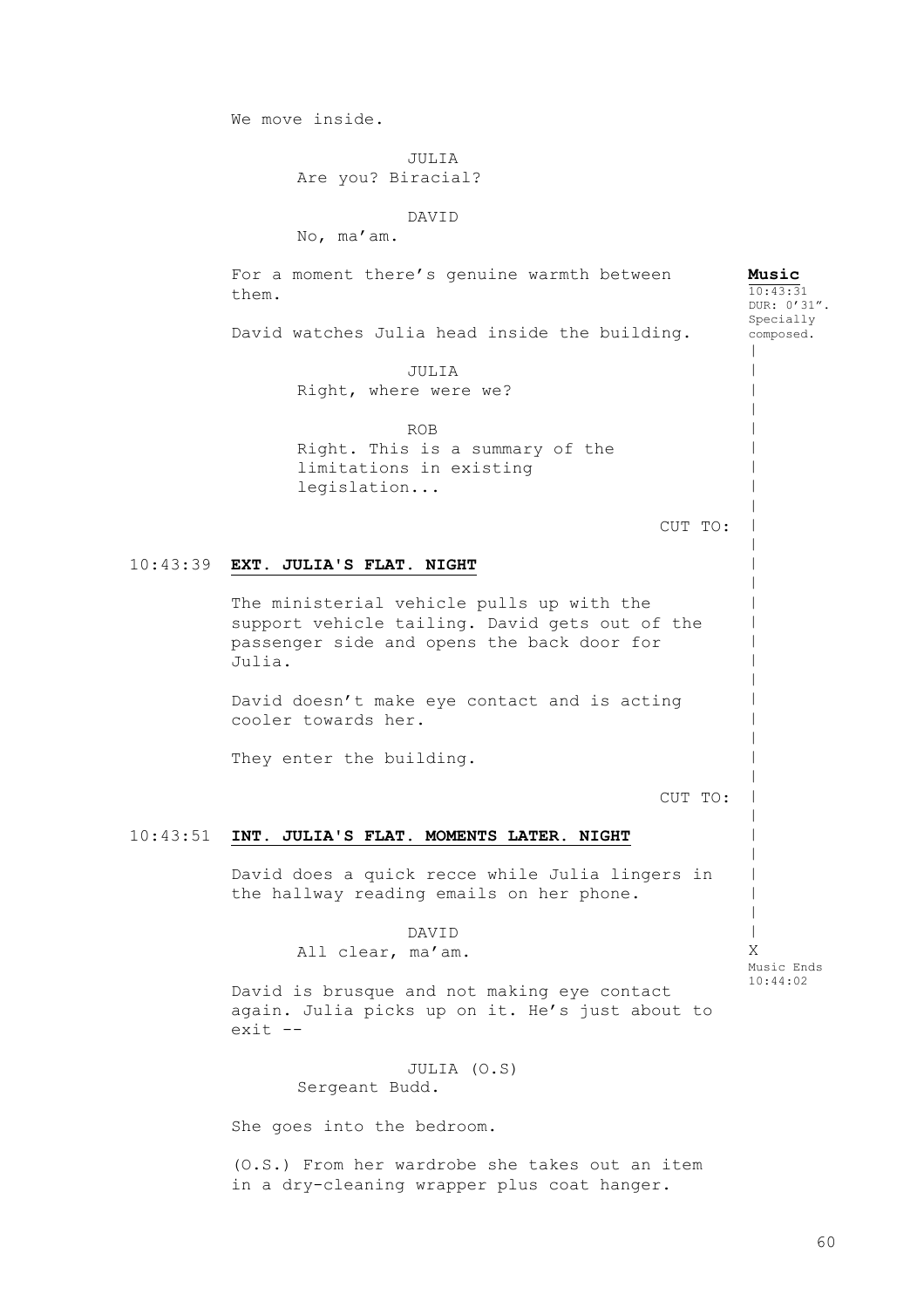JULIA (CONT'D)

Your shirt.

She hands him the shirt.

# DAVID

Thank you, ma'am.

She picks up on his cooler manner.

JULIA I'm sorry about Chanel -- she took her dismissal badly and my staff thought you'd be the best person to deal with it.

She moves past him towards the kitchen-diner.

JULIA (CONT'D) (Lightly.) If you can talk someone out of blowing up a train...

He doesn't exit, decides to linger.

She takes an already-open bottle of white wine out of the fridge and pours herself a glass. She seems to be visibly more relaxed in his company, and warmer.

> JULIA (CONT'D) Want one?

DAVID On duty, ma'am.

JULIA Soft drinks in the fridge.

DAVID No. Thank you, ma'am.

JULIA Do you prefer David or Dave?

DAVID I answer to both, ma'am.

# JULIA

You won't have heard yet, but we are going to charge the male 1st of October attacker. He appears to have plausible links to Islamist terrorists, though I'm not at liberty to say more at this stage.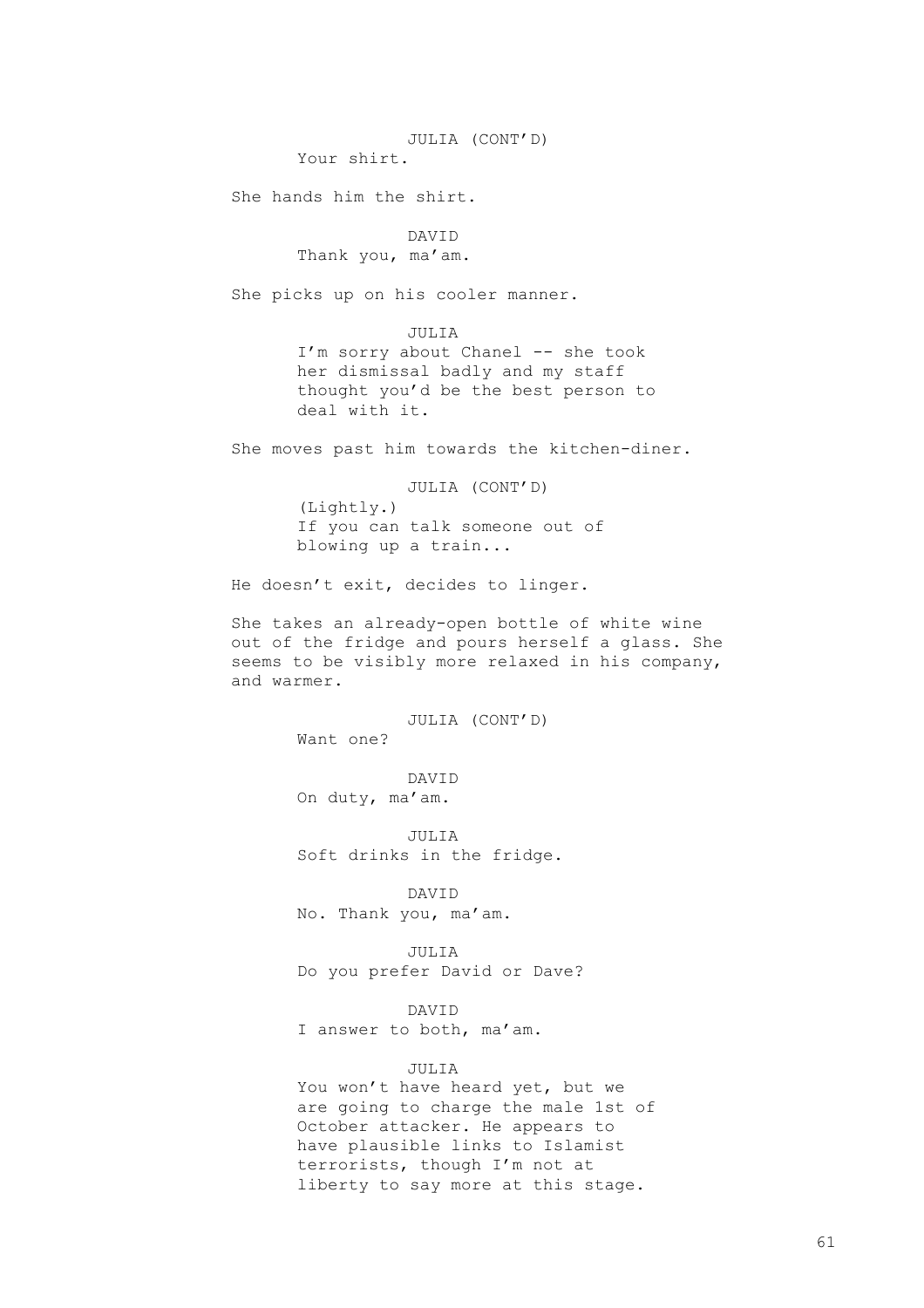DAVID That's good news, thanks, ma'am.

JULIA And thanks to you, his wife's alive to assist with our inquiries. It seems I'm constantly finding reasons to compliment you.

DAVID Not quite constantly.

She smiles.

JULIA Is there a Mrs Budd?

DAVID Yes, ma'am. Vicky. We have two children.

JULIA What are their names?

DAVID Ella and Charlie.

JULIA Your shifts, must make home life difficult.

He hesitates in his answer.

JULIA (CONT'D) I'm sorry. That was private. I shouldn't have.

DAVID No, it's... You'd know, ma'am, all these hours you work.

JULIA Goes with the territory.

She wants to say more and he wants to hear more, but it's too soon in their relationship. Awkward beat.

> DAVID Did you always want to be a politician? I hope you don't mind me asking that...

Julia reacts.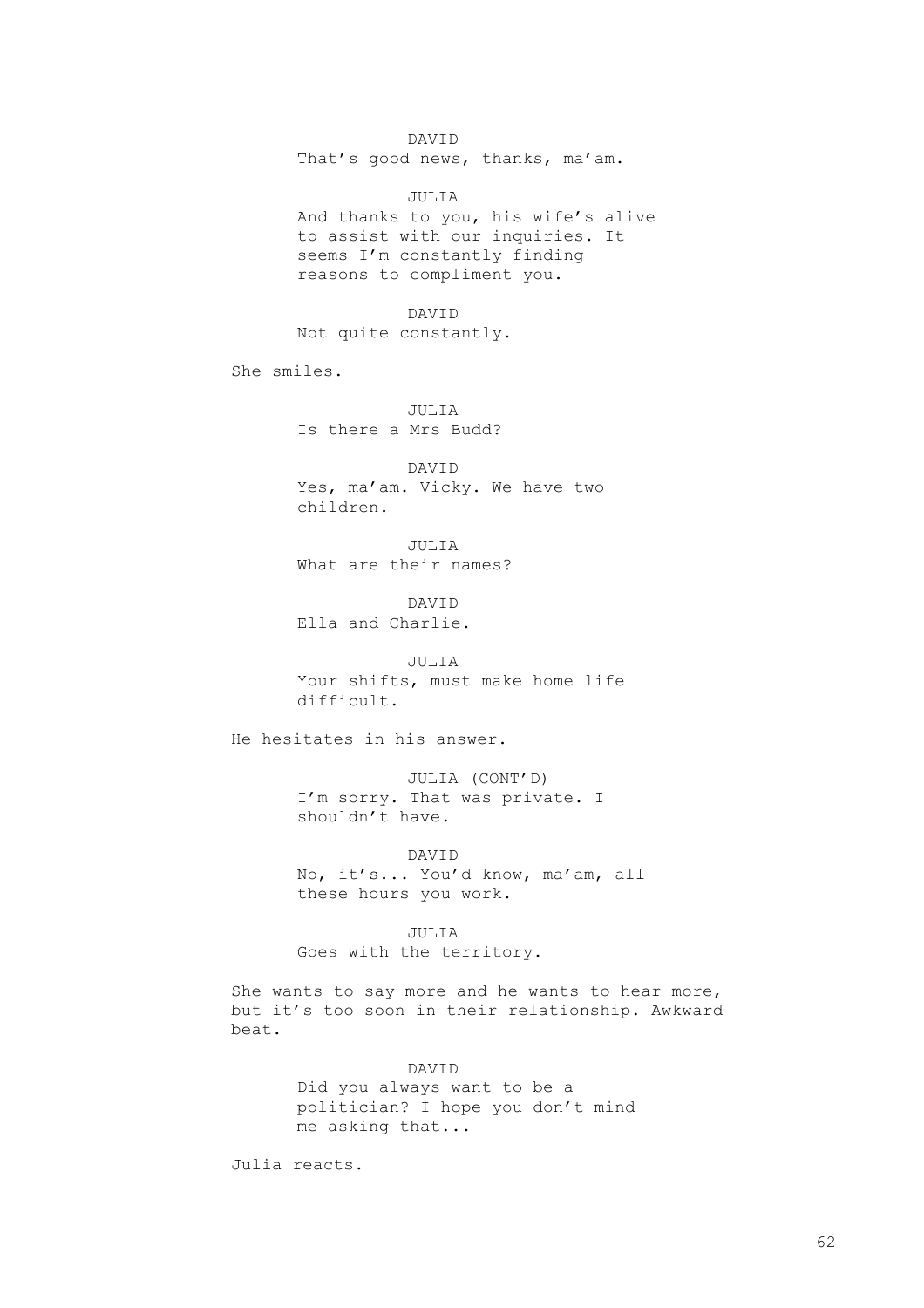# JULIA

I was a criminal barrister. I witnessed at first hand how the causes of crime often have as much to do with a person's upbringing and social circumstances. I sought a role in which I could make a real difference.

She seems sincere. He absorbs that with a noncommittal reaction, trying to be friendly, but not wholly convinced.

> JULIA (CONT'D) I'm keeping you.

He moves to go, then stops.

DAVID

May I ask, ma'am ... That interview you did on Tele (TV) did you mean what you said?

JULIA

I'm sorry?

DAVID About the Middle East.

# JULIA

(Tougher tone.) See. I don't say only what the people want to hear. I'm about doing the right thing and making the hard choices.

David absorbs that. She thought they were connecting and she takes his reaction as critical/challenging.

> JULIA (CONT'D) (Sudden coldness.) The thing is, David slash Dave, I don't need you to vote for me, only to protect me.

She says it in a flat, matter-of-fact manner but it closes the conversation down.

> DAVID Rest assured, ma'am. I'll do what's required.

**Music** 10:46:38 DUR: 1'23". Specially composed. | |

She fixes him a look of: that's your cue to fuck off.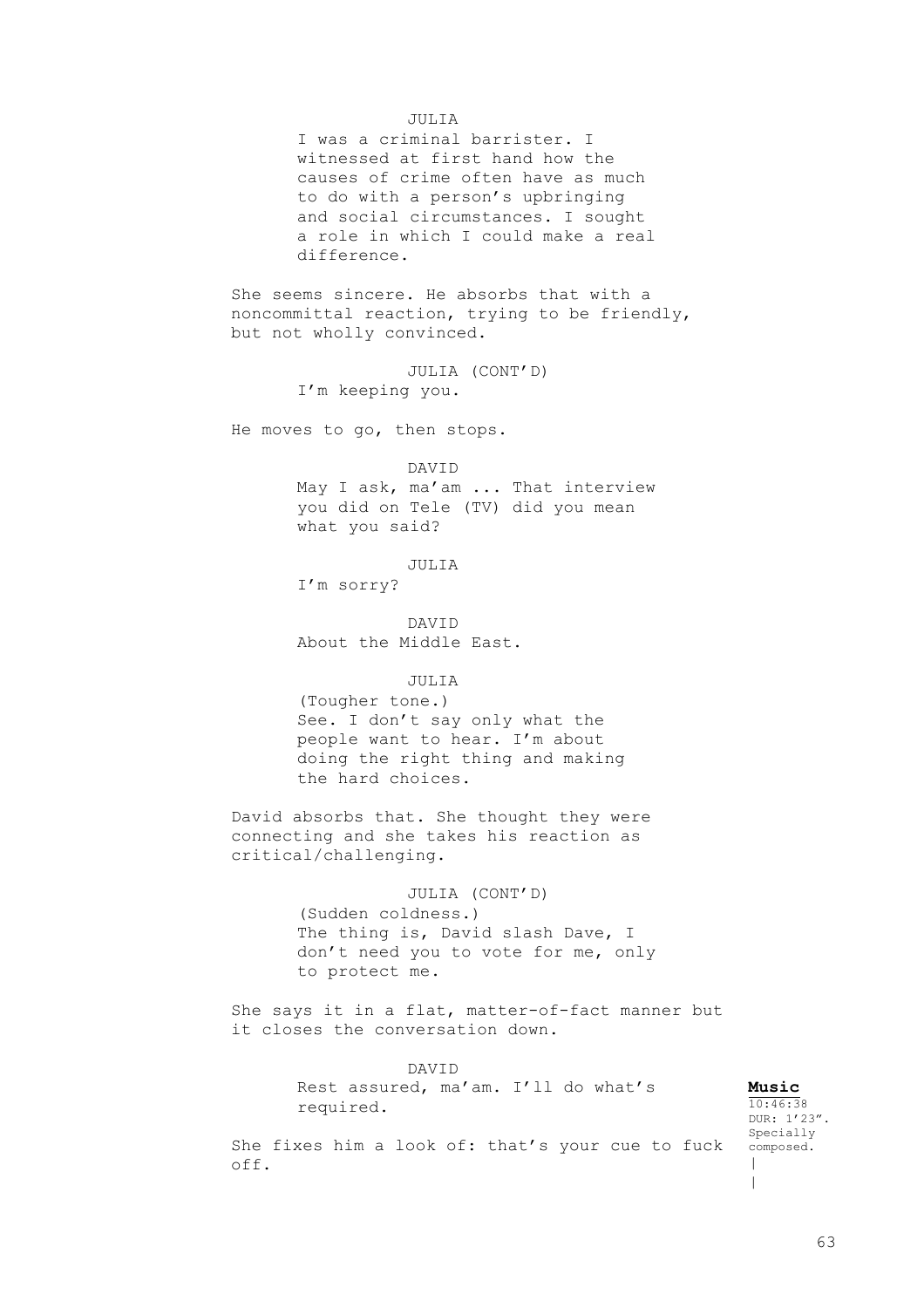10:46:57 **EXT. JULIA'S FLAT. CONTINUOUS. NIGHT** 10:47:06 **INT. BACK UP VEHICLE. NIGHT** 10:47:16 **INT. DAVID'S FLAT. UPSTAIRS. CONTINUOUS. DAY** 10:47:54 **EXT. VICKY'S HOUSE. NEXT DAY. DAY** DAVID (CONT'D) Ma'am. Exit David. She watches him go, and looks dismayed by the way a relationship that was warming up suddenly went cold. She lets out a long sigh. In the big empty flat, she looks very lonely. CUT TO: David comes out, past the DPG PC. If anything, he looks as lost and lonely as she does. (The Support Vehicle is waiting to give him a lift home. David gets in the back. David shuts the door. BACK UP DRIVER (O.S.) Skipper. CUT TO: David on his way home. CUT TO: David in bed. Can't sleep. He goes into the living room. He sees his phone nearby. It draws him like a siren. He selects the contact VICKY. He agonises, then puts the phone down, looking even more troubled than before. He goes into the kitchen. Something's bothering him. He makes a decision. CUT TO: David steps up to the door nervously. He takes a  $\,$  $\,$  $\,$  $\,$  $\,$  $\,$  $\,$  $\,$  $\,$  $\,$  $\,$  $\,$  $\,$  $\,$  $\,$  $\,$  $\,$  $\,$  $\,$  $\,$  $\,$  $\,$  $\,$  $\,$  $\,$  $\,$  $\,$  $\,$  $\,$  $\,$  $\,$  $\,$  $\,$  $\,$  $\,$  $\,$  $\,$  $\,$  $\,$  $\,$  $\,$  $\,$  $\,$  $\,$  $\,$  $\,$  $\,$  $\,$  $\,$  $\,$  $\,$  $| \ |$ | X Music Ends 10:48:01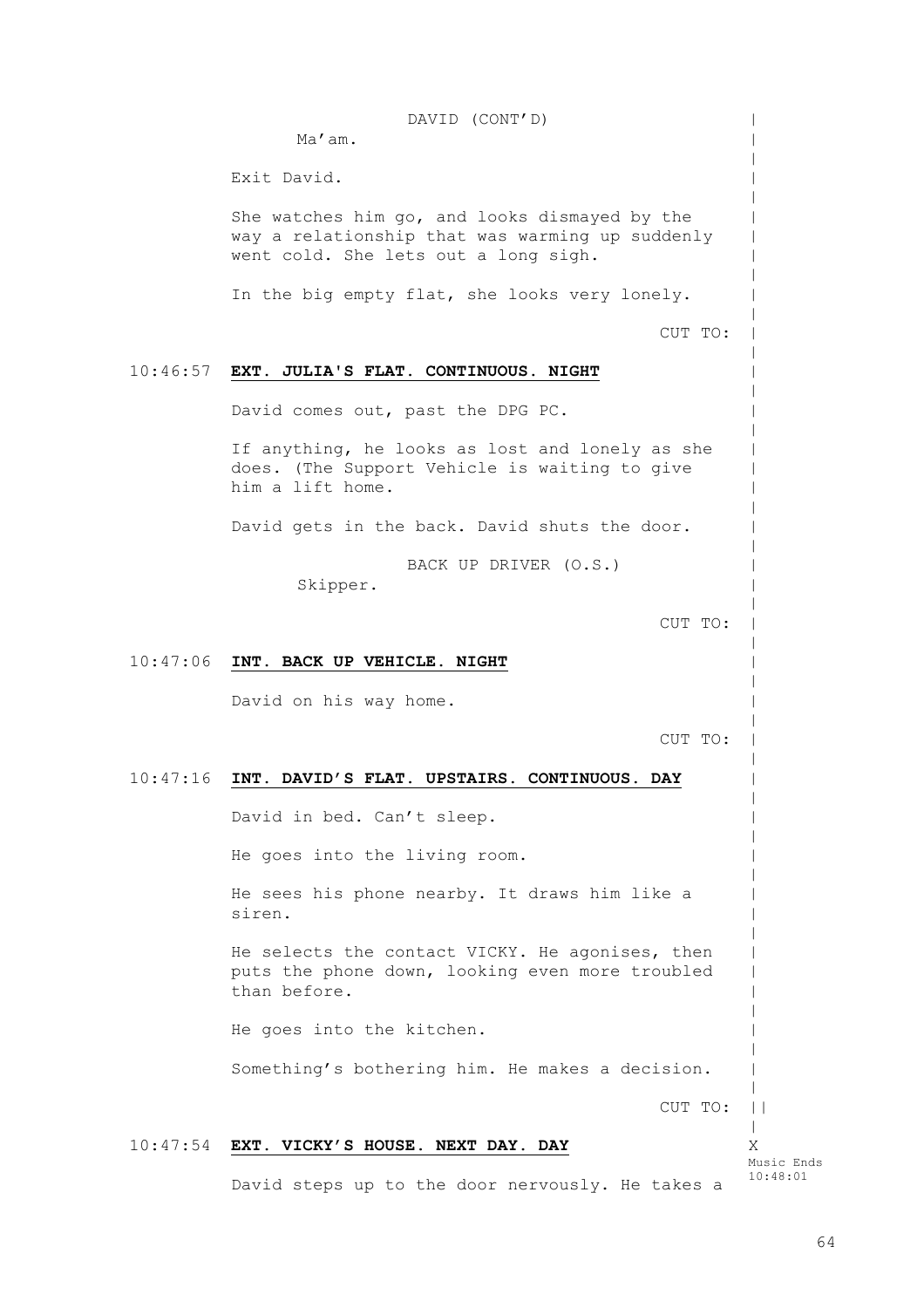moment to gather his nerves before knocking. He tries to keep his composure while he hears footsteps approaching the inside of the front door, and then Vicky swings it open, clearly not expecting it to be David. Her face drops.

> VICKY Sorry, I was just getting ready for work.

DAVID I just wanted to apologise for the other night...

Awkward beats. He looks desperately sad.

VICKY

Okay.

He steps in gratefully. She shuts the door, hiding a look from him of awkwardness. She wishes he hadn't come.

> VICKY (O.S.) I was just having a couple of rounds of toast.

> > CUT TO:

# 10:48:20 **INT. VICKY'S HOUSE. MOMENTS LATER. DAY**

A TV plays in the living room throughout, showing rolling news coverage of Parliament.

David has one eye on it, while Vicky goes into the kitchen and returns to making her breakfast.

> VICKY (CONT'D) ...but I can make you some?

DAVID You're all right, love. I'm fine.

He follows her into the kitchen.

DAVID (CONT'D) The kids not up yet?

Vicky looks awkward. No reply.

DAVID (CONT'D) They're all right, aren't they?

VICKY

Sleepover.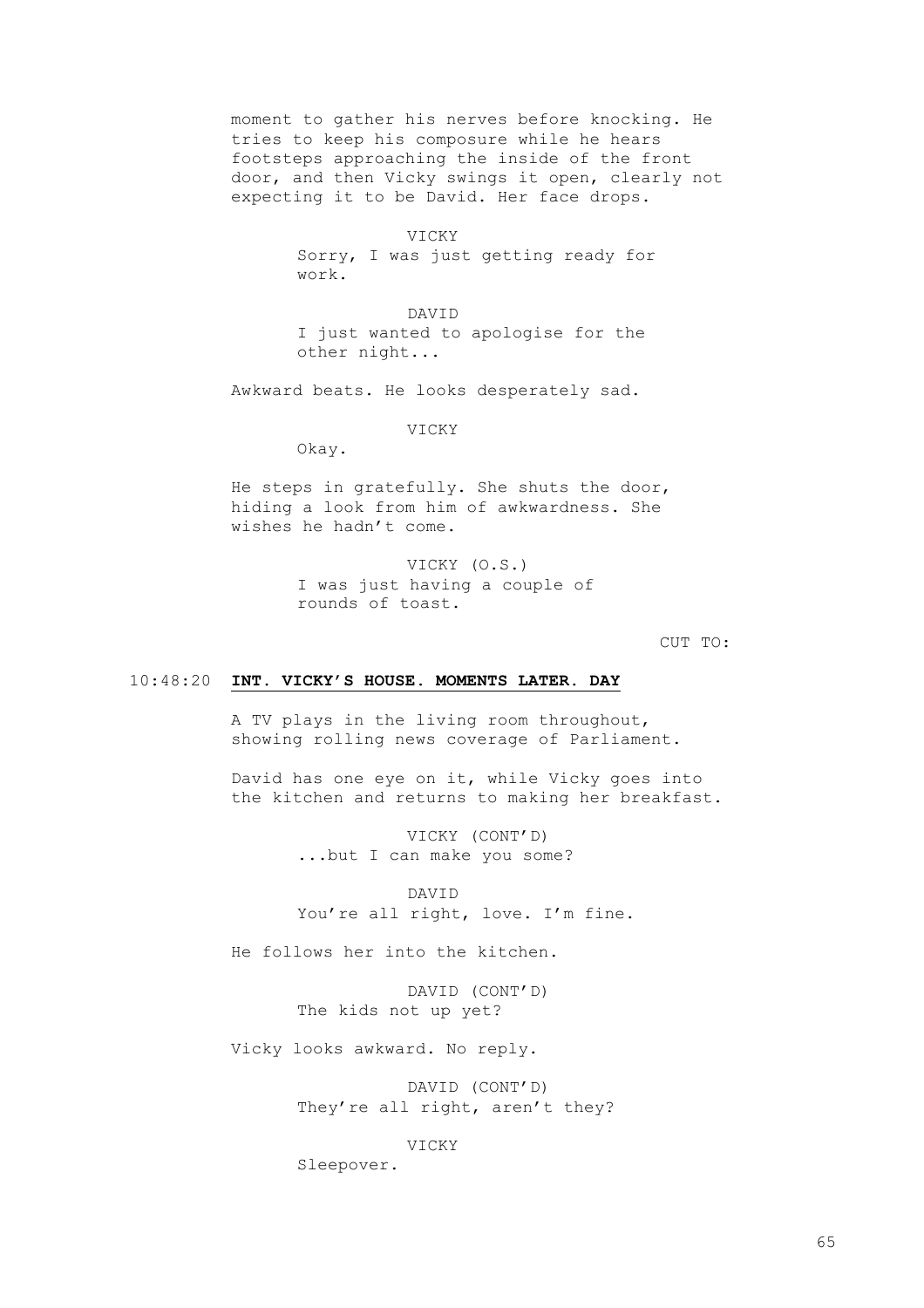### DAVID

Both of them?

Davis see's Julia on the TV.

JULIA

(ON TV) RIPA-18 will give them that support.

David suspects something as this is unusual and it only makes it all the more awkward for Vicky.

# DAVID

Vic?

# VICKY

Look. Don't take this the wrong way. I know you're disappointed to miss the kids, but... maybe that's why it's best that you call ahead if you're going to come round?

DAVID

I was hoping we could talk.

VICKY

Why?

DAVID I've said I'm sorry.

### VICKY

Yes. You always are. (Off his glum silence.) You need help, Dave.

### DAVID

I need a job that pays the bills, Vic.

# VICKY

Yes. And I keep covering for you so that you can keep it ... but I've stopped being able to stand back and watch. You are getting worse, Dave...

### DAVID

Love, I'm sorry, but we can work through this...

### VICKY

I've met someone.

David reacts.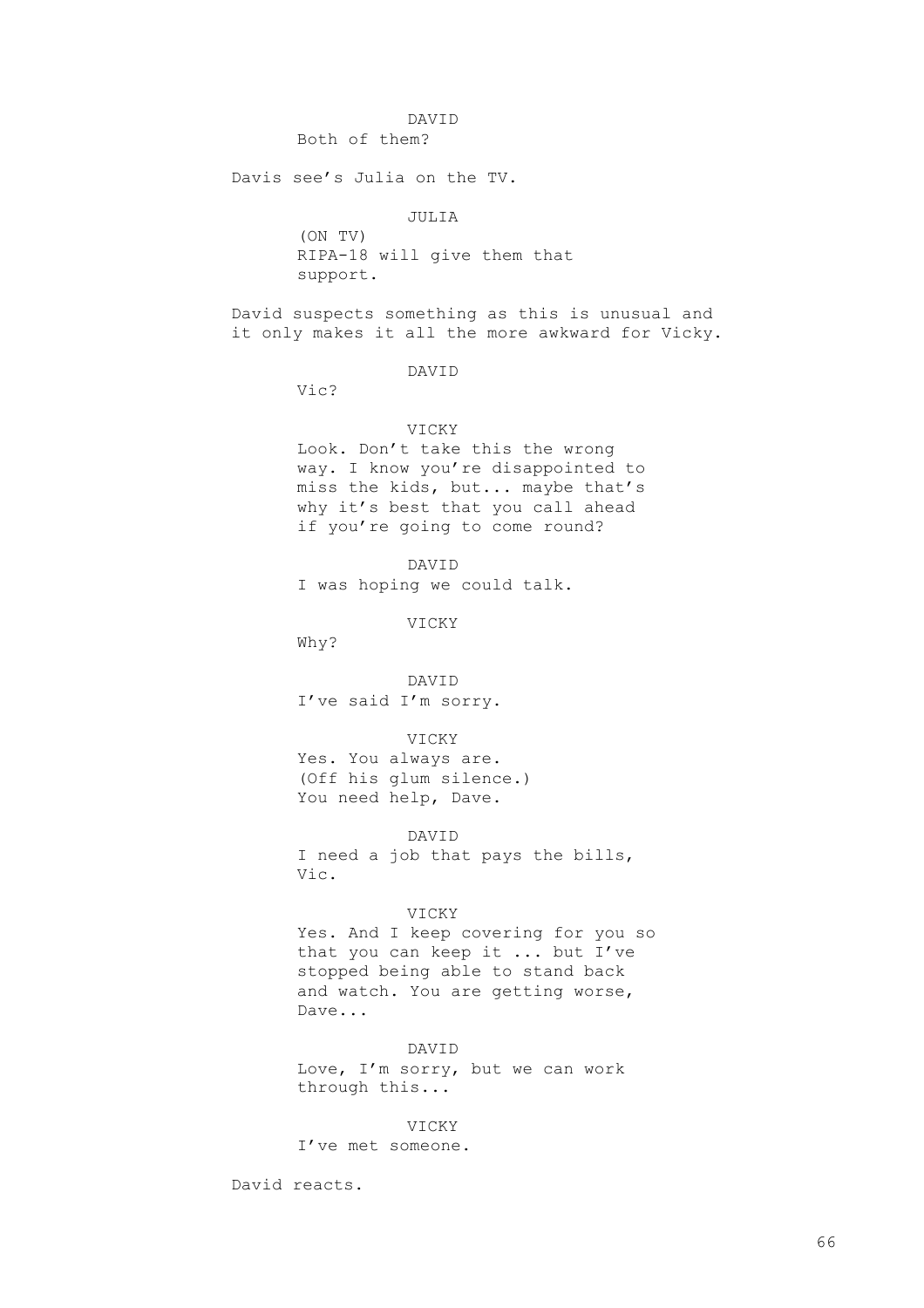DAVID (Devastated. Beats.) He was here, overnight?

VICKY

Yes.

DAVID (Throwing a look upstairs.) Still here?

VICKY

No. (Very tense beats.) Look, I... I was going to tell you...

DAVID You farm our kids out so you can have your night together?

VICKY

They're with their school-friends. They've had a lovely time.

DAVID

Do they know?

VICKY

They think that he's a friend.

He nods glumly, trying to put on a brave face, and failing. He surrenders to anguish. He turns to go.

DAVID

VICKY

Dave...? (Long beat.) Dave...?

Ohhh.

DAVID Let's not get divorced yet.

VICKY Oh God, no, we're not that serious or anything, it's early days.

DAVID

In case anything happens to me at work. You'll still get the pension if we're legally married.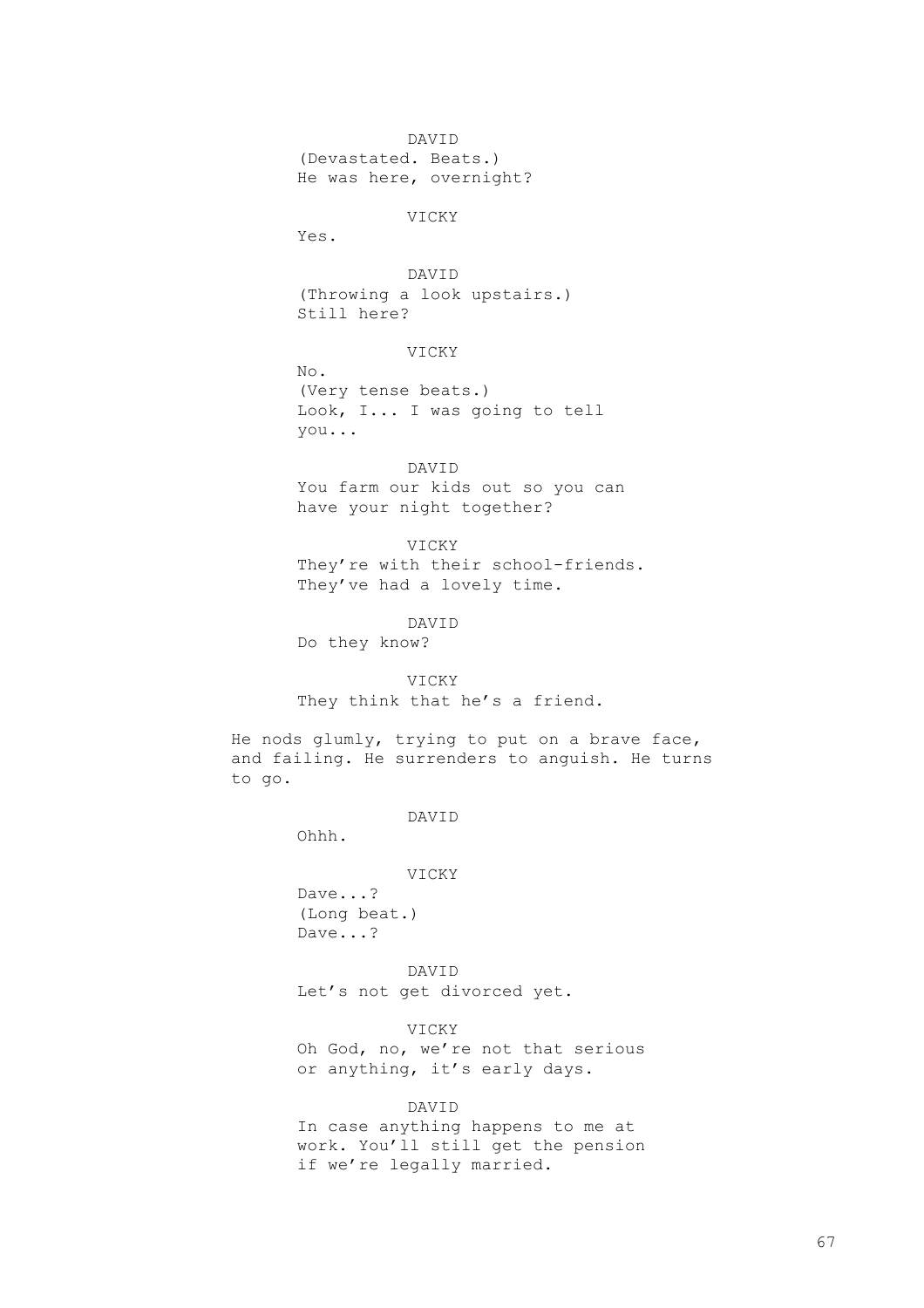He heads out. She's left puzzled and anguished.

CUT TO:

# 10:50:25 **EXT. VICKY'S HOUSE. CONTINUOUS. DAY**

David comes out. He looks like a man who's lost everything he holds dear. Utterly anguished, he exits sharply.

He develops a very dark look, then moves on.

CUT TO:

**Music**  $10.50.33$ DUR: 1'28". ANW1025/02 / Audio Network.  $\,$  $\,$  $\,$  $\,$  $\,$  $\,$  $\,$  $\,$  $\,$  $\,$  $\,$  $\,$  $\,$  $\,$  $\,$  $\,$  $\,$  $\,$  $\,$  $\,$  $\,$  $\,$  $\,$  $\,$  $\,$  $\,$  $\,$  $\,$  $\,$  $\,$  $\,$  $\,$  $\,$  $\,$  $\,$ |  $\,$ 

# 10:50:33 **INT. CAFE. LATER THAT DAY. DAY**

In a Soho café, Chanel sits at a table, nursing a cup of tea, waiting nervously. On an iPad, via earphones, she watches rolling news of the House of Commons debate.

> JULIA (ON SCREEN) That the Counter-Terrorism and Security Act 2015, simply does not go far enough.

Raucous approval (background).

A middle-aged woman enters, and heads straight over.

Chanel keeps her voice low, intent on not being overheard.

REPORTER (O.S)

Hi, Chanel.

Chanel closes her iPad and takes out the earphones.

> CHANEL Yeah, sorry. I hope here's okay.

REPORTER Oh, fine. Can I get you anything?

CHANEL No, please, let me...

REPORTER Uh, maybe later.

The reporter sits and takes out her notepad. Chanel reacts to the possibility this meeting may be short and not very sweet.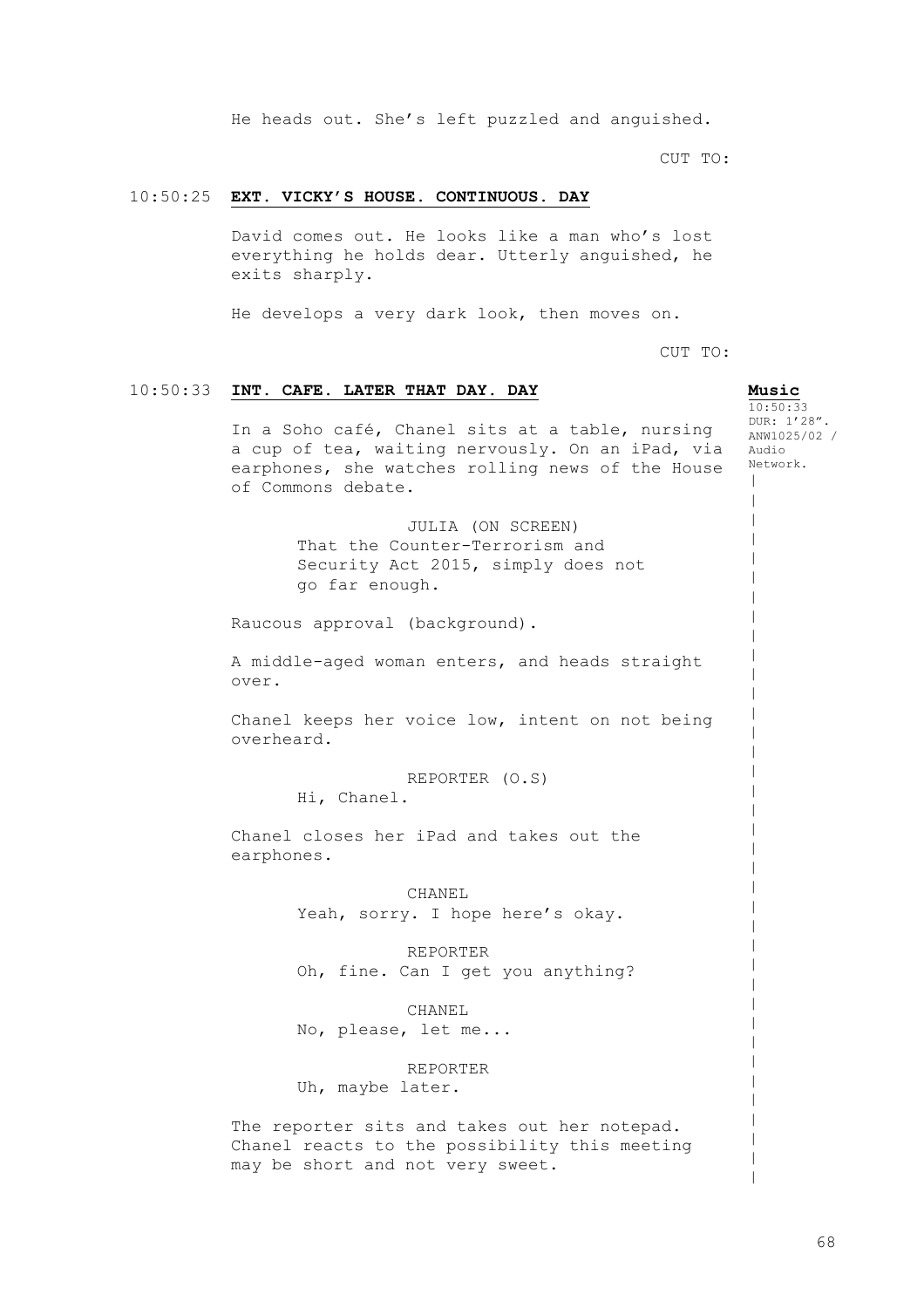### CHANEL

Look, I know. But. You just always seemed open to the wider possibilities of a story. Not one to regurgitate the press release.

 $\,$  $\,$  $\,$  $\,$  $\,$  $\,$  $\,$  $\,$  $\,$  $\,$  $\,$  $\,$  $\,$  $\,$  $\,$  $\,$  $\,$  $\,$  $\,$  $\,$  $\,$  $\,$  $\,$  $\,$  $\,$  $\,$  $\,$  $\,$  $\,$  $\,$  $\,$  $\,$  $\,$  $\,$  $\,$  $\,$  $\,$  $\,$  $\,$  $\,$  $\,$  $\,$  $\,$  $\,$  $\,$  $\,$  $\,$  $\,$  $\,$  $\,$  $\,$  $\,$  $\,$  $\,$  $\perp$ |

### REPORTER

Thanks very much. And for getting in touch. Julia Montague's the woman of the hour, so my editor didn't take much persuading...

# CHANEL

"Woman of the hour." Talk about an understatement.

### REPORTER

You weren't able to give me much detail over the phone...

# CHANEL

Yeah, that's right, well. I just want to stop everyone getting carried away with this idea that she's such a brilliant politician...

REPORTER How would you describe her?

### CHANEL

A sociopath. (Off Reporter's questioning look.) The most dangerous person in the country. More dangerous than the people that she keeps calling "enemies of freedom".

### REPORTER

(Makes note.) How's she dangerous?

### CHANEL

She's got an agenda. To heighten fear, to destroy debate and to seize power.

# REPORTER

(Making notes.) What evidence do you have to substantiate these claims?

### CHANEL

I've worked for two years in the Home Office, most of that time in daily contact with Julia Montague.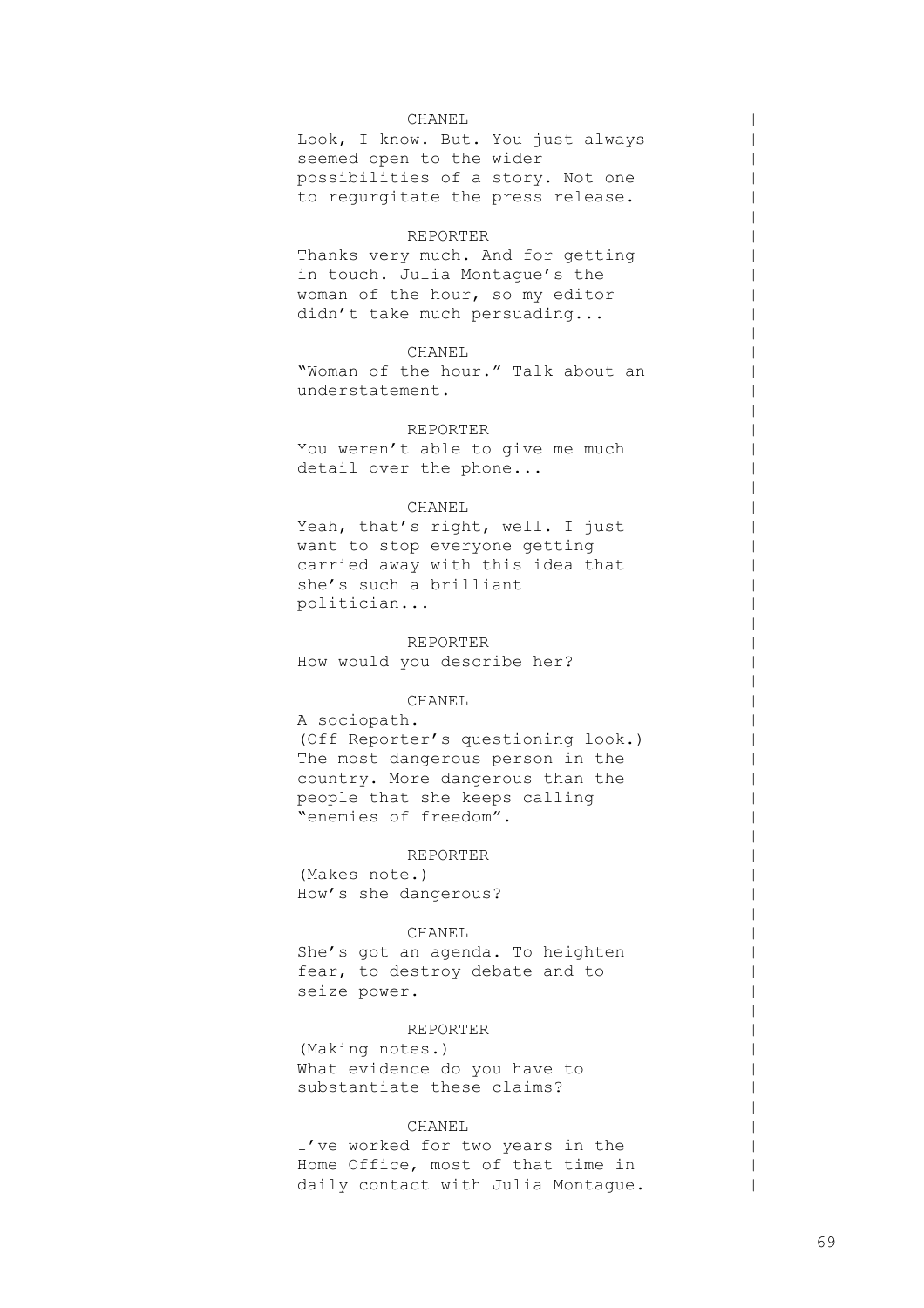10:52:01 **EXT. CAFE. MOMENTS LATER. DUSK** REPORTER You were fired, Chanel. CHANEL Yes. REPORTER In Whitehall this isn't a story: "Aide gets fired. Aide bad-mouths minister." CHANEL I'm trying to explain how Julia's different. REPORTER (O.S.) But you're not explaining how you're different from any other disgruntled former employee. Tense beats. Out on Chanel. CUT TO: X Chanel leaves the café with the Reporter. REPORTER You've got my number and email if you find something concrete. I hope things work out for you. (Offers hand) Chanel shakes her hand glumly. Exit Reporter. Chanel looks dismayed. A dark saloon drives towards Chanel. She curses under her breath. CHANEL (Fuck off). The car pulls up beside Chanel. Luke Aiken's gets out. LUKE Are you getting in? Chanel just blows a glum sigh. LUKE (CONT'D) Do you want me to call someone?  $\,$  $\,$  $\,$  $\,$  $\,$  $\,$  $\,$  $\,$  $\,$  $\,$  $\,$  $\,$  $\,$  $\,$  $\,$  $\,$  $\,$  $\,$  $\,$  $\,$  $\,$  $\,$  $\,$ Music Ends 10:52:01 **Music**  $10:52:10$ DUR: 1'00". Specially composed.  $\blacksquare$  $\,$  $\,$  $\,$  $\,$  $\,$  $\,$  $\,$  $\,$  $\,$  $\,$  $\,$ |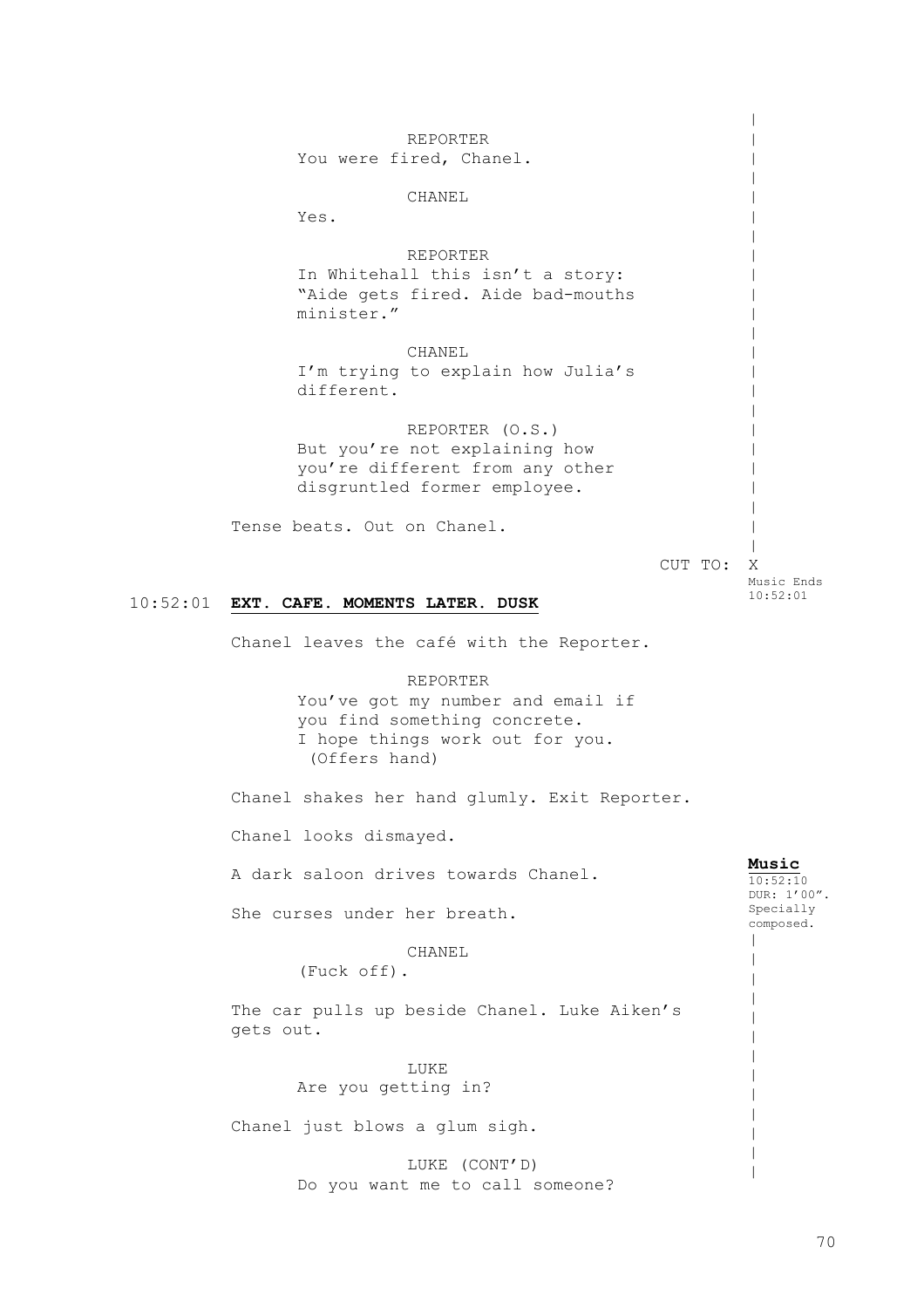CHANEL That's the last thing I want you to do.

LUKE (Shrugs.) Open invitation.

Chanel takes his meaning. Chanel looks edgy and troubled. Then she gets in. Luke gets back in the car.

And the car drives off.

CUT TO:

 $\,$  $\,$  $\,$  $\,$  $\,$  $\,$  $\,$  $\,$  $\,$  $\,$  $\,$  $\,$  $\,$  $\,$  $\,$  $\,$  $\,$  $\,$  $\,$  $\,$  $\,$  $\,$  $\,$  $\,$  $\,$  $\,$  $\,$  $\,$  $\,$  $\,$  $\,$ |

# 10:52:46 **INT. MEETING HALL. NIGHT**

David approaches a scuzzy little meeting hall in which a handful of saddoes are scattered among largely empty seats, addressed by Andy Apsted. A banner names the organisation VETERANS PEACE GROUP. At first we only see Andy from one side. David hangs back, just outside the hall, with a view of Andy and his sparse audience.

# ANDY

(Only those of us that were over there know what went on. Opened my eyes). For decades the West has been inflicting suffering on the poor and powerless. The war in the desert, in the oil fields, we've brought it back to the streets of Britain. There's kids growing up over here all they hear is what's been done to families and friends over there. Who can blame them if they want to push back?

X Music Ends 10:53:10

Andy spots David. He's surprised to see him.

Incoherent mumbles from the crowd.

An audience member whose seating position renders him out sight of David is Luke Aiken's.

David steps back, like he doesn't want to get involved. But he doesn't leave either. Not watching, just listening.

On Andy.

Beat.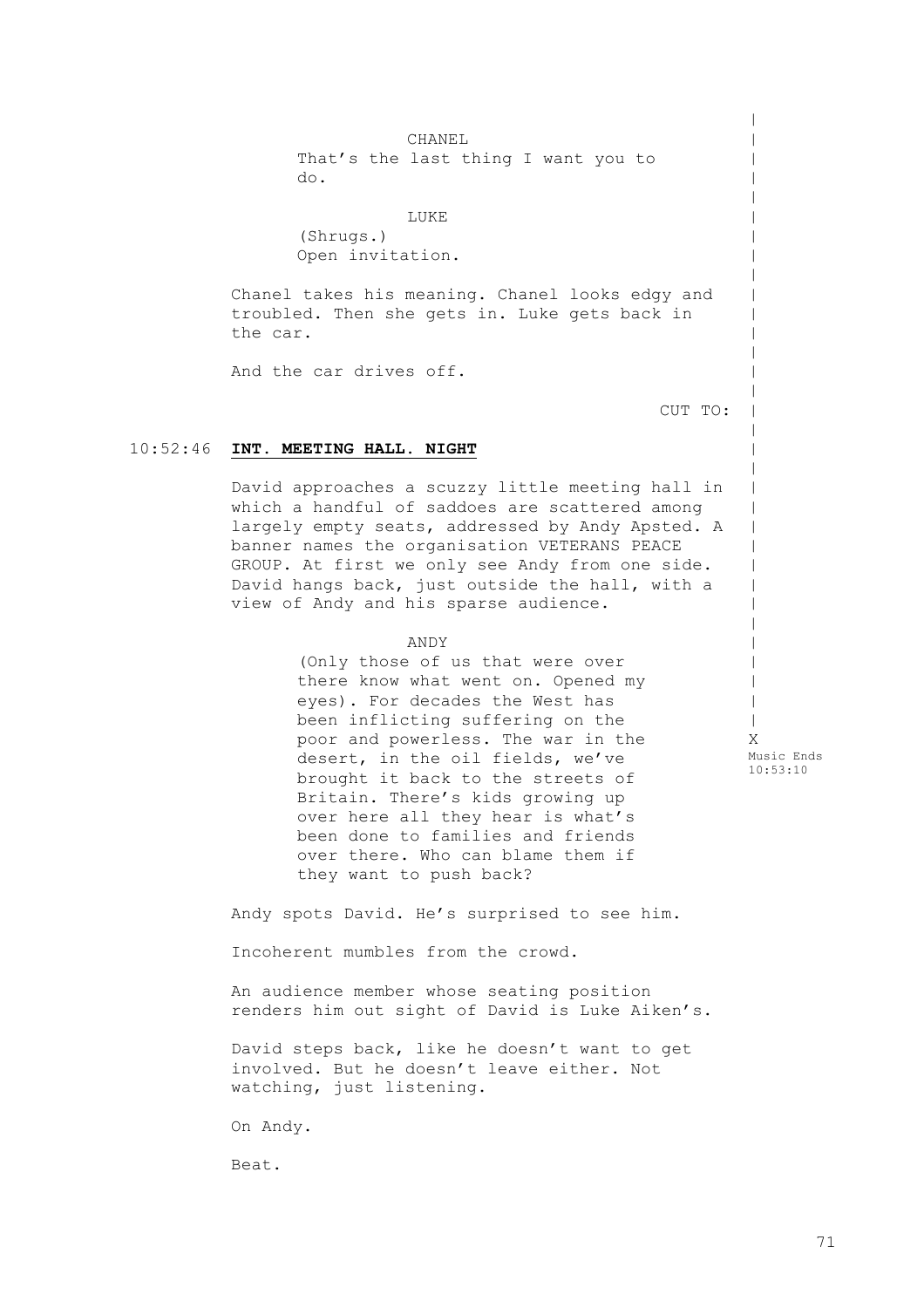## ANDY (CONT'D)

And when they push back our politicians act like it's come from nowhere, so they can pass laws restricting our freedoms and order new attacks against the so-called terrorists, and guess what? The cycle of violence goes on.

We move to David standing in the shadows.

Andy's words get to him.

CUT TO:

## 10:53:49 **EXT. PARK. NIGHT**

David sits on a park bench with Andy. They drink bottles of beer. It's quite lonely and isolated. We still haven't seen both sides of his face.

> ANDY Always wondered if you'd turn up some time.

DAVID Soapbox is not really my thing, mate.

ANDY That's not how you were in Helmand.

DAVID That was a crazy time out there. I'm trying to put all that behind me. I'm making a proper go of civvie street.

ANDY Put "PTSD" on your job application, who's going to hire you, right? Just because it's not visible...

At this point the other side of Andy's face is revealed: severely disfigured by shrapnel.

David is very uneasy.

ANDY (CONT'D) Mate, you can't beat it on your own. The counselling sessions, they're really helpful. There's a bunch of us now, good...

David Interrupts.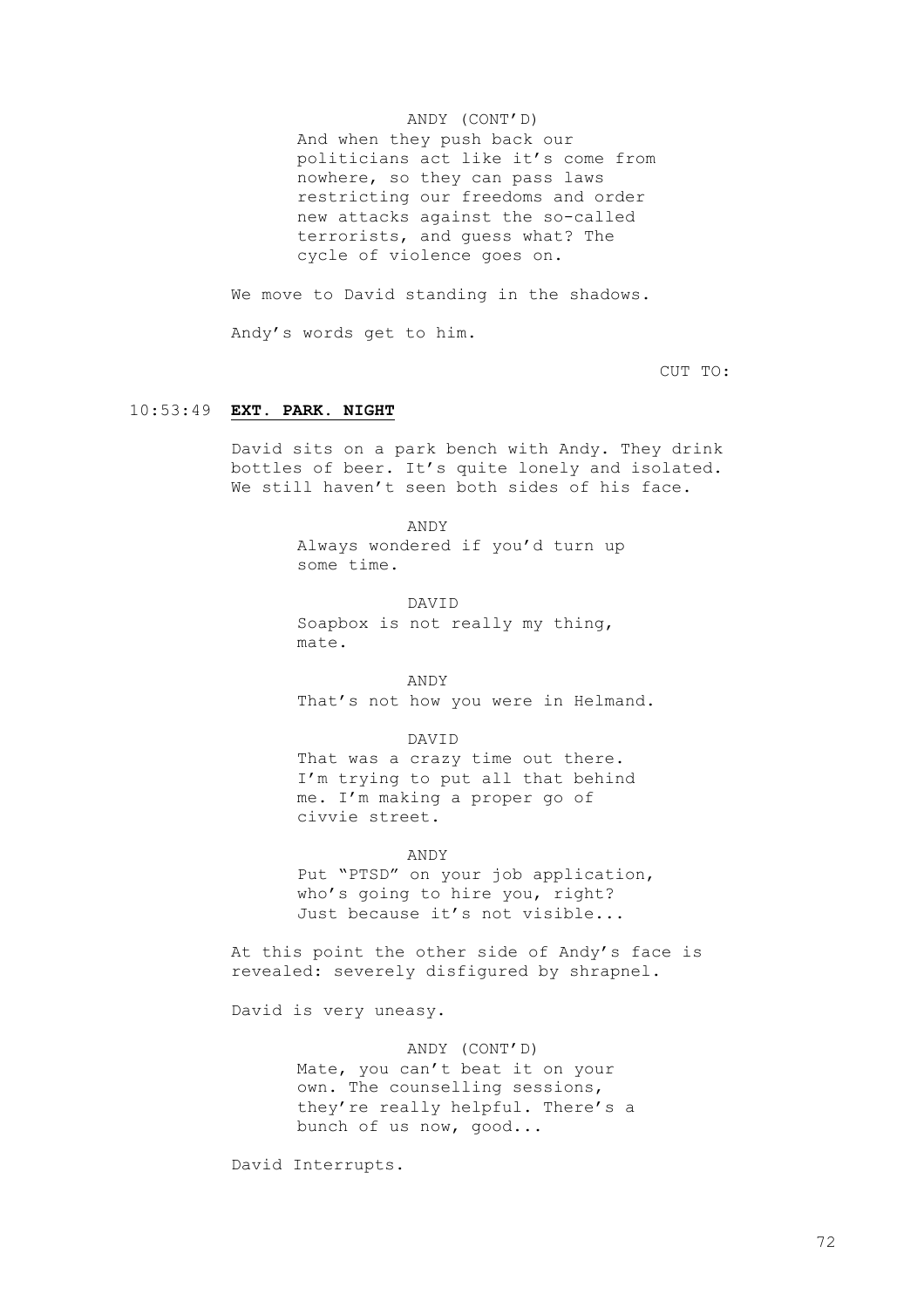DAVID I'm good. Thanks.

An awkward beat or two before Andy moves on.

ANDY So what are you doing now?

DAVID

Police.

ANDY Doing what?

DAVID Specialist Protection.

ANDY Government ministers -- are you fucking kidding me?

Andy looks furious. David gives him a shrug of something like embarrassment.

> ANDY (CONT'D) You're protecting those wankers?

Andy looks anguished.

ANDY (CONT'D) You turn up after all this time and tell me this shit? What's that about? You've got a fucking nerve mate.

DAVID I knew you'd understand.

ANDY Understand what?

DAVID You said it. Out in Helmand.

ANDY You say a lot of stuff when you've seen your best mates blown to pieces.

Now it's David's turn to lean in closer.

## DAVID

If you ever found yourself right beside one of those bastards that sent us out there, you'd just close your eyes and pull the trigger...

**Music**  $10:55:18$ DUR: 1'33". Specially composed.  $\Box$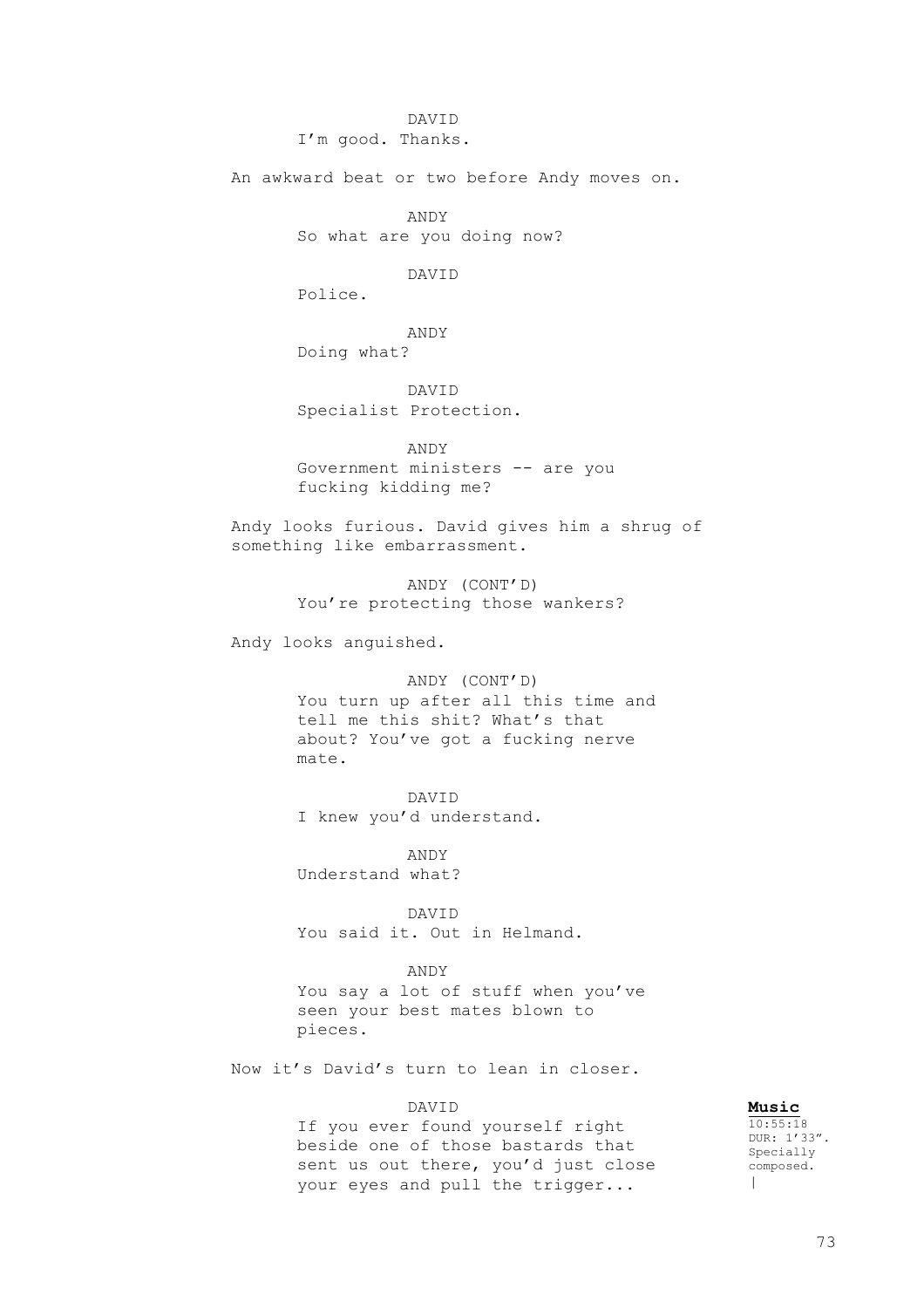10:55:26 **INT. DAVID'S FLAT. LATER. NIGHT** 10:55:54 **EXT. HOME OFFICE. LIFT. NEXT DAY. DAY** 10:56:05 **INT. MINISTERIAL VEHICLE. CONTINUOUS. DAY** Andy takes that in, frightened by David's line but also thrilled by it. DAVID (CONT'D) You'd still have a face. I'd still have a family... Andy absorbs what David's said. He's completely rocked, all the cogs in his mind turning. David looks like a man on the edge. CUT TO: David opens a drawer. Under clothes he finds an illegal pistol. He loads a magazine and cocks the pistol. He cradles the pistol in his hands, his expression dark and murderous. CUT TO: The doors open. We see David standing there. Julia and Rob step out. Followed by Kim. CUT TO: David drops in the front passenger seat with Rob and Julia in the rear. DAVID (To Terry.) Doors and seatbelts. Terry operates the central locking and everyone belts up. Doing his own belt, Rob sizes David up. ROB Little bird told me you were Johnny on the spot at the 1st of October...? DAVID

Yes, sir.

 $\,$  $\,$  $\,$  $\,$  $\,$  $\,$  $\,$  $\,$  $\,$  $\,$  $\,$  $\,$  $\,$  $\,$  $\,$  $\,$  $\,$  $\,$  $\,$  $\,$  $\,$  $\,$  $\,$  $\,$  $\,$  $\,$  $\,$  $\,$  $\,$  $\,$  $\,$  $\,$  $\,$  $\,$  $\,$  $\,$  $\,$  $\,$  $\,$  $\,$  $\,$  $\,$  $\,$  $\,$  $\,$  $\,$  $\,$  $\,$  $\,$  $\,$  $\,$  $\,$  $\,$  $\,$  $\,$  $\,$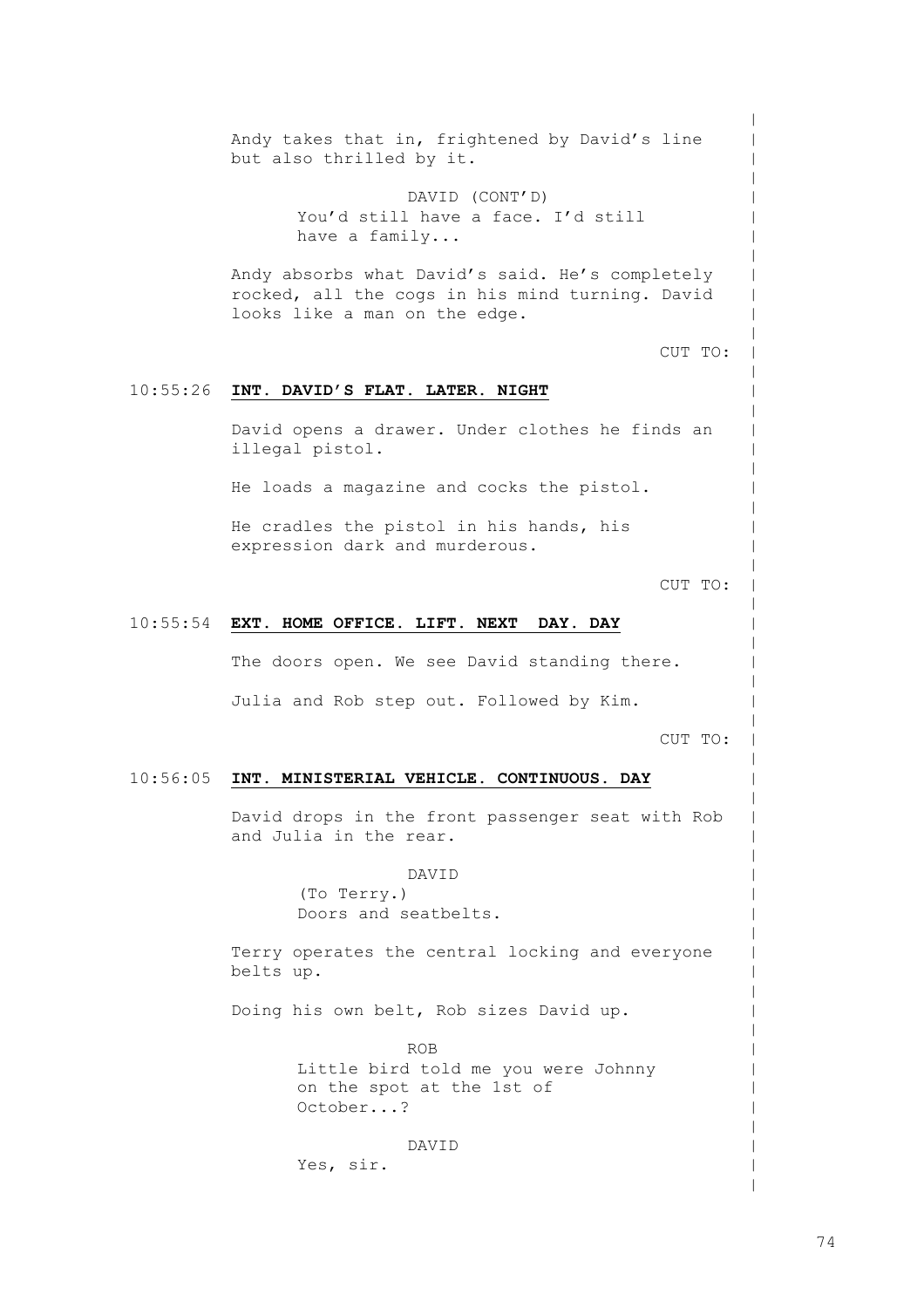10:56:26 **EXT/.INT. MINISTERIAL VEHICLE. NEXT DAY. DAY** 10:56:45 10:56:46 (credits – single cards) ROB Looks like the Home Secretary couldn't be in safer hands. The car pulls away. CUT TO: The car speeds through city streets. David's face is set hard, eyes full of dark purpose. DAVID (Into radio.) Lavender outbound. -- then he slides out of shot as the car enters an underpass. CUT TO BLACK: Music Ends David RICHARD MADDEN  $-$ Julia KEELEY HAWES  $- --$ | | |  $\,$  $\,$  $\,$ |  $\,$  $\,$  $\,$  $\,$  $\,$  $\,$  $\,$  $\,$  $\,$  $\,$ | | X 10:56:51 **Music** 10:56:46 DUR: 0'44". Specially composed.  $\blacksquare$ |  $\blacksquare$ X Music Ends 10:57:30 Vicky SOPHIE RUNDLE Craddock PIPPA HAYWOOD Rob PAUL READY Roger NICHOLAS GLEAVES Andy Mike Luke MATT STOKOE -- -- Charlie MATTHEW STAGG Ella Subject TOM BROOKE VINCENT FRANKLIN BELLA PADDEN FARAZ AYUB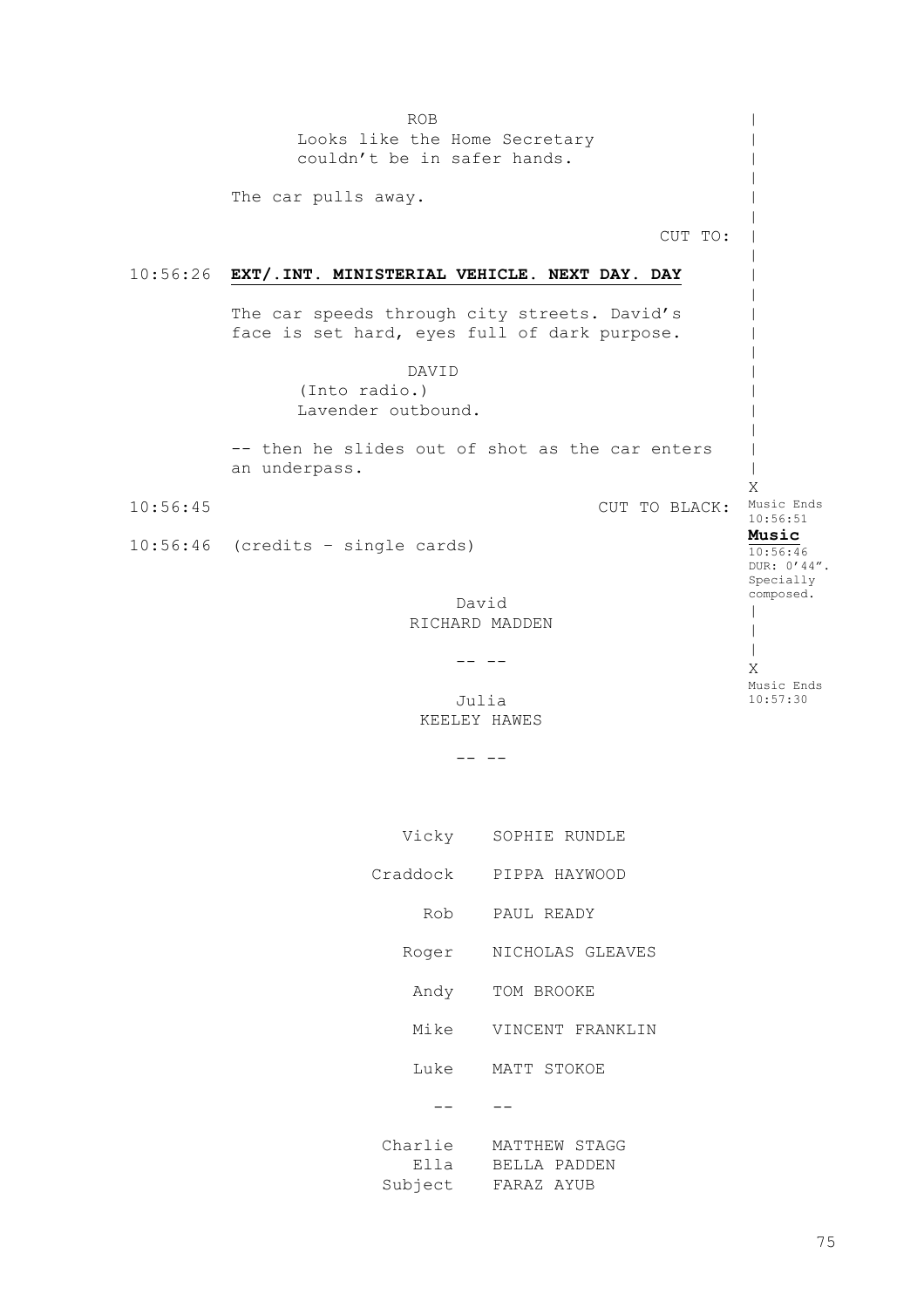Guard OLWEN MAY Passenger OFC BTP JOANNA BURNETT Nadia SCO19 SCO19 PETER BASHAM  $\,$ Expo Kim Tom RICHARD RIDDELL Chanel Tahir Receptionist Reporter NATALIE DEW As ANDREW MARR NICK ROBINSON SOPHIE RAWORTH FRANK GARDNER VICKI YOUNG MARTHA KEARNEY JUSTIN WEBB MISHAL HUSAIN JOHN HUMPHRYS -- -- Production Manager LEANNE STOTT Production Coordinator LIZA CARMEL Junior Production Manager FREDDIE À BRASSARD Junior Prod Coord (Skillset) Production Secretary CARLENE GARVEY Production Assistant Production Runner Production Accountant AMIT VARSANI Assistant Accountant Trainee Assistant Accountant  $- -$ 1st Assistant Director 2nd Assistant Director 3rd Assistant Director Floor Runner Base/Crowd Runners Stunt Coordinator ANDY BENNETT Script Supervisor LOLA DAUDA Casting Associate GORDON COWELL Casting Assistant LINDA HARGREAVES RENEE CASTLE ANJLI MOHINDRA HARRY CAPEHORN  $- - -$ VICTORIA GROVE CLAIRE-LOUISE CORDWELL STEPHANIE HYAM SHUBHAM SARAF WENDY ALBISTON Themselves LAURA KUENSSBERG SARAH ARANDA-GARZON GIOVANNA MIDGLEY NATHAN MILLS JACKIE O'SULLIVAN FABIAN ANDRES -- ALEX HOLT NIKKI M0LLOY LAURA MOLONEY EMILY PRIEDITIS LAURENT DURHAM SARAH TOWNSEND AMY CRAIG

> $-$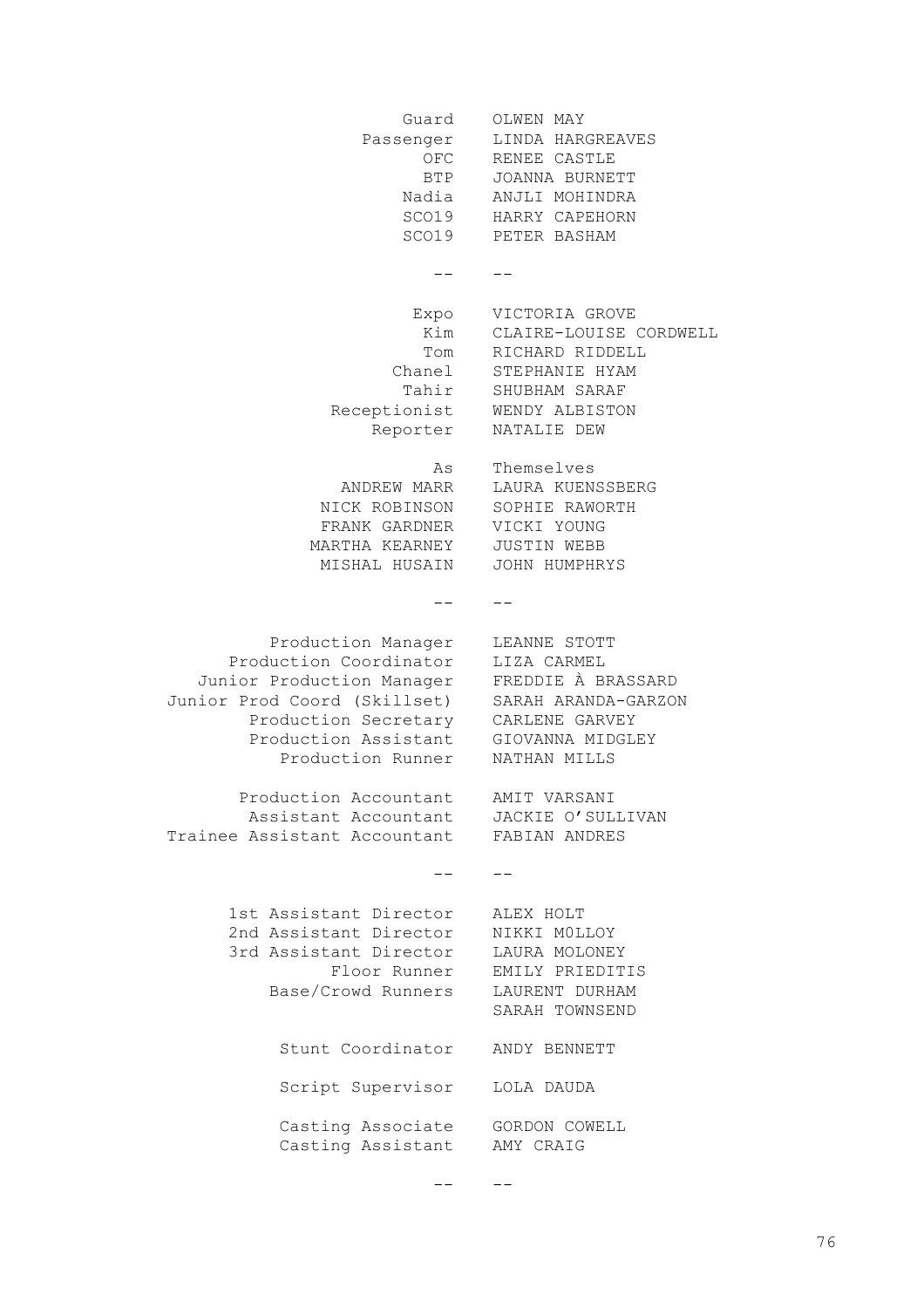Supervising Location Manager Location Manager Assistant Location Manager Unit Manager Locations Assistant Steadicam Operator Focus Pullers Clapper Loaders LOREN FILIS Camera Trainees CLINT FRIFT Digital Imaging Technician  $-\frac{1}{2}$ Gaffer Best Boy PAUL JOY Electricians IONUT APETROAE Floor Electrician LAURENTIU MARIA Key Grip CRAIG ATKINSON Trainee Grip Standby Riggers Boom Operator Sound Assistant -- -- Art Director STEPHEN WRIGHT Assistant Art Director Standby Art Director Set Decorator Graphic Designer Art Department Assistant LUCY ATTWOOD Prop Master Prop Buyer Dresser Storeman SCOTT FENSOME Dresser Standby Props Props Trainee DAN LEWIS  $-$ Costume Supervisor KATARINA BOROSOVA Jnr Costume Designer (Skillset) Costume Standby MICHAEL BEVIS Costume Assistant KATE JOHNSTONIAN POLLINGTON DAVID BISWELL LAURA CHEESE RICHARD BASSETT NICK RENNER RUPERT POWER JAMES HARRISON ERIN CURRIE ROY BELL JASMINE ORREY KRISTIN DAVIS -- JOHN ATTWOOD DAN ADDIS STEPHEN PEAT AARON RACKHAM TOBY LEE ADAM WILLIAMS CRAIG CONNYBEARE CONSTANTINE KATSARAS CALLUM WILLIAMS ANNALISA ANDRIANI MATT CLARK TOM ROBERTS MEREL GRAEVE NICK ATKINSON CAROLE MACHIN JOSH HARTNETT AMY THOMSON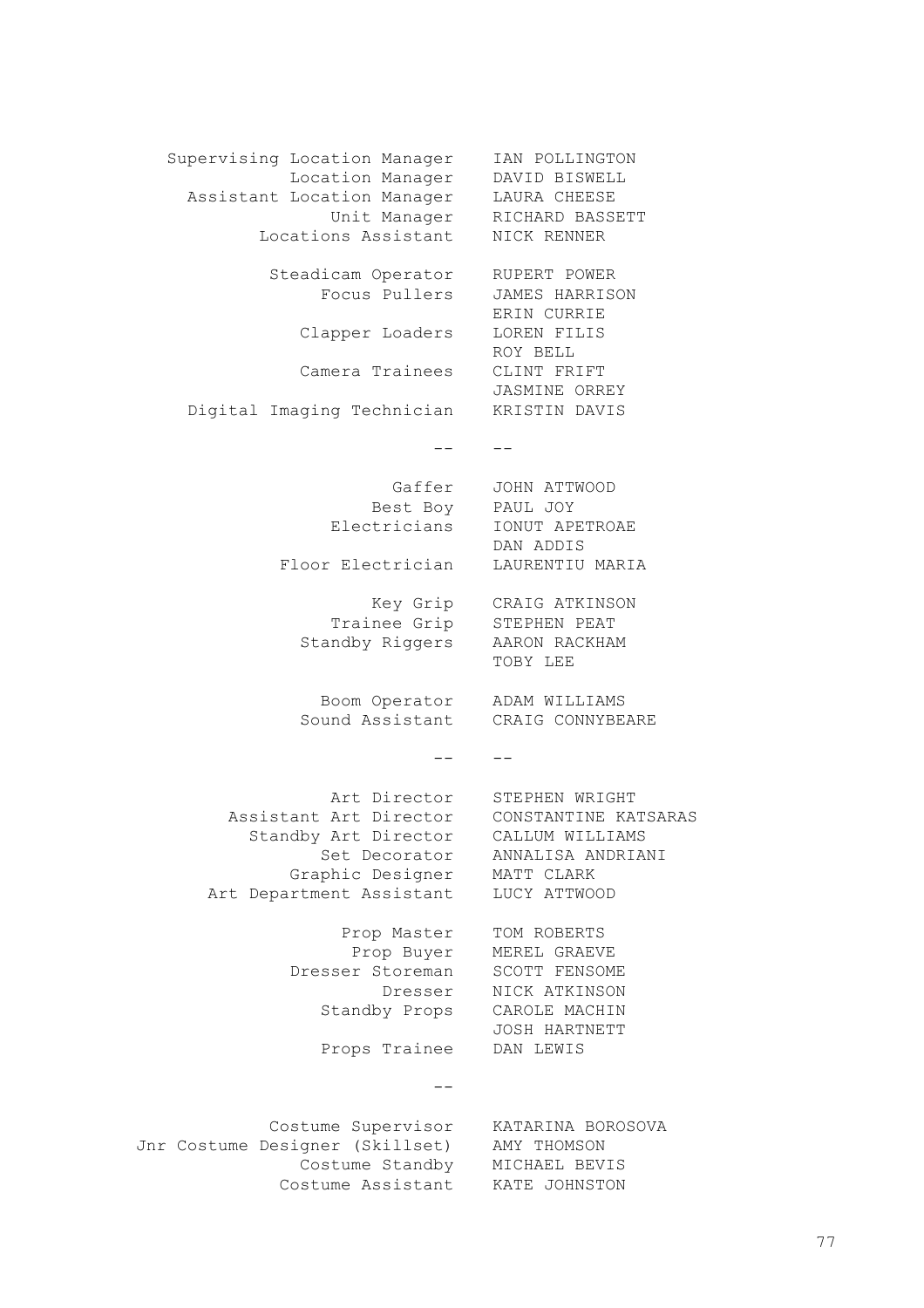Make-Up & Hair Supervisor Make-Up Artist Crowd Make-Up Artist Make-Up Trainee Special Effects by ARTEM Armourer  $-$ Political Consultants Police Advisor Special Protection Advisor Technical EOD Advisor Assistant Script Editor LUCY ROCH Clearances TONIA COHEN  $- -$ Post-Production Supervisor Digital Intermediate Coord Assistant Editor Trainee Asst Editor (Skillset) Visual Effects by Colourist GARETH SPENSLEY Online Editor NICK ANDERSON Conform Editor STEVE OWEN Opening Titles by HUGE DESIGNS Dubbing Mixer & Dialogue Editor DAN JOHNSON Sound Effects Editor  $- -$ Sound Recordist Costume Designer CHARLIE KNIGHT Make-Up & Hair Designer MY ALEHAMMAR Editor Music RUTH BARRETT -- -- Co-Producer TINA PAWLIK Casting Director KATE RHODES JAMES (CDG)LISA ZIPPER DOMINIQUE WALLAKER SARAH ARMSTRONG KERRI SHAW COHORT FILM SERVICES  $-$ LEIGH LEWIS MICHAEL PRESCOTT DAVID ZINZAN JAMES KIRKBRIDE ANDY GEE  $-$ PETE OLDHAM TOM CUSHING DEBORAH KAVANAGH ROBERT KIRKWOOD PEERLESS MOLINARE VFX MARC LAWES  $- -$ SIMON FARMER STEVE SINGLETON RUSKIN WILLIAMSON